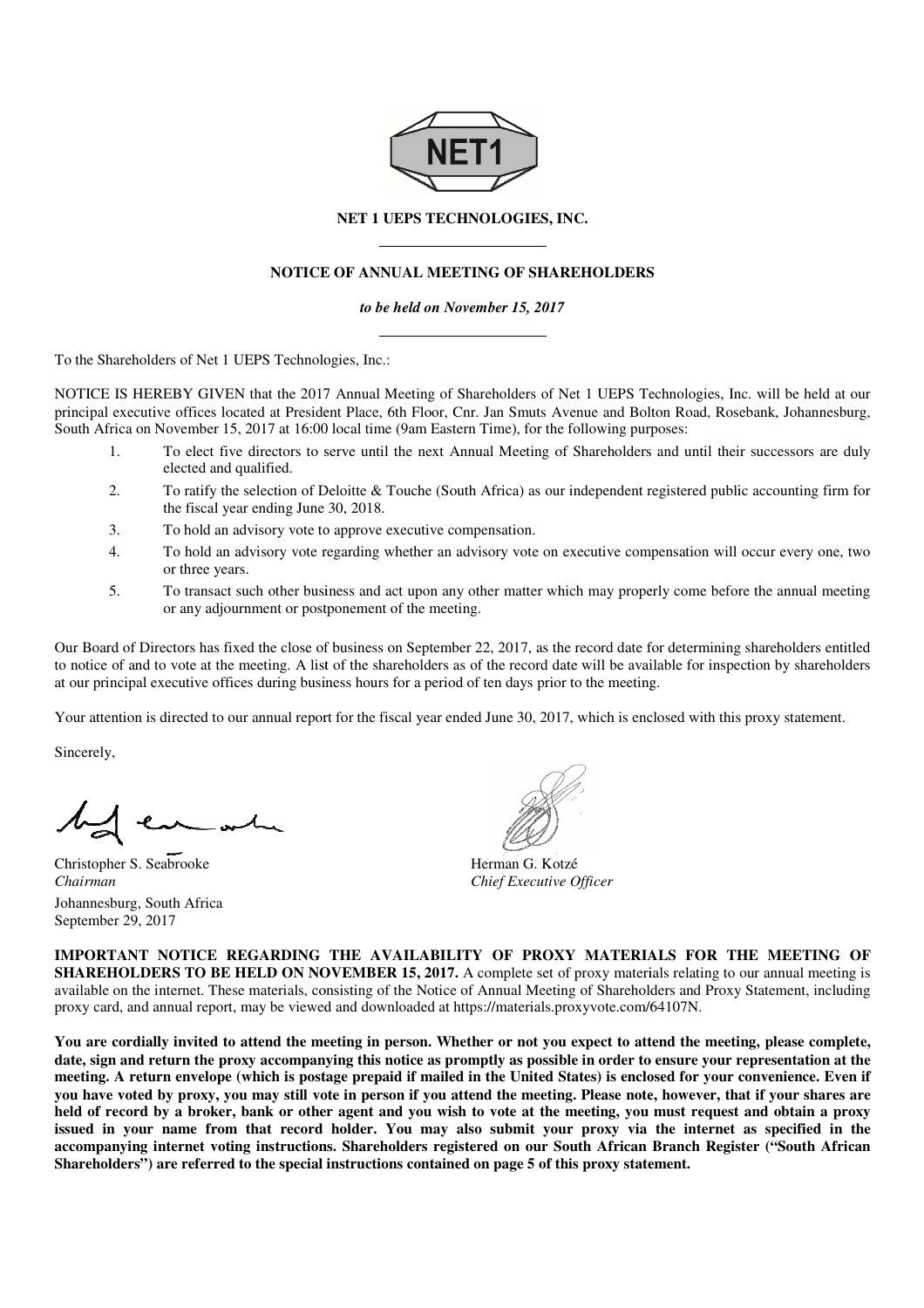## **TABLE OF CONTENTS**

|                                                                                            | 2              |
|--------------------------------------------------------------------------------------------|----------------|
|                                                                                            | $\overline{4}$ |
|                                                                                            | 6              |
|                                                                                            | 6              |
| PROPOSAL NO. 2: RATIFICATION OF SELECTION OF INDEPENDENT REGISTERED PUBLIC ACCOUNTING FIRM | 7              |
|                                                                                            | 7              |
| PROPOSAL NO. 4: AN ADVISORY VOTE REGARDING WHETHER AN ADVISORY VOTE ON EXECUTIVE           |                |
|                                                                                            | $\tau$         |
|                                                                                            | 8              |
|                                                                                            | 8              |
|                                                                                            | 8              |
|                                                                                            | 10             |
|                                                                                            | 10             |
|                                                                                            | 11             |
|                                                                                            | -11            |
|                                                                                            | -11            |
|                                                                                            | 11             |
|                                                                                            | 12             |
|                                                                                            | 12             |
|                                                                                            | 13             |
|                                                                                            | 13             |
|                                                                                            | 13             |
|                                                                                            | 13             |
|                                                                                            | 14             |
|                                                                                            | 15             |
|                                                                                            | 18             |
|                                                                                            | 22             |
|                                                                                            | 22             |
|                                                                                            | 22             |
|                                                                                            | 23             |
|                                                                                            | 23             |
| SUMMARY COMPENSATION TABLE                                                                 | 24             |
|                                                                                            | 25             |
|                                                                                            | 26             |
|                                                                                            | 27             |
|                                                                                            | 28             |
|                                                                                            | 28             |
|                                                                                            | 29             |
|                                                                                            | 31             |
|                                                                                            | 32             |
|                                                                                            | 33             |
|                                                                                            | 34             |
|                                                                                            |                |

# Page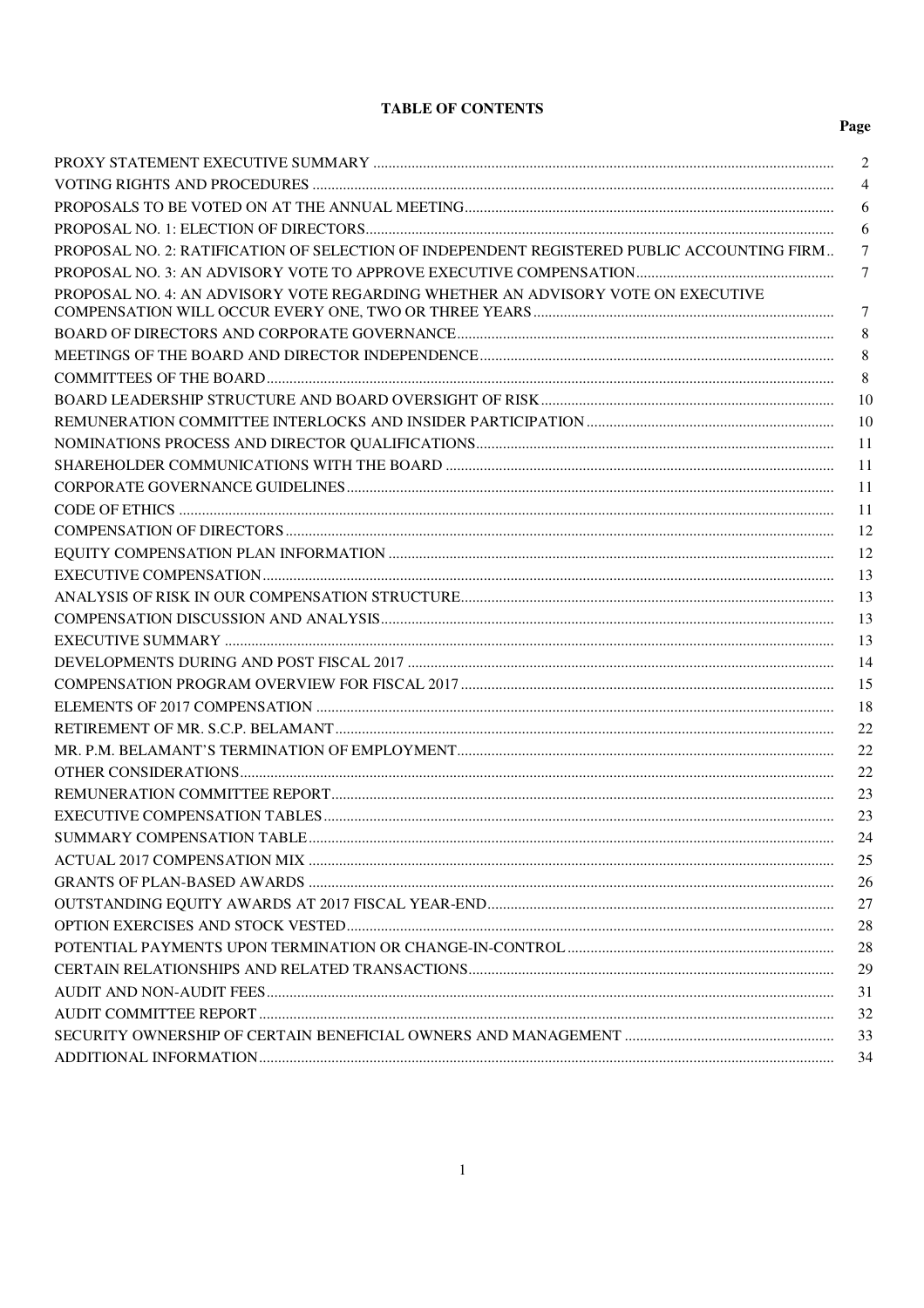

### **NET 1 UEPS TECHNOLOGIES, INC.**

## **PROXY STATEMENT EXECUTIVE SUMMARY**

## **ANNUAL MEETING OF SHAREHOLDERS**

| <b>Time and Date</b> | 16:00 local time (9am Eastern Time) on November 15, 2017                                                |
|----------------------|---------------------------------------------------------------------------------------------------------|
| <b>Place</b>         | President Place, 6th Floor, Cnr. Jan Smuts Avenue and Bolton Road, Rosebank, Johannesburg, South Africa |
| <b>Record Date</b>   | September 22, 2017                                                                                      |

## **PROPOSALS TO BE VOTED ON AND BOARD VOTING RECOMMENDATIONS**

*The following is a summary of proposals to be voted on at the annual meeting. This is only a summary, and it may not contain all of the information that is important to you. For more complete information, please review the proxy statement as well as our annual report on Form 10-K.* 

#### **Proposal 1**

#### **Election of Directors**

The Board has nominated our current five directors for reelection at the annual meeting to hold office until the 2018 annual meeting. More information about this proposal can be found on pages 6-7.

**Recommendation:** Our Board recommends a vote **FOR**  each of the director nominees.

**Proposal 2** 

**Ratification of Independent Registered Public Accounting Firm** 

The Board is asking shareholders to ratify the selection of Deloitte & Touche (South Africa) as our independent registered public accounting firm for the fiscal year ending June 30, 2018. More information about this proposal can be found on page 7.

**Recommendation:** Our Board recommends a vote **FOR** the ratification of the selection of Deloitte& Touche as our independent registered public accounting firm.

## **Proposal 4**

#### **Advisory Vote on Frequency of Say-on-Pay Votes**

The Board is providing shareholders with the opportunity to cast an advisory vote regarding the frequency of future executive compensation advisory votes. Shareholders may vote for a frequency of every one, two or three years, or you may abstain on the proposal. More information about this proposal can be found on pages 7-8.

**Recommendation:** Our Board recommends a vote for **ONE YEAR** as the desired frequency of the advisory vote on executive compensation.

#### **Proposal 3**

#### **Advisory Vote to Approve Executive Compensation**

The Board is providing shareholders with the opportunity to vote to approve, on an advisory basis, the compensation of our executive officers named in the Summary Compensation Table under "Executive Compensation." More information about this proposal can be found on pages 7.

**Recommendation:** Our Board recommends a vote **FOR** the approval of executive compensation.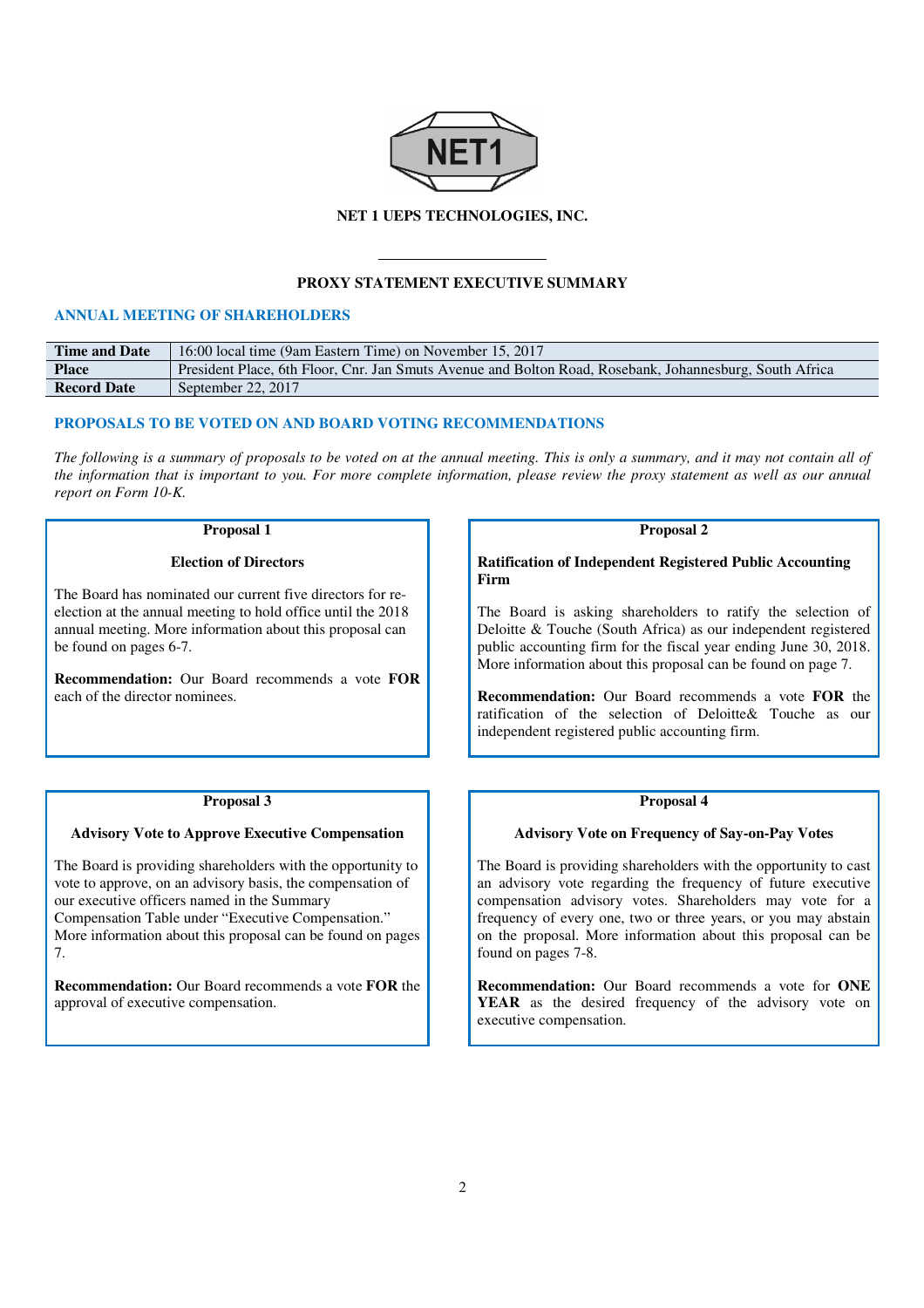## **CORPORATE GOVERNANCE**

*Our Board is committed to excellence in corporate governance. We believe that principled and ethical governance benefits you, our shareholders, as well as our customers, employees and communities, and we maintain a governance profile that aligns with industryleading standards. We believe that our governance structure will have a direct impact on the strength of our business. The following table presents a brief summary of highlights of our governance profile.* 

| <b>Board Conduct and Oversight</b>                                       | <b>Independence and Participation</b>                         | <b>Shareholder Rights</b>                                    |
|--------------------------------------------------------------------------|---------------------------------------------------------------|--------------------------------------------------------------|
| Regular risk assessment                                                  | Independent Chairman                                          | Special meeting right for<br>shareholders of an aggregate of |
| Standards of ethics, applied to all<br>directors, executive officers and | Four of five directors are<br>independent by SEC and          | 10% of voting stock                                          |
| employees                                                                | Nasdaq standards                                              | All directors annually elected;<br>v<br>no staggered Board   |
| Significant time devoted to                                              | Executive sessions of non-                                    |                                                              |
| succession planning and leadership<br>development efforts                | management directors generally<br>held at each Board and      | No "Poison Pill"                                             |
| Annual evaluations of Board and its                                      | committee meeting                                             | No supermajority voting<br>requirements to change            |
| committees                                                               | Audit Committee,<br>Remuneration Committee, and               | organizational documents                                     |
|                                                                          | Nominating and Corporate                                      |                                                              |
|                                                                          | Governance Committee are                                      |                                                              |
|                                                                          | each made up entirely of                                      |                                                              |
|                                                                          | independent directors                                         |                                                              |
|                                                                          | Separate Chairman of the Board<br>and Chief Executive Officer |                                                              |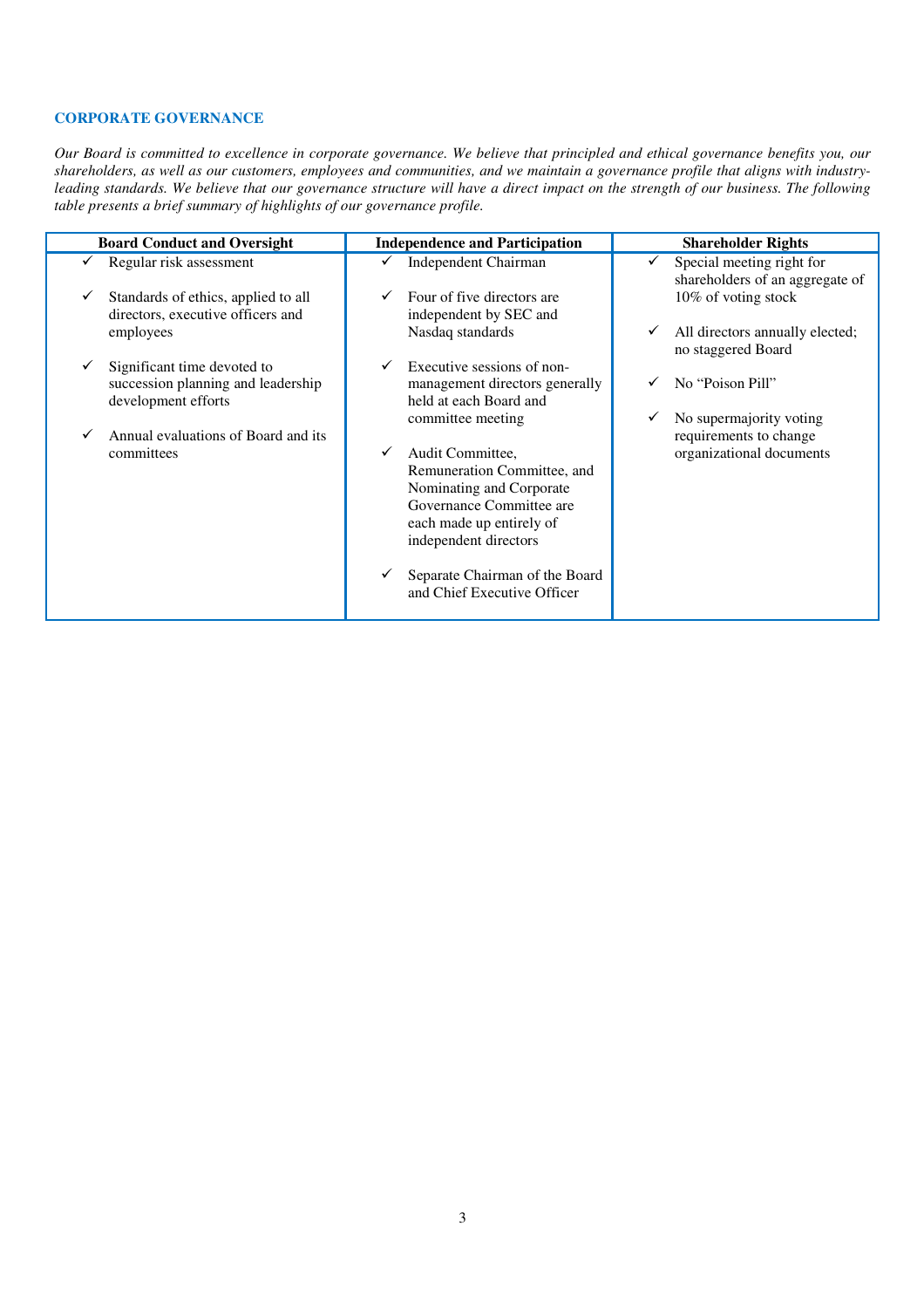## **VOTING RIGHTS AND PROCEDURES**

Shareholders as of the close of business on September 22, 2017, the record date, may attend and vote at the annual meeting. Each share is entitled to one vote. There were 56,927,696 shares of common stock outstanding on the record date.

A majority of the total number of outstanding shares of common stock, present either in person or by proxy, will constitute a quorum for the transaction of business at the annual meeting. Shareholders who are present at the annual meeting in person or by proxy and who abstain, and proxies relating to shares held by a bank or broker on your behalf (that is, in "street name"), that are not voted (referred to as "broker non-votes") will be treated as present for purposes of determining whether a quorum is present. In the event that there are not sufficient votes to approve any proposal at the annual meeting, the annual meeting may be adjourned in order to permit the further solicitation of proxies. The inspector of election appointed for the annual meeting will tabulate all votes and will separately tabulate affirmative and negative votes, abstentions and broker non-votes.

The following describes how you may vote on each proposal and the votes required for approval of each proposal:

- *Proposal No 1*—Our five director nominees will be elected by a plurality of votes. You may vote for each director nominee or withhold your vote from one or more of the nominees. Withholding a vote as to any director nominee is the equivalent of abstaining. In an uncontested election such as this, abstentions and broker non-votes have no effect, since approval by a specific percentage of the shares present or outstanding is not required.
- Proposal No. 2—The ratification of the selection of Deloitte & Touche (South Africa) ("Deloitte") to act as our independent registered public accounting firm will be approved if the votes cast in favor of the proposal exceed the number of votes cast against the proposal. You may vote for or against the proposal or you may abstain from voting. Abstentions and broker nonvotes will not affect the outcome of the vote.
- *Proposal No. 3* The advisory vote to approve executive compensation will be approved if the votes cast in favor of the proposal exceed the number of votes cast against the proposal. You may vote for or against the proposal or you may abstain from voting. Abstentions and broker non-votes will not affect the outcome of the vote.
- *Proposal No. 4*—With respect to the advisory vote on the frequency of the advisory vote on executive compensation, shareholders will be considered to have expressed a frequency preference for the alternative that receives the most votes. You may vote for a frequency of every one year, two years or three years. Abstentions and broker non-votes will not affect the outcome of the vote.

If you provide your voting instructions on your proxy, your shares will be voted as you instruct, and according to the best judgment of the persons named in the proxy if a proposal comes up for a vote at the annual meeting that is not on the proxy.

If you do not indicate a specific choice on a proxy that you sign and submit, your shares will be voted:

- FOR each of the director nominees;
- FOR the ratification of the selection of Deloitte as our independent registered public accounting firm;
- FOR the approval of executive compensation; and
- for ONE YEAR as the desired frequency of the advisory vote on executive compensation.

If your shares are held in "street name," and you do not instruct the bank or broker as to how to vote your shares on Proposals 1, 3 or 4, the bank or broker may not exercise discretion to vote for or against those proposals. This would be a "broker non-vote" and these shares will not be counted as having been voted on the applicable proposal. With respect to Proposal 2, the bank or broker may exercise its discretion to vote for or against that proposal in the absence of your instruction. **Please instruct your bank or broker so your vote can be counted**.

#### **Revocability of Proxies**

You may revoke your proxy at any time prior to exercise of the proxy by delivering a written notice of revocation or a duly executed proxy with a later date by mail to our corporate secretary at Net 1 UEPS Technologies, Inc., PO Box 2424, Parklands 2121, South Africa, or by attending the meeting and voting in person. If you hold shares through a bank or brokerage firm, you must contact that firm to revoke any prior voting instructions.

## **Internet Availability of Proxy Materials and Annual Report**

A complete set of proxy materials relating to our annual meeting is available on the internet. These materials, consisting of the Notice of Annual Meeting of Shareholders and Proxy Statement, including proxy card, and annual report, may be viewed and downloaded at https://materials.proxyvote.com/64107N.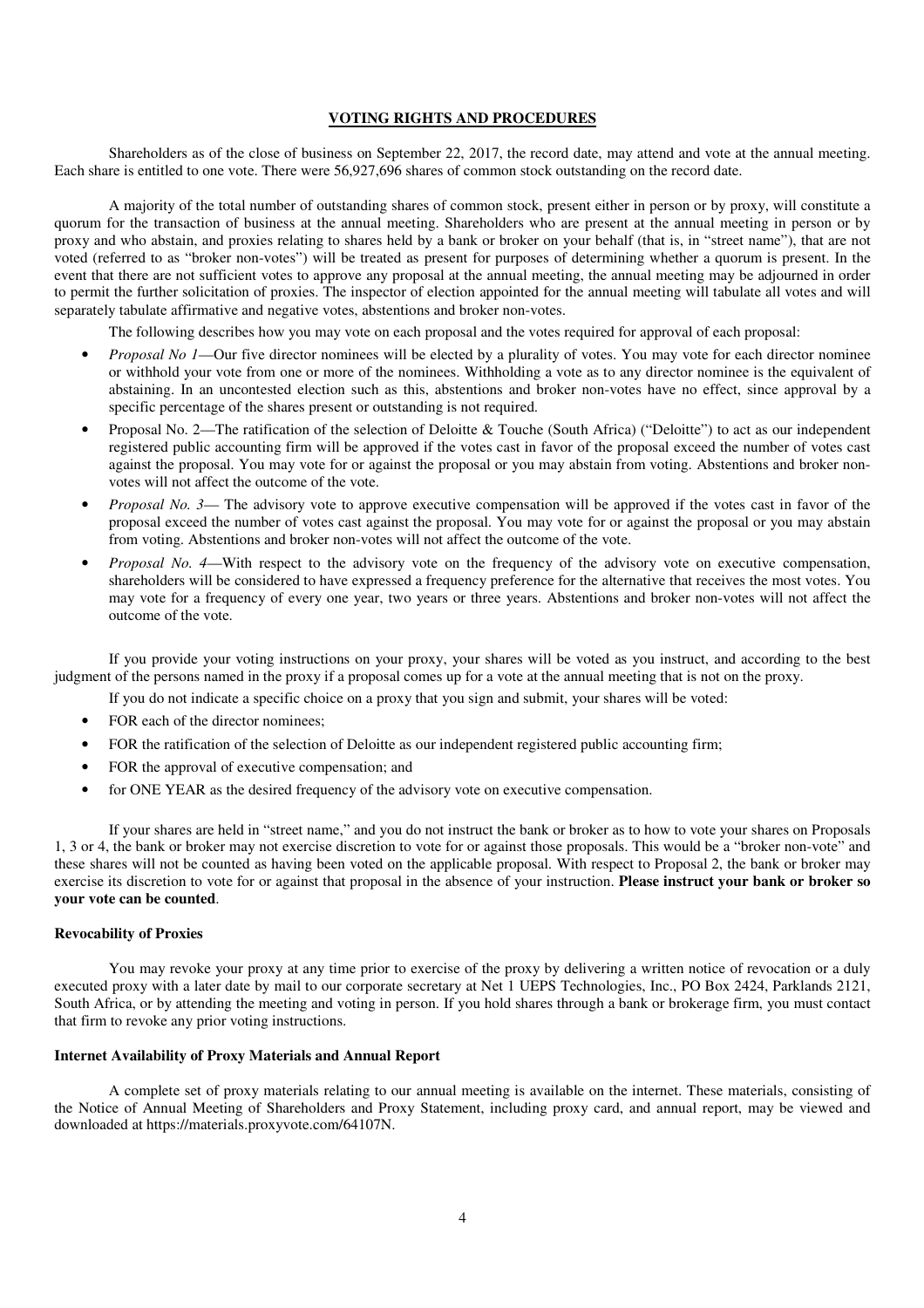## **Market Information**

Our common stock is listed on The Nasdaq Global Select Market ("Nasdaq") in the United States under the symbol "UEPS" and, via a secondary listing, on the Johannesburg Stock Exchange ("JSE"), in South Africa under the symbol "NT1." Nasdaq is our principal market for the trading of our common stock. Our transfer agent in the United States is Computershare Shareowner Services LLC, 480 Washington Blvd., Jersey City, New Jersey 07310. Our transfer agent in South Africa is Link Market Services South Africa (Pty) Ltd ("Link Market"), 13th Floor, 19 Ameshoff Street, Braamfontein, 2001, South Africa.

## **Special Instructions to South African Shareholders**

We are required to comply with certain South African regulations related to the circulation and tabulation of proxies issued to our South African Shareholders. The proxy form marked "Net 1 UEPS Technologies, Inc. Proxy for Shareholders Registered on South African Branch Register" must be used by South African Shareholders. The South African proxy must be lodged, posted or faxed to Link Market so as to reach them by 16:00, local time, on November 10, 2017. South African Shareholders that have already dematerialized their shares through a Central Securities Depository Participant ("CSDP") or broker, other than with own-name registration, should not complete the South African proxy. Instead they should provide their CSDP or broker with their voting instructions or, alternatively, they should inform their CSDP or broker of their intention to attend the annual meeting in order for their CSDP or broker to be able to issue them with the necessary authorization to enable them to attend such meeting. South African Shareholders that hold their shares in certificated form or dematerialized own-name registration should complete the South African proxy and return it to Link Market.

#### **Solicitation**

We will bear the entire cost of the solicitation, including the preparation, assembly, printing and mailing of this proxy statement, including the proxy card and any additional solicitation materials furnished to our shareholders. Copies of solicitation materials will be furnished to brokerage houses, fiduciaries and custodians holding shares in their names that are beneficially owned by others so that they may forward this solicitation material to such beneficial owners. We may reimburse these persons for their reasonable expenses in forwarding solicitation materials to beneficial owners. The original solicitation of proxies by mail may be supplemented by a solicitation by personal contacts, telephone, facsimile, electronic mail or any other means by our directors, officers or employees. No additional compensation will be paid to our directors, officers or employees for performing these services. Except as described above, we do not presently intend to solicit proxies other than by mail.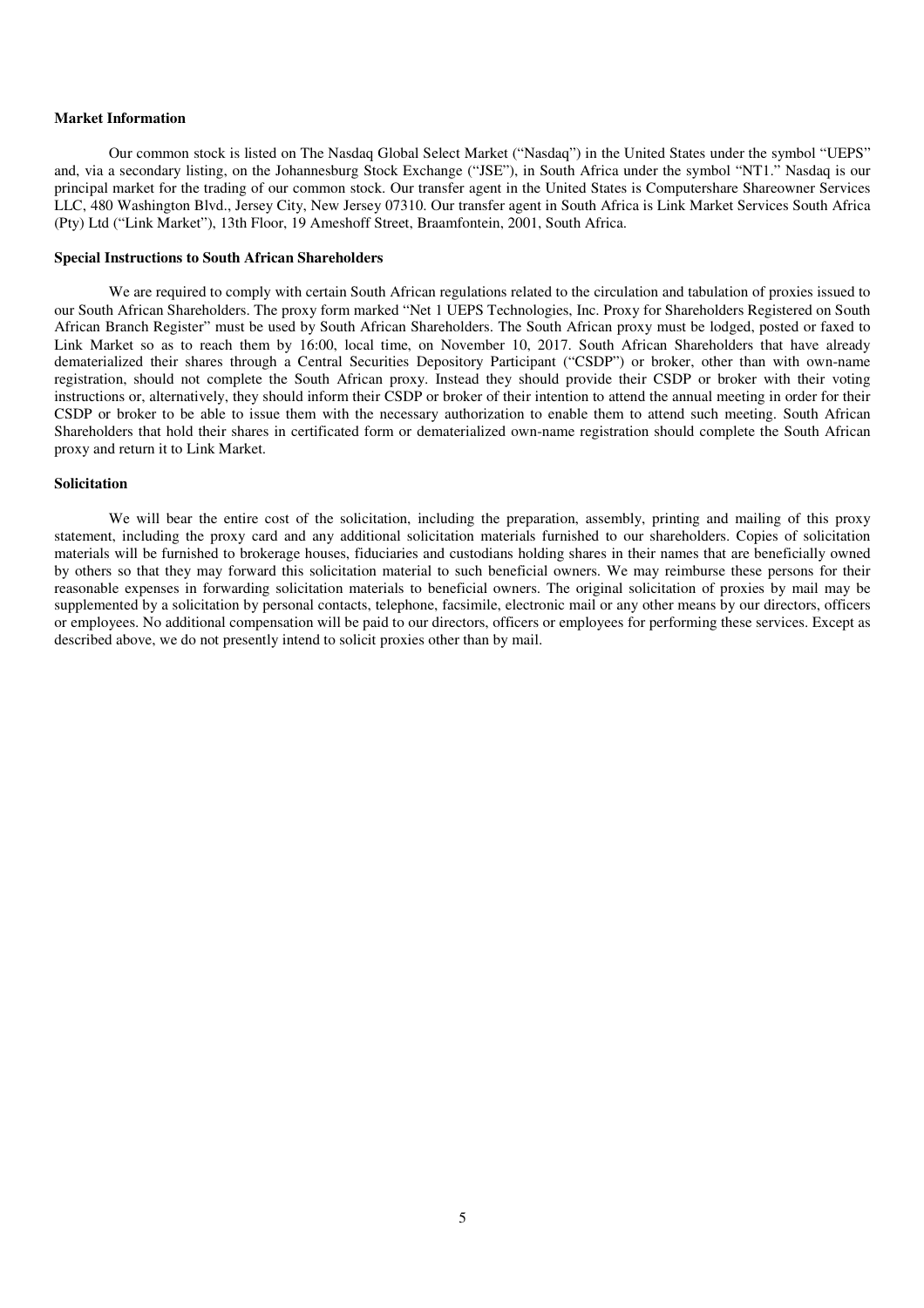#### **PROPOSALS TO BE VOTED ON AT THE ANNUAL MEETING**

## **PROPOSAL NO. 1: ELECTION OF DIRECTORS**

The terms of office of each of our current directors will expire at the annual meeting. The Board has nominated for reelection each of our current directors (see "Information Regarding the Nominees" for information on all directors) for a one-year term.

The persons named in the enclosed proxy intend to vote properly executed and returned proxies **FOR** the election of all nominees proposed by the Board unless authority to vote is withheld. In the event that any nominee is unable or unwilling to serve, the persons named in the proxy will vote for such substitute nominee or nominees as they, in their discretion, shall determine. The Board has no reason to believe that any nominee named herein will be unable or unwilling to serve.

#### **The Board recommends that you vote FOR election of each of the director nominees.**

#### **Information Regarding the Nominees**

**Herman G. Kotzé** 48 years old Director since 2004 Mr. Kotzé has been our Chief Executive Officer since June 2017 and our Chief Financial Officer, Secretary and Treasurer since 2004. From January 2000 until June 2004, he served on the board of Aplitec as Group Financial Director. Mr. Kotzé joined Aplitec in November 1998 as a strategic financial analyst. Prior to joining Aplitec, Mr. Kotzé was a business analyst at the Industrial Development Corporation of South Africa. Mr. Kotzé is a qualified South African chartered accountant.

> The Board believes that Mr. Kotzé's financial, accounting and taxation expertise and experience with corporate transactions, as well as his long history with us and deep knowledge of our business and industry makes him well-suited to serve as a director.

| <b>Christopher S.</b> | Mr. Seabrooke is Chief Executive Officer and a director of Sabvest Limited, an investment holding                                                                                                                                                                                                                                                                                                                                                                                                                                                                                         |
|-----------------------|-------------------------------------------------------------------------------------------------------------------------------------------------------------------------------------------------------------------------------------------------------------------------------------------------------------------------------------------------------------------------------------------------------------------------------------------------------------------------------------------------------------------------------------------------------------------------------------------|
| <b>Seabrooke</b>      | company which is listed on the JSE. Mr. Seabrooke also serves as a non-employee director of the following                                                                                                                                                                                                                                                                                                                                                                                                                                                                                 |
| 64 years old          | JSE listed companies: Brait SE, Datatec Limited, Massmart Holdings Limited, Metrofile Holdings Limited,                                                                                                                                                                                                                                                                                                                                                                                                                                                                                   |
| Director since 2005   | Rolfes Holdings Limited, Torre Industries Limited and Transaction Capital Limited. In the past five years he<br>was also a non-employee director of JSE listed Chrometco Limited. Mr. Seabrooke is a member of The<br>Institute of Directors in South Africa. Formerly, he was the Chairman of the South African State Theater<br>and the Deputy Chairman of each of the National Arts Council and the Board of Business and Arts South<br>Africa. Mr. Seabrooke has degrees in Economics and Accounting from the University of Natal and an MBA<br>from the University of Witwatersrand. |
|                       |                                                                                                                                                                                                                                                                                                                                                                                                                                                                                                                                                                                           |

The Board believes that Mr. Seabrooke's expertise in finance, accounting and corporate governance and broad experience as a director of several publicly-traded companies covering a broad range of industries makes him a valuable member of our Board.

**Alasdair J.K. Pein** 57 years old Director since 2005 Mr. Pein is currently CEO of Ascension Partners Limited, a Cayman-based provider of investment services to high net worth clients. Mr. Pein is a director of Mundane International Limited, a Guernsey-based financial investment fund. Mr. Pein also serves as a director of Ecolutia Services AG, a global provider of water, wastewater and environmental treatment solutions. From 1994 until March 2009, Mr. Pein served as the CEO of the Oppenheimer family's private equity business. During this period of time Mr. Pein held directorships of a number of private companies. Mr. Pein is a qualified South African chartered accountant.

> The Board believes that Mr. Pein's financial and accounting expertise, as well as his private equity experience and skills in dealing with compensation, human resources and corporate governance issues, makes him a valuable member of our Board.

## **Paul Edwards**

63 years old Director since 2005 Mr. Edwards is Chairman of Equilibre Bioenergy Production Limited, Merryn Financial Services (Pty) Ltd and Integrated Pipeline Solutions (Pty) Ltd. He is also a director of Emerging Markets Payments Holdings, an Africa and Middle East payments business. Previously, Mr. Edwards was a non-employee director of Starcomms Limited, a Nigerian telecommunications operator; Executive Chairman of Chartwell Capital, a corporate finance house; Chief Executive Officer of MTN Group, a pan-African mobile operator; and Group Chief Executive of Johnnic Holdings Ltd, a diversified holding company. Mr. Edwards has a BSc and an MBA from the University of Cape Town.

The Board believes that Mr. Edwards' knowledge and experience of the payments and telecommunications industries, especially in Africa, provides us with valuable insight into the potential opportunities to expand our business internationally and makes him a valuable member of our Board.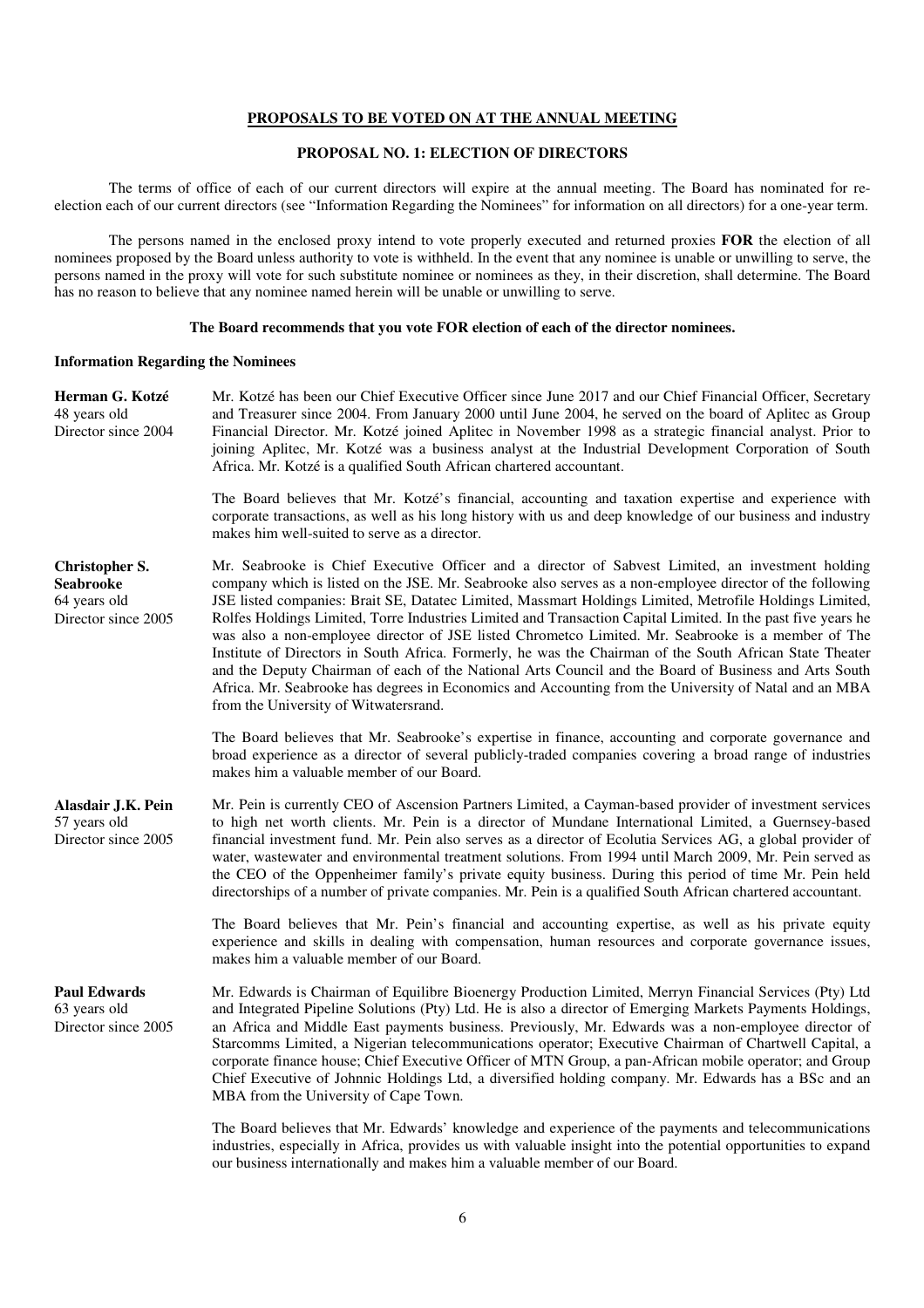**Alfred T. Mockett** 68 years old Director since 2017

Mr. Mockett has served as the non-executive chairman of Hibu Group Limited since 2013 and as a nonexecutive director of Corporate Risk Holdings LLC since 2014. From 2010 until 2013, he served as the chief executive officer of Dex One Corporation, a NASDAQ-listed provider of online, mobile and print marketing solutions.

The Board believes that Mr. Mockett's expertise in finance, accounting and corporate governance and broad experience as an officer and director of several publicly-traded companies covering a broad range of industries makes him a valuable member of our Board.

## **PROPOSAL NO. 2: RATIFICATION OF SELECTION OF INDEPENDENT REGISTERED PUBLIC ACCOUNTING FIRM**

The Audit Committee of our Board has selected Deloitte to serve as our independent registered public accounting firm for the fiscal year ending June 30, 2018. A representative of Deloitte is expected to be present at the annual meeting. Such representative will have an opportunity to make a statement if he or she desires to do so and is expected to be available to respond to appropriate questions from shareholders. Deloitte currently serves as our independent registered public accounting firm.

We are asking our shareholders to ratify the selection of Deloitte as our independent registered public accounting firm for the fiscal year ending June 30, 2018. Although ratification is not required by our Amended and Restated By-Laws or otherwise, the Board is submitting the selection of Deloitte to our shareholders for ratification as a matter of good corporate practice. In the event our shareholders fail to ratify the appointment, the Audit Committee may reconsider this selection. Even if the selection is ratified, the Audit Committee in its discretion may select a different registered public accounting firm at any time during the year if it determines that such a change would be in our best interests and the best interests of our shareholders.

#### **The Board recommends a vote FOR ratification of the selection of Deloitte.**

#### **PROPOSAL NO. 3: AN ADVISORY VOTE TO APPROVE EXECUTIVE COMPENSATION**

We are providing you with the opportunity to vote to approve, on an advisory basis, the compensation of our executive officers named in the Summary Compensation Table under "Executive Compensation," whom we refer to as our "named executive officers" or NEOs. This proposal, which is commonly referred to as "say on pay," is required by Section 14A of the U.S. Securities Exchange Act of 1934, as amended (the "Exchange Act").

The philosophy of our executive compensation program is to link compensation to the achievement of our key strategic and financial goals. Therefore, we reward our executives for their contributions to our annual and long-term performance by tying a significant portion of their total compensation to key drivers of increased shareholder value. At the same time, we believe our program does not encourage excessive risk-taking by management. The "Executive Compensation" section of this proxy statement beginning on page 13, including the "Compensation Discussion and Analysis," describes in detail our executive compensation program and the decisions made by the Remuneration Committee with respect to our fiscal year ended June 30, 2017.

The Board is asking shareholders to cast a non-binding advisory vote on the following resolution:

## **"Resolved, that the compensation paid to the Company's named executive officers, as disclosed pursuant to the disclosure rules of the U.S. Securities and Exchange Commission, including the Compensation Discussion and Analysis, compensation tables and narrative discussions, is approved on an advisory basis."**

Because your vote is advisory, it will not be binding upon the Board or the Remuneration Committee. However, the Board and the Remuneration Committee value the opinions expressed by our shareholders and will consider the outcome of the vote when considering future executive compensation decisions.

#### **The Board recommends a vote FOR approval of the compensation of our named executive officers.**

## **PROPOSAL NO. 4: AN ADVISORY VOTE REGARDING WHETHER AN ADVISORY VOTE ON EXECUTIVE COMPENSATION WILL OCCUR EVERY ONE, TWO OR THREE YEARS**

In Proposal No. 3, we are providing you with the opportunity to vote to approve, on an advisory basis, the compensation of our NEOs. In this Proposal No. 4, we are asking you to cast an advisory vote regarding the frequency of future executive compensation advisory votes. You may vote for a frequency of every one, two or three years, or you may abstain on the proposal.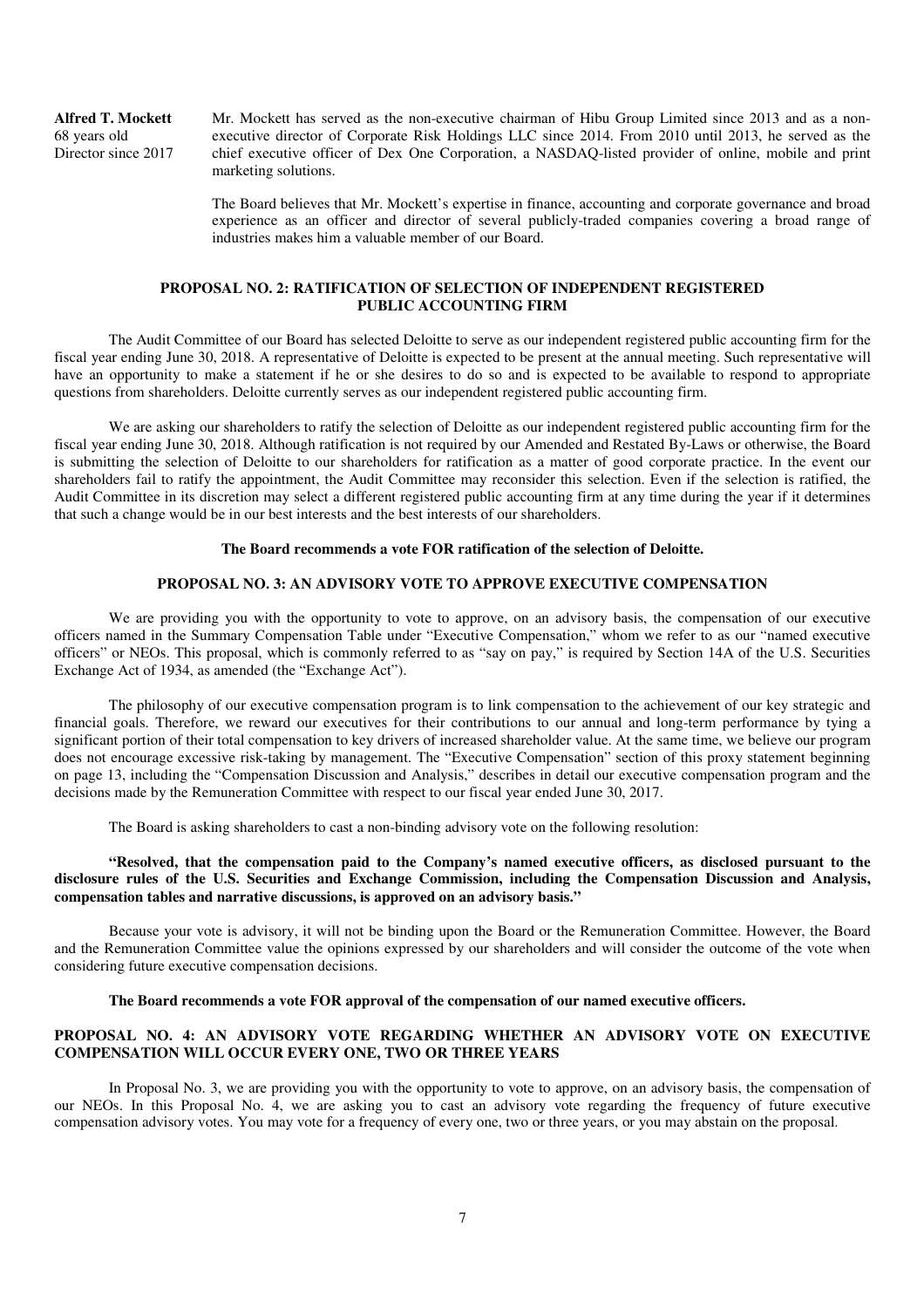After careful consideration, our Board currently believes that an executive compensation advisory vote should be held every year, and therefore, our Board recommends that you vote for a frequency of every ONE YEAR for future executive compensation advisory votes. The Board believes that an annual executive compensation advisory vote will allow our shareholders to provide us with their direct input on our compensation philosophy, policies and practices as disclosed in the proxy statement on a regular and frequent basis. It is also consistent with our policy of reviewing our executive compensation program annually.

Because this vote is advisory, it will not be binding upon the Board or Remuneration Committee. However, the Board will take into account the outcome of the vote when considering when to hold the next shareholder advisory vote on executive compensation.

#### **The Board recommends a frequency vote of every "ONE YEAR" for future executive compensation advisory votes.**

#### **BOARD OF DIRECTORS AND CORPORATE GOVERNANCE**

#### **MEETINGS OF THE BOARD AND DIRECTOR INDEPENDENCE**

Our Board typically holds a regular meeting once every quarter and holds special meetings when necessary. During the fiscal year ended June 30, 2017, our Board held a total of nine meetings. Each of our incumbent directors attended 100% of the total number of meetings of the Board and the total number of meetings held by all committees of the Board on which each such director served, during the period for which each such director served. We encourage each member of the Board to attend the annual meeting of shareholders, but have not adopted a formal policy with respect to such attendance.

All of our directors who served during fiscal 2017 attended last year's annual meeting, except Messrs. S.C.P. Belamant, Edwards and Pein (and Mr. Mockett, who joined the Board after our annual meeting). The non-employee directors meet regularly without any management directors or employees present. These meetings are held on the day of or the day preceding other Board or committee meetings.

The Board annually examines the relationships between us and each of our directors. After this examination, the Board has concluded that Messrs. Seabrooke, Pein, Edwards and Mockett are "independent" as defined under Nasdaq Rule 5605(a)(2) and under Rule 10A-3(b)(1) under the Exchange Act, as that term relates to membership on the Board and the various Board committees.

## **COMMITTEES OF THE BOARD**

The Board has established an Audit Committee, a Remuneration Committee and a Nominating and Corporate Governance Committee. The members of our Board Committees are presented in the table below:

|                 |                           |                                         | Nominating and<br>Corporate |
|-----------------|---------------------------|-----------------------------------------|-----------------------------|
| <b>Director</b> | Audit<br><b>Committee</b> | <b>Remuneration</b><br><b>Committee</b> | Governance<br>Committee     |
|                 |                           |                                         |                             |
|                 |                           |                                         |                             |
|                 |                           |                                         |                             |
|                 |                           | $X^*$                                   |                             |
|                 | X*                        |                                         | x*                          |

# Executive

\* Chairperson

#### **Audit Committee**

The Audit Committee consists of Messrs. Seabrooke, Pein, Edwards and Mockett, with Mr. Seabrooke acting as the Chairperson. The Board has determined that Mr. Seabrooke is an "audit committee financial expert" as that term is defined in applicable SEC rules, and that all members meet Nasdaq's financial literacy criteria. The Audit Committee held nine meetings during the 2017 fiscal year. See "Audit Committee Report" on page 32.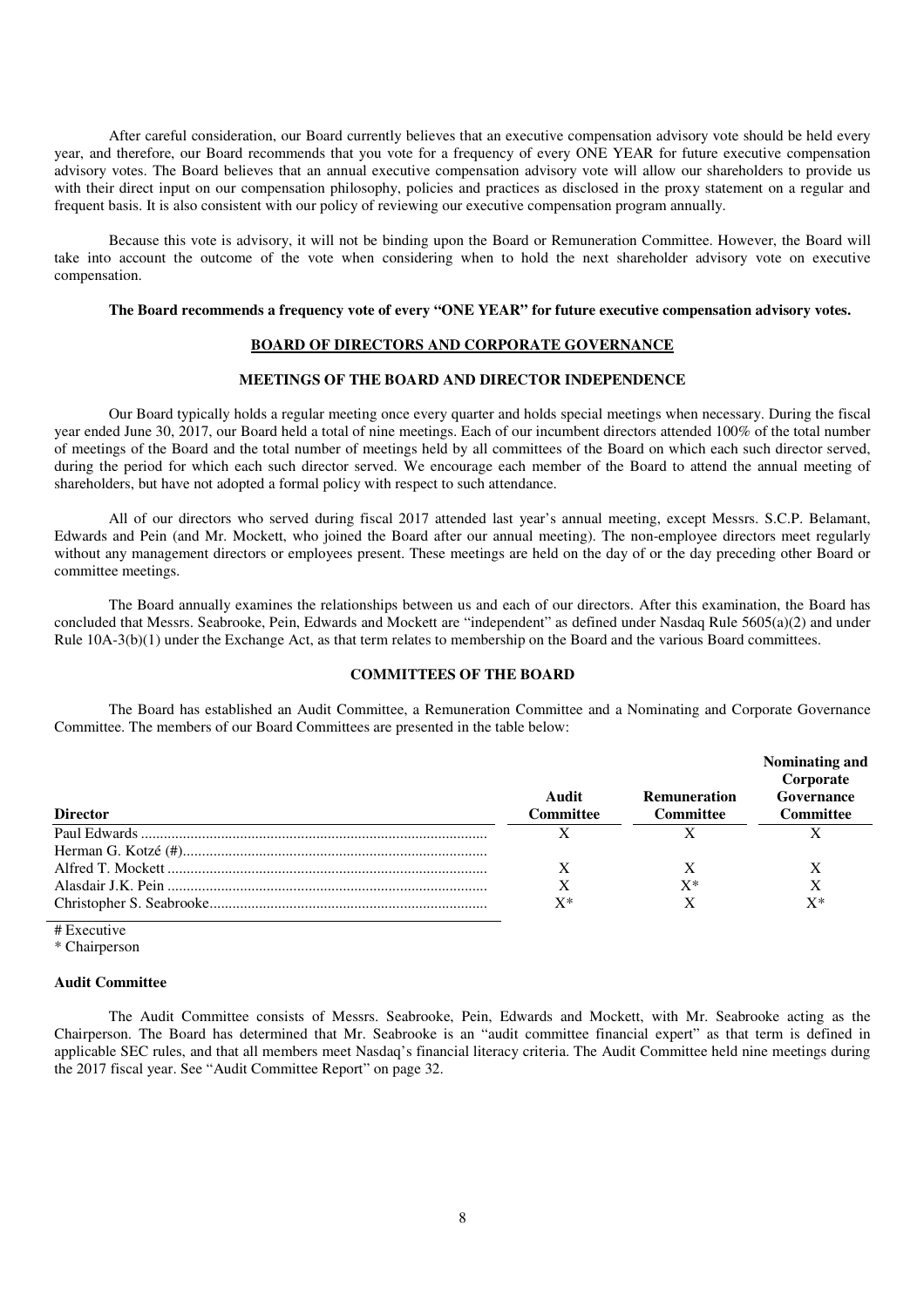The Audit Committee was established by the Board for the primary purpose of overseeing or assisting the Board in overseeing the following:

### **Audit**

- the qualifications, independence and performance of our independent auditors
- the organization and performance of our internal audit function
- the qualifications and independence of our registered public accounting firm

#### **Financial Reporting**

- the integrity of our financial statements
- the accounting and financial reporting processes and the audits of our financial statements
- our systems of disclosure controls and procedures and internal control over financial reporting

### **Compliance Processes**

- our compliance with SEC and other legal and regulatory requirements
- compliance with ethical standards adopted by us
- review of related party transactions

## **Risk Management**

• review of our risk assessment and enterprise risk management process

A copy of our Audit Committee charter is available without charge on our website, www.net1.com.

#### **Remuneration Committee**

The Remuneration Committee consists of Messrs. Pein, Seabrooke, Edwards and Mockett, with Mr. Pein acting as the Chairperson. The Remuneration Committee held four meetings during the 2017 fiscal year.

The Remuneration Committee has the following principal responsibilities, authority and duties:

## **Compensation Structure & Strategy**  • review and approve performance goals and objectives relevant to the compensation of all our executive officers, evaluate the performance of each executive officer in light of those goals and objectives, and set each executive officer's compensation, including incentive-based and equity-based compensation, based on such evaluation • make recommendations to the Board with respect to incentive and equity-based compensation plans • review and make recommendations to the Board regarding compensation-related matters outside the ordinary course, including, but not limited to, employment contracts, changein-control provisions and severance arrangements • administer our stock option, stock incentive, and other stock compensation plans, including the function of making and approving all grants of options and other awards to all executive officers and directors, and all other eligible individuals, under such plans • review annually and make recommendations to the Board regarding director compensation • assist management in developing and, when appropriate, recommend to the Board, the design of compensation policies and plans • review and discuss with management the disclosures in our "Compensation Discussion and Analysis" and any other disclosures regarding executive compensation to be included in our public filings or shareholder reports • recommend to the Board whether the Compensation Discussion and Analysis should be

included in our proxy statement, Form 10-K, or information statement, as applicable, and

prepare the related report required by the rules of the SEC

A copy of our Remuneration Committee charter is available without charge on our website, www.net1.com.

#### **Human Resources & Workforce Management**

• generally oversee our human resources and workforce management programs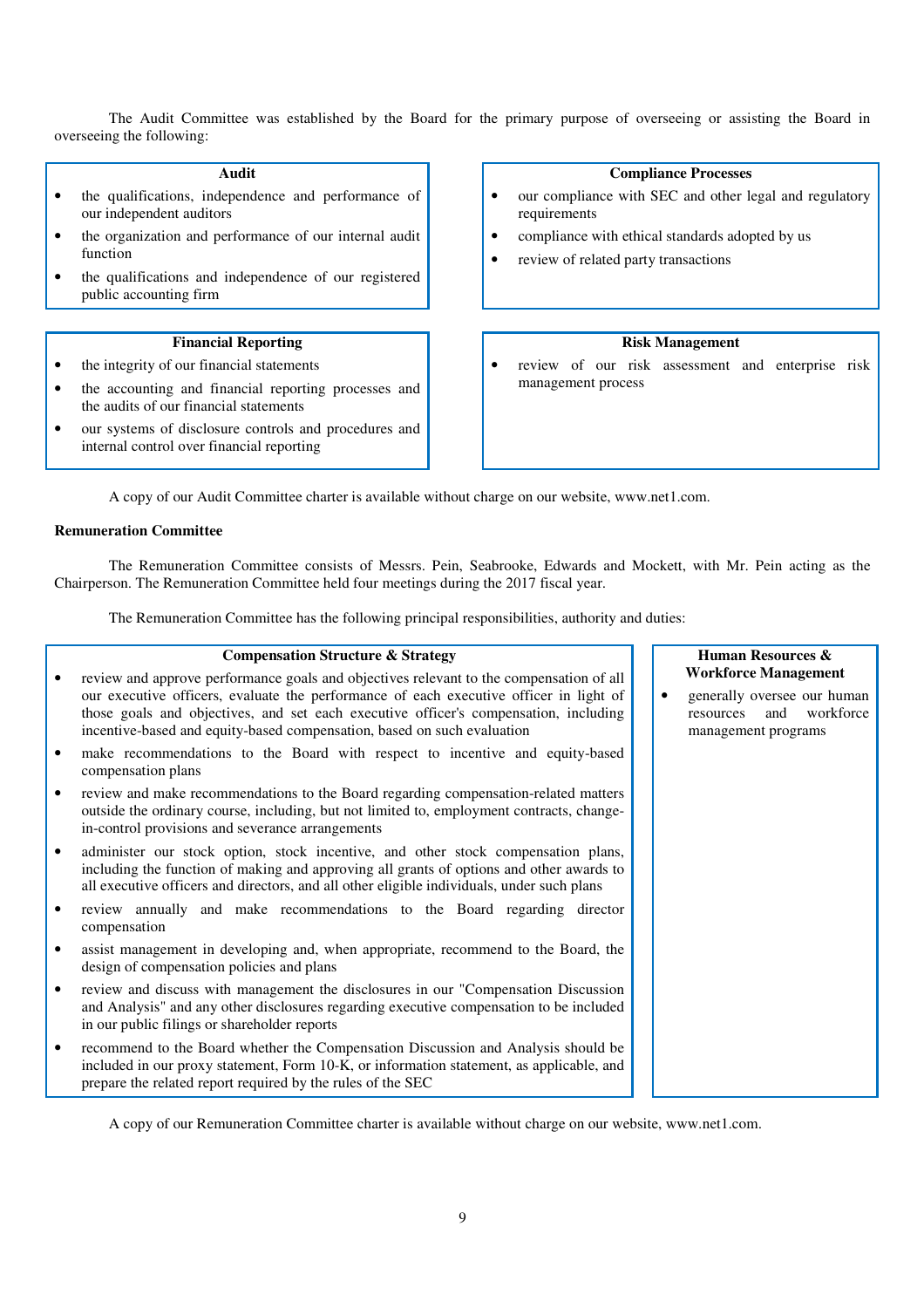## **Nominating and Corporate Governance Committee**

The Nominating and Corporate Governance Committee comprises Messrs. Seabrooke, Pein, Edwards and Mockett, with Mr. Seabrooke acting as the Chairperson. The Nominating and Corporate Governance Committee held four meetings during the 2017 fiscal year.

The principal duties and responsibilities of the Nominating and Corporate Governance Committee are as follows:

#### **Corporate Governance**

- review our Corporate Governance Guidelines annually and recommend changes, as appropriate, for review and approval by the Board
- make recommendations regarding proposals submitted by our shareholders
- establish and monitor procedures by which the Board will conduct, at least annually, evaluations of its performance

#### **Board Composition**

- monitor the composition, size and independence of the Board
- establish criteria for Board and committee membership and recommend to our Board proposed nominees for election to the Board and for membership on each committee of the Board
- monitor our procedures for the receipt and consideration of director nominations by shareholders and other persons and for the receipt of shareholder communications directed to our Board
- make recommendations to the Board regarding management succession planning and corporate governance best practices

A copy of our Nominating and Corporate Governance Committee charter is available without charge on our website, www.net1.com.

#### **BOARD LEADERSHIP STRUCTURE AND BOARD OVERSIGHT OF RISK**

## **Board Leadership**

Our Board is led by an independent director, Mr. Seabrooke, who is also our Chairman. Our Board believes this leadership structure effectively allocates authority, responsibility, and oversight between management and the independent members of our Board. It gives primary responsibility for our operational leadership and strategic direction to our Chief Executive Officer, while the Chairman facilitates our Board's independent oversight of management, promotes communication between senior management and our Board about issues such as management development and succession planning, executive compensation, and our performance, engages with shareholders, and leads our Board's consideration of key governance matters.

#### **The Board's Role in Risk Oversight**

Managing risk is an ongoing process inherent in all decisions made by management. The Board discusses risk throughout the year, particularly at Board meetings when specific actions are considered for approval. The Board has ultimate responsibility to oversee our enterprise risk management program. This oversight is conducted primarily through various committees of the Board as described below.

Our Enterprise Risk Management Committee is responsible for identifying, assessing, prioritizing and developing action plans to mitigate the material business, operational and strategic risks affecting us. The Enterprise Risk Management Committee comprises Mr. Kotzé, our Chief Executive Officer (who serves as Chairperson) and Warren E. Segall, our Group Compliance Officer. Mr. Segall meets semi-annually with the leaders of our various business units and his findings are reported to and discussed by the Enterprise Risk Management Committee. The Enterprise Risk Management Committee meets and reports to the Audit Committee semi-annually.

The Audit Committee directly provides oversight of risks relating to the integrity of our consolidated financial statements, internal control over financial reporting and the internal audit function. The Remuneration Committee oversees the management of risks related to our executive compensation program. The Nominating and Corporate Governance Committee oversees the management of risks related to management succession planning.

## **REMUNERATION COMMITTEE INTERLOCKS AND INSIDER PARTICIPATION**

None of the members of our Remuneration Committee has at any time been one of our officers or employees. None of our executive officers serves or in the past has served as a member of the Board or Remuneration Committee of any entity that has one or more of its executive officers serving on our Board or our Remuneration Committee.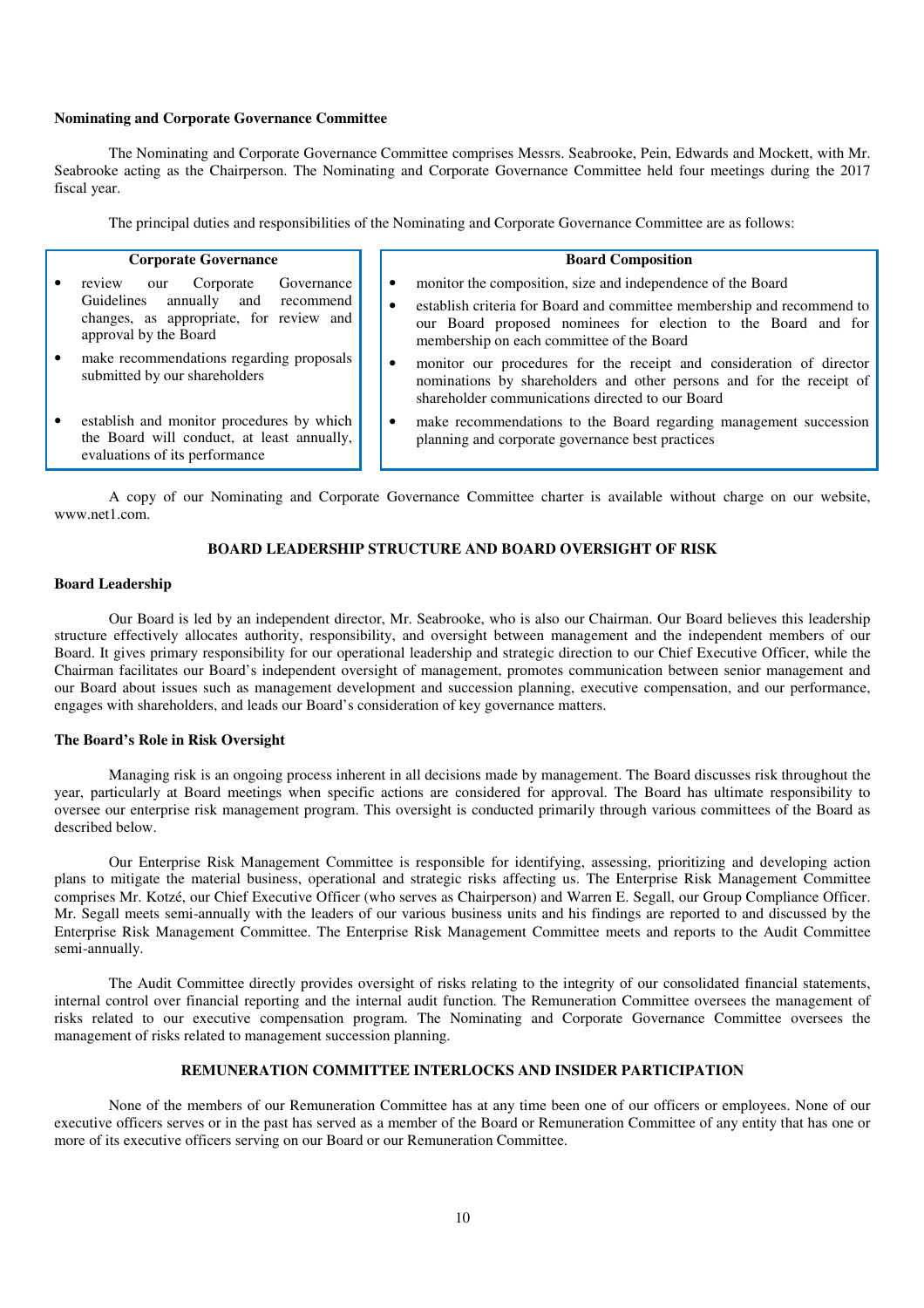## **NOMINATIONS PROCESS AND DIRECTOR QUALIFICATIONS**

The Nominating and Corporate Governance Committee reviews with the Board the skills and characteristics required of Board members. Our Corporate Governance Guidelines provide that the Nominating and Corporate Governance Committee consider a candidate's independence, as well as the perceived needs of the Board and the candidate's background, skills, business experience and expected contributions. At a minimum, members of the Board must possess the highest professional ethics, integrity and values, and be committed to representing the long-term interests of our shareholders. They must also have an inquisitive and objective perspective, practical wisdom and mature judgment.

The Nominating and Corporate Governance Committee may also take into account the benefits of diversity in candidates' viewpoints, background and experience, as well as the benefits of constructive working relationships among directors. Other than as set forth in our Corporate Governance Guidelines, the Nominating and Corporate Governance Committee does not have a formal policy with respect to diversity.

The Nominating and Corporate Governance Committee also reviews and determines whether existing members of the Board should stand for re-election, taking into consideration matters relating to the number of terms served by individual directors, the ability of an individual director to devote the appropriate level of time and attention to Board duties in light of other positions he holds (including other directorships) and the changing needs of the Board. We do not have a limit on the number of terms an individual may serve as a director on our Board.

The Nominating and Corporate Governance Committee utilizes a variety of methods for identifying and evaluating nominees for director. The Nominating and Corporate Governance Committee regularly assesses the appropriate composition, size and independence of the Board, and whether any vacancies are expected due to change in employment or otherwise. In the event that vacancies are anticipated, or otherwise arise, the Nominating and Corporate Governance Committee considers various potential candidates for director. Candidates are evaluated at regular or special meetings of the Nominating and Corporate Governance Committee, and may be considered at any point during the year. The Nominating and Corporate Governance Committee will consider shareholder recommendations for candidates for the Board that are properly submitted in accordance with Section 4.16 of our Amended and Restated By-Laws in the same manner it considers nominees from other sources. In evaluating such recommendations, the Nominating and Corporate Governance Committee will use the qualifications standards described above and will seek to achieve a balance of knowledge, experience and capability on the Board.

## **SHAREHOLDER COMMUNICATIONS WITH THE BOARD**

Any shareholder who wishes to communicate directly with the Board may do so via mail or facsimile, addressed as follows: Net 1 UEPS Technologies, Inc. Board of Directors PO Box 2424 Parklands, 2121, South Africa Fax: +27 11 880 7080

The corporate secretary shall transmit any communication to the Board, or individual director(s), as applicable, as soon as practicable upon receipt. Absent safety or security concerns, the corporate secretary shall relay all communications, without any other screening for content.

## **CORPORATE GOVERNANCE GUIDELINES**

The Board has adopted a set of Corporate Governance Guidelines. We will continue to monitor our Corporate Governance Guidelines and adopt changes as necessary to comply with rules adopted by the SEC and Nasdaq, and to conform to best industry practice. This monitoring will include comparing our existing policies and practices to policies and practices suggested by various groups or authorities active in corporate governance and the practices of other public companies. A copy of our Corporate Governance Guidelines is available on our website at www.net1.com.

## **CODE OF ETHICS**

The Board has adopted a written code of ethics, as defined in the regulations of the SEC. We require all of our directors, officers, employees, contractors, consultants and temporary staff, including Mr. Kotzé, and other senior personnel performing similar functions, to adhere to this code in addressing the legal and ethical issues encountered in conducting their work. Our code of ethics requires avoidance of conflicts of interest, compliance with all laws and other legal requirements, conduct of business in an honest and ethical manner, integrity and actions in our best interest. Directors, officers and employees are required to report any conduct that they believe in good faith to be an actual or apparent violation of the code.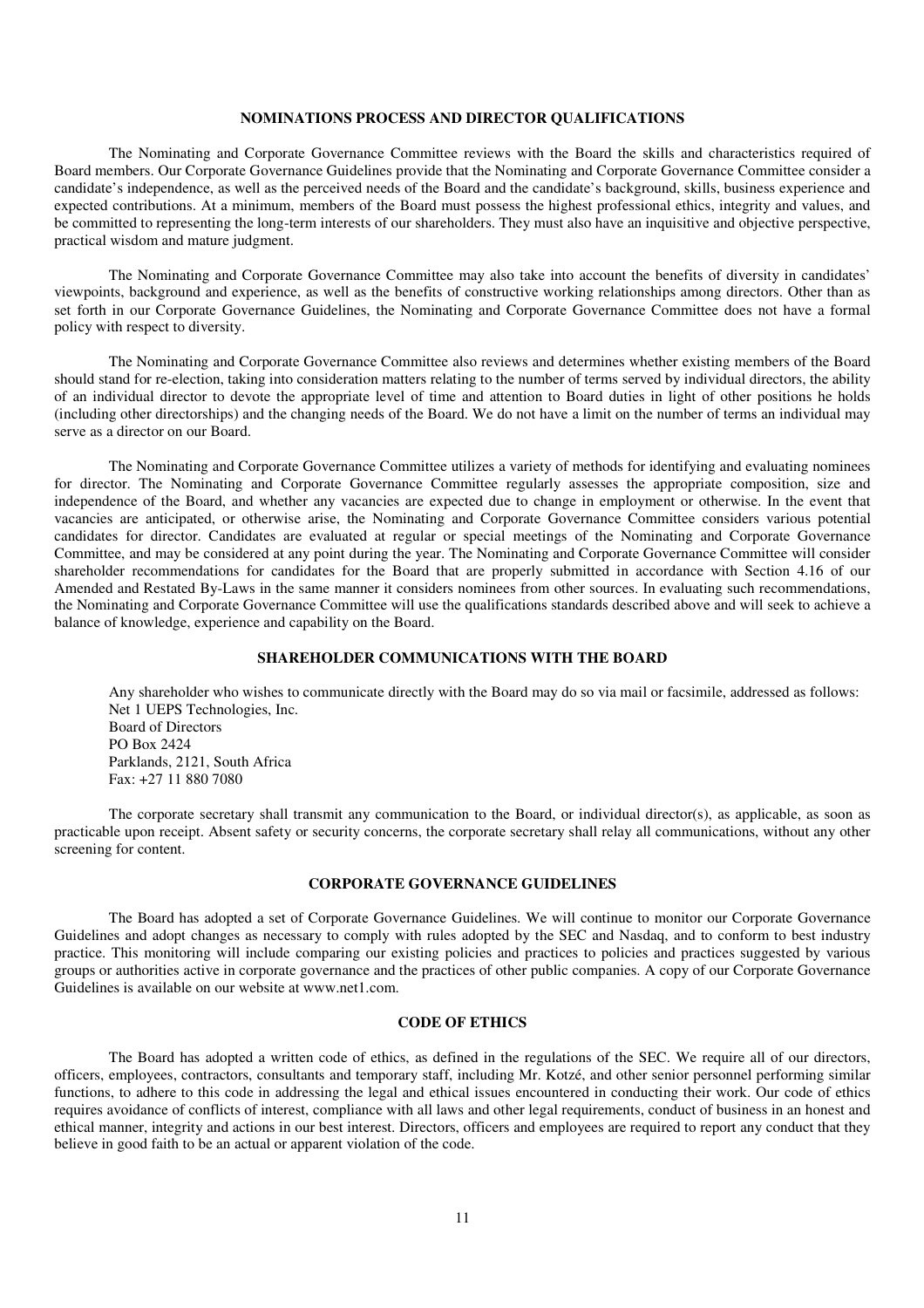The Sarbanes-Oxley Act of 2002 requires companies to have procedures to receive, retain and treat complaints received regarding accounting, internal accounting controls or auditing matters and to allow for the confidential and anonymous submission by employees of concerns regarding questionable accounting or auditing matters. We currently have such procedures in place. A copy of our code of ethics is available free of charge on our website at www.net1.com.

## **COMPENSATION OF DIRECTORS**

Directors who are also executive officers do not receive separate compensation for their services as directors. During fiscal 2017, our non-employee directors received compensation as described below.

|                          | <b>Fees Earned or</b>     | <b>Stock Awards</b> <sup><math>(2)(3)(4)</math></sup> | <b>Stock Options</b>         |            |
|--------------------------|---------------------------|-------------------------------------------------------|------------------------------|------------|
| <b>Name</b>              | Paid in Cash $(\$)^{(1)}$ | lΨ                                                    | $\left( \mathsf{\$} \right)$ | Total (\$) |
|                          | 100,000                   | 107.100                                               | -                            | 207,100    |
|                          | 8.334                     |                                                       | $\overline{\phantom{a}}$     | 8.334      |
|                          | 120.000                   | 128,520                                               | -                            | 248,520    |
| Christopher S. Seabrooke | 229.571                   | 188.150                                               | -                            | 417.721    |

(1) Fees earned or paid in cash (\$) includes \$50,000 paid to Mr. Seabrooke in recognition of the considerable extra time and effort spent by him in fiscal 2017 as Chairman of the Nominating and Corporate Governance Committee but outside of normal Board and Nominating and Corporate Governance Committee forums, in particular with regard to the change in Chief Executive Officer, the management and corporate restructure, shareholder and media communications during the SASSA contract extension period and the non-executive director search.

- (3) For Messrs. Edwards and Pein, represents 10,000 and 12,000 shares, respectively, of restricted stock granted on August 25, 2016. The dollar value reflected is based on the closing price of our common stock on the date of grant.
- (4) For Mr. Seabrooke, includes 15,000 shares of restricted stock granted on August 25, 2016 and 2,587 shares of restricted stock granted on May 3, 2017. The dollar value reflected is based on the closing price of our common stock on the dates of grant.

In determining fiscal 2017 compensation, the Board analyzed the annual compensation of non-employee directors of U.S. and UK-listed transaction processor companies with a range of market equity capitalizations above, below and comparable to ours. The peer group comprised: Heartland Payment Systems, Inc., Global Payments Inc., WEX Inc., Euronet Worldwide, Inc., Total System Services, Inc., Verifone Systems, Inc., Jack Henry & Associates, Inc., Sage Group plc and Green Dot Corporation. In addition, the Board considered the various roles of the non-employee directors. Directors receive a base fee for membership on the Board. Directors who serve on Board committees and/or serve as Chairperson of Board committees receive additional compensation in recognition of the additional time they are required to spend on committee matters.

Grants of restricted stock made during 2017, as well those grants made in prior years, originally vested over a three-year period. After the end of fiscal 2017, the Board consulted with Pay Governance, an independent compensation consultant, and determined that one-year vesting of restricted stock grants is a more common compensation practice for independent directors and therefore, amended the terms of outstanding awards to vest one-year after grant. As a result of this amendment, all shares held at June 30, 2017 were fully-vested.

## **EQUITY COMPENSATION PLAN INFORMATION**

The following table sets forth information regarding our compensation plans under which our equity securities are authorized for issuance as of June 30, 2017:

|                                                        | <b>Number of securities</b><br>to be issued upon<br>exercise of<br>outstanding options,<br>warrants and rights | Weighted average<br>exercise price of<br>outstanding options,<br>warrants and rights | <b>Number of securities</b><br>remaining available<br>for future issuance<br>under equity<br>compensation plans<br>(excluding securities<br>reflected in column<br>(a) |
|--------------------------------------------------------|----------------------------------------------------------------------------------------------------------------|--------------------------------------------------------------------------------------|------------------------------------------------------------------------------------------------------------------------------------------------------------------------|
| <b>Plan Category</b>                                   | (a)                                                                                                            | (b)                                                                                  | (c)                                                                                                                                                                    |
| Equity compensation plans approved by security holders | 846,607                                                                                                        | \$13.88                                                                              | 3,864,034                                                                                                                                                              |

<sup>(2)</sup> As of June 30, 2017, the number of shares of restricted stock held by each non-employee director is as follows: Mr. Edwards – 14,161; Mr. Mockett – 0 Mr. Pein – 23,301; Mr. Seabrooke – 24,533.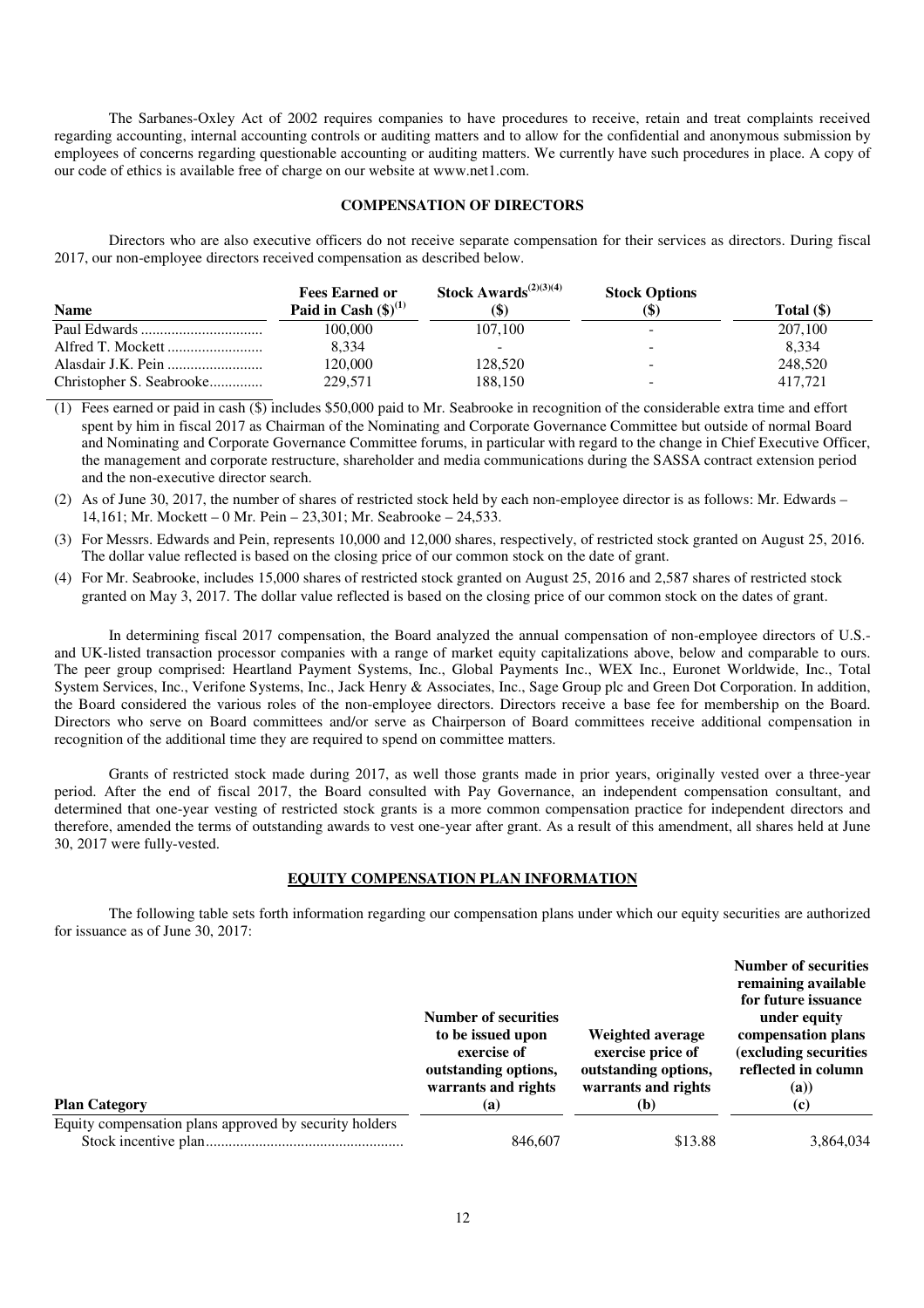#### **EXECUTIVE COMPENSATION**

## **ANALYSIS OF RISK IN OUR COMPENSATION STRUCTURE**

As part of its responsibilities to annually review all incentive compensation and equity-based plans, and evaluate whether the compensation arrangements of our employees incentivize unnecessary and excessive risk-taking, the Remuneration Committee evaluated the risk profile of our compensation policies and practices for fiscal 2017 and concluded that they do not motivate imprudent risk taking. In its evaluation, the Remuneration Committee reviewed our employee compensation structures, and noted numerous design elements that manage and mitigate risk without diminishing the incentive nature of the compensation, including:

- a balanced mix between cash and equity, and annual and longer-term incentives;
- caps on incentive awards at reasonable levels;
- linear payouts between target levels with respect to annual cash incentive awards;
- discretion on individual awards, particularly in special circumstances; and
- long-term incentives.

The Remuneration Committee also reviewed our compensation programs for certain design features that may have the potential to encourage excessive risk-taking, including: over-weighting towards annual incentives, highly leveraged payout curves, unreasonable thresholds, and steep payout cliffs at certain performance levels that may encourage short-term business decisions to meet payout thresholds. The Remuneration Committee concluded that our compensation programs do not include such elements.

In addition, the Remuneration Committee analyzed our overall enterprise risks and how compensation programs may impact individual behavior in a manner that could exacerbate these enterprise risks. For this purpose, the Remuneration Committee considered our growth and return performance, volatility and leverage. In light of these analyses, the Remuneration Committee concluded that it has a balanced pay and performance program that does not encourage excessive risk-taking that is reasonably likely to have a material adverse effect on us. We believe our compensation programs encourage and reward prudent business judgment and appropriate risk-taking over the long term.

## **COMPENSATION DISCUSSION AND ANALYSIS**

## **EXECUTIVE SUMMARY**

In this Compensation Discussion and Analysis, we:

- Outline our compensation philosophy and discuss how the Remuneration Committee determines executive pay.
- Describe each element of executive pay, including base salaries, short-term and long-term incentives and executive benefits.

 As discussed below, our former Chief Executive Officer, Mr. S.C.P. Belamant retired near the end of fiscal 2017. We anticipate that there may be changes to our compensation programs and rewards in fiscal 2018 as we continue to develop and revise our philosophy regarding how best to motivate our executives to drive towards our short-term and long-term growth.

## **Pay for Performance**

 The Remuneration Committee considered the absolute and relative alignment of executive compensation when it considered the appropriateness of the level and form of compensation and found executive compensation and our performance to be aligned.

#### **Results of Shareholder Say-on-Pay Votes**

We provide our shareholders with the opportunity to cast an annual, nonbinding advisory vote to approve executive compensation (a "say-on-pay proposal"). At our annual meeting of shareholders held on November 8, 2016, approximately 82% of the votes cast on the say-on-pay proposal at that meeting were voted in favor of the proposal. The Remuneration Committee considered the outcome of that advisory vote to be an endorsement of the Remuneration Committee's compensation philosophy and implementation. The Remuneration Committee will continue to consider the outcome of say-on-pay votes when making future compensation decisions for our named executive officers.

## **Highlighted Compensation Policies and Practices**

 Our executive compensation and corporate governance policies are structured to closely link executive compensation to our performance and increase long-term shareholder value.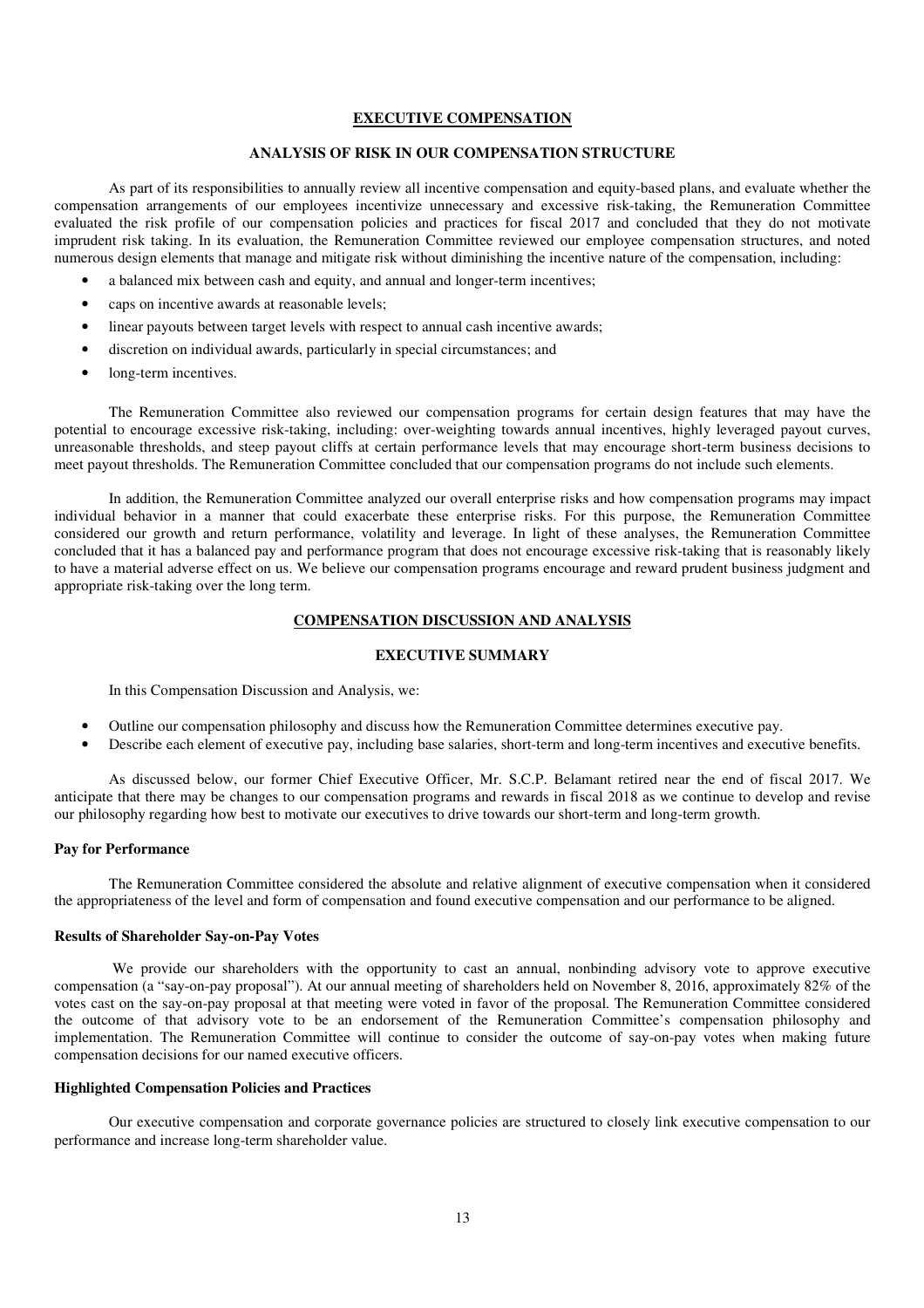To achieve our objectives, we have incorporated the following policies and practices:

| <b>WHAT WE DO:</b>                                                                                                                                                                                                                                                                                                              | <b>WHAT WE DON'T DO:</b>                                                                                                                    |
|---------------------------------------------------------------------------------------------------------------------------------------------------------------------------------------------------------------------------------------------------------------------------------------------------------------------------------|---------------------------------------------------------------------------------------------------------------------------------------------|
| Utilize performance-based programs, including annual<br>٠<br>and long-term incentives to link executive<br>compensation to our performance and increase long-<br>term shareholder value (100% of FY2017 long-term<br>incentives were performance-based and could only be<br>earned if certain performance metrics are achieved) | No employment, severance or change of control<br>agreements with named executive officers, other than<br>our service agreements with Mr. Oh |
| Structured total direct compensation for our named<br>$\bullet$<br>executive officers such that a significant portion is at<br>risk                                                                                                                                                                                             | No change-in-control severance gross-up payments                                                                                            |
| Utilize mostly objective performance metrics in<br>$\bullet$<br>incentive plans that drive shareholder value creation                                                                                                                                                                                                           | No routine or excessive perquisites for our named<br>executive officers                                                                     |
| Adopted a clawback policy in February 2017 that<br>$\bullet$<br>applies to our incentive programs                                                                                                                                                                                                                               | No backdating or repricing of stock options                                                                                                 |
| The Remuneration Committee hired an independent<br>$\bullet$<br>consultant in June 2017 to advise the Committee on<br>executive compensation issues                                                                                                                                                                             | No excessive incentive payments. Incentive payments<br>are capped to discourage inappropriate risk taking                                   |
| Conduct annual say-on-pay advisory votes                                                                                                                                                                                                                                                                                        |                                                                                                                                             |
| The Remuneration Committee awards severance at its<br>٠<br>discretion given that there are no formal severance<br>arrangements                                                                                                                                                                                                  |                                                                                                                                             |

Our named executive officers for fiscal 2017 are set forth in the following table:

| Name of Executive Officer | Title                                                                               |
|---------------------------|-------------------------------------------------------------------------------------|
| Herman G. Kotzé           | Chief Executive Officer, Chief Financial Officer, Treasurer, Secretary and Director |
| Phil-Hyun Oh              | President, KSNET                                                                    |
| Nitin Soma                | Vice President – Information Technology                                             |
| Serge C.P. Belamant       | Former Chief Executive Officer, Chairman of the Board, and Director                 |
| Philip M. Belamant        | Former Managing Director – ZAZOO Limited                                            |

#### **Fiscal 2017 Compensation Summary**

- **Base Salary.** Messrs. Kotzé, Soma, S.C.P. Belamant and P. M. Belamant received base salary increases during fiscal 2017. Mr. Oh did not receive a base salary increase.
- **Performance-Based Annual Cash Incentive.** Messrs. S.C.P. Belamant and Kotzé did not receive any payments under the cash incentive award plan because none of the performance measures were achieved. Mr. Oh received 99% and 56%, respectively, of the potential quantitative and qualitative portions of his cash incentive award for fiscal 2017.
- **Discretionary Bonus.** Mr. Kotzé received a bonus of \$195,000 for fiscal 2017 in recognition of his assumption of additional responsibilities during our leadership change as well as the successful transition of the duties of Mr. S.C.P. Belamant. Mr. Soma received a bonus of \$90,000.
- **Special Bonus.** Mr. Soma received a special bonus of ZAR 1.5 million as compensation for the additional internal management, workload and other pressures arising from the separation of S.C.P. Belamant from our company.
- **Long-Term Equity Based Incentives.** In August 2016, we made an annual award of restricted stock to Mr. S.C.P. Belamant and Mr. Kotzé with vesting based on our growth in earnings per share over a three year period with targets achieved at compounded growth at 10%, 12% and 15%. The Remuneration Committee considers these growth rates to be challenging. 100% of FY 2017 long-term equity awards were performance based.

#### **DEVELOPMENTS DURING AND POST FISCAL 2017**

As a result of Mr. S.C.P. Belamant's retirement effective May 31, 2017, Mr. Kotzé assumed the role of both Chief Executive Officer and Chief Financial Officer (along with his other roles). In addition, during August 2017, Mr. P. M. Belamant's employment was terminated.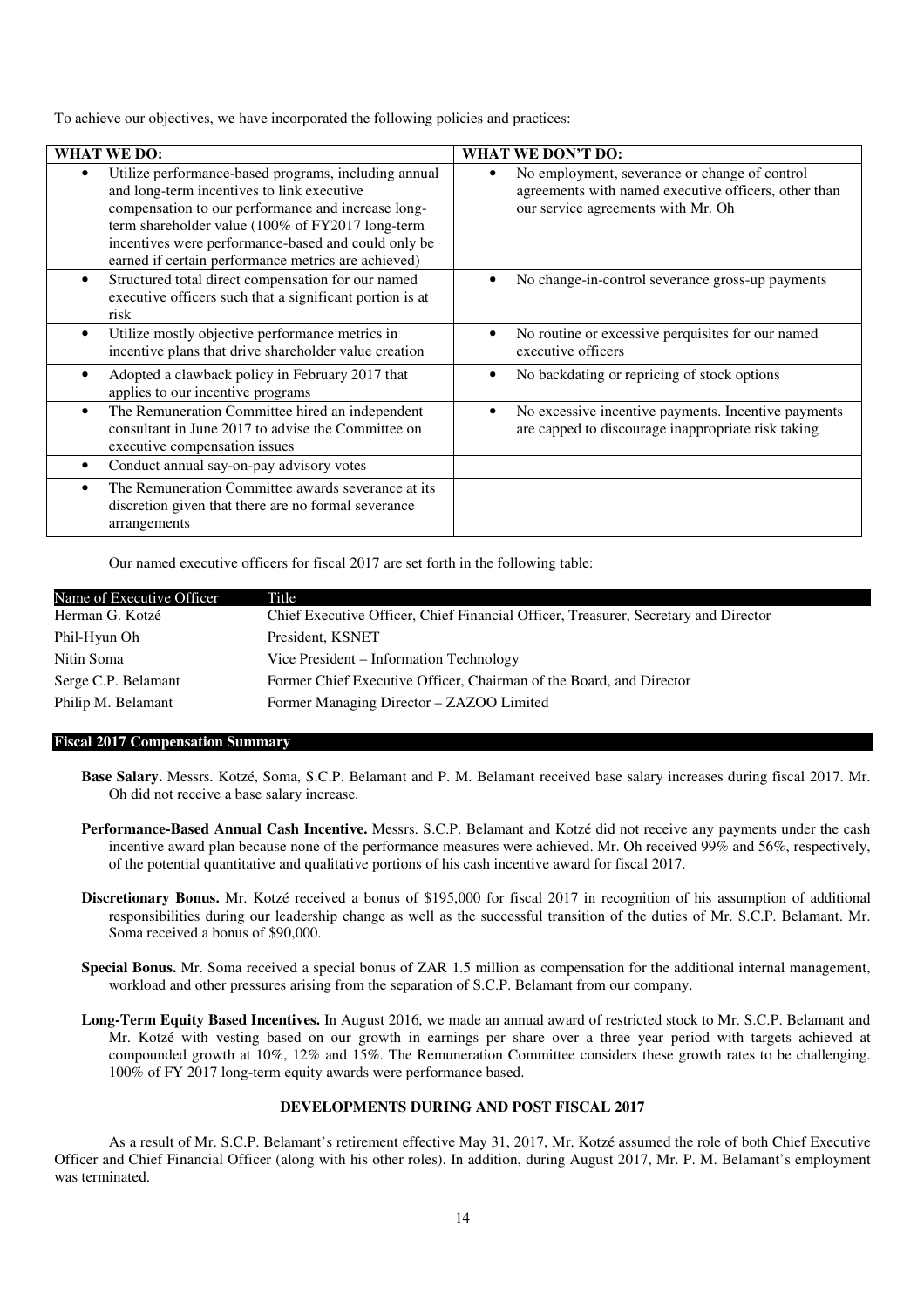We retained the services of an independent compensation consultant, Pay Governance, in June 2017.

## **COMPENSATION PROGRAM OVERVIEW FOR FISCAL 2017**

The goal of our executive compensation program is the same as our goal for operating our Company—to create long-term value for our shareholders. To achieve this goal, we seek to reward our named executive officers for sustained financial and operating performance and leadership excellence, to align their interests with those of our shareholders and to encourage them to remain with us for long and rewarding careers.

Each element of our executive compensation program is designed to fulfill one or more of our performance, alignment and retention objectives. These elements consist of salary, bonus and both equity and non-equity incentive compensation. Each named executive officer receives one or more, but not necessarily all, of these elements.

#### **Compensation Components**

In determining the type and amount of compensation for each executive officer, we focus on both current pay and the opportunity for future compensation and seek to combine compensation elements so as to optimize his contribution to us.

#### *Pay Mix*

We consider the mix of our compensation components from year to year based on our overall performance, an executive's individual contributions, and compensation practices of other U.S.-based and UK-based public companies including companies in our "peer group" described below. We do not have an exact formula for allocating between cash and non-cash compensation. We do, nonetheless, provide for a balanced mix of compensation components that are designed to encourage and reward behavior that promotes shareholder value in both the short and long term.

Our executive compensation program is designed to attract, motivate and retain key executive talent and promote strong, sustainable long-term performance. The three components of total direct compensation delivered in our program are 1) base salary; 2) performance-based cash annual incentive and/or annual bonus; and 3) performance-based long-term equity-based incentives. We place an emphasis on variable performance-based pay, with approximately 74% percent of total target compensation for fiscal 2017 established for Mr. S.C.P. Belamant based on achievement of performance objectives. Each component promotes value creation and aligns our management team's compensation with our long-term strategic objectives.

| Fixed/Variable        | Component                    | Form   | Key Characteristics             |
|-----------------------|------------------------------|--------|---------------------------------|
|                       | <b>Base Salary</b>           | Cash   | Base Salary increases are       |
| Fixed                 |                              |        | determined based on market      |
|                       |                              |        | considerations and not          |
|                       |                              |        | necessarily increased each year |
|                       | <b>Bonus</b>                 | Cash   | Bonus is discretionary and      |
|                       |                              |        | dependent upon individual       |
|                       |                              |        | performance                     |
|                       | Performance-Based Cash       | Cash   | Awards are based on             |
|                       | Annual Incentive             |        | qualitative and quantitative    |
|                       |                              |        | factors                         |
|                       | Performance-Based Long-      | Equity | Equity grants are subject to    |
| Variable Compensation | Term Equity-Based Incentives |        | continued service and defined   |
|                       |                              |        | fundamental earnings per share  |
|                       |                              |        | milestones                      |
|                       | Other benefits               | Cash   | Benefits based on territory-    |
|                       |                              |        | specific employment benefits    |
|                       |                              |        | available to peer company       |
|                       |                              |        | executives in similar position, |
|                       |                              |        | as negotiated.                  |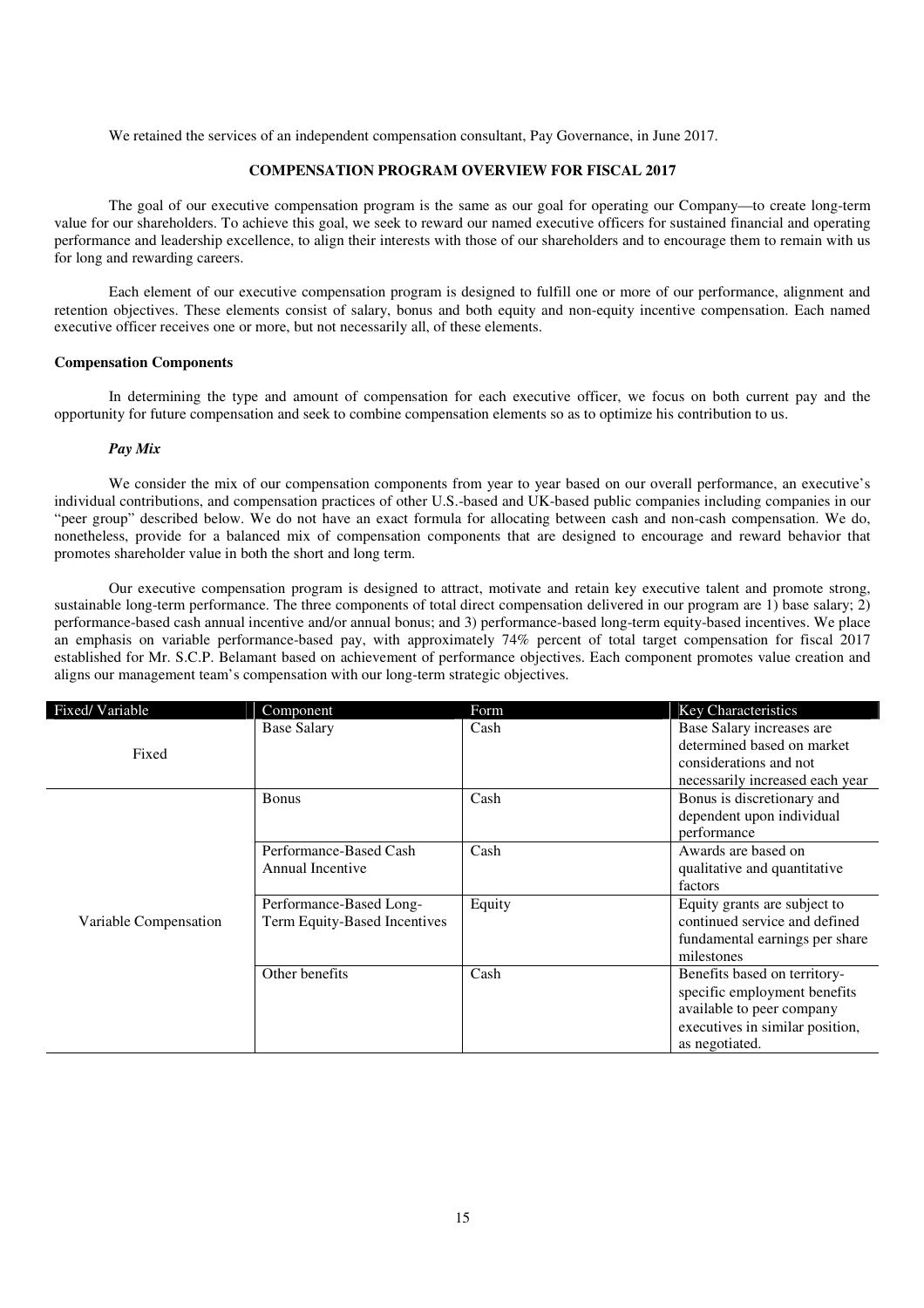The chart below illustrates the mix of the elements of the fiscal 2017 compensation program we established for our named executive officers using target levels for the cash incentive component, "Bonus" of 100% of base salary and "Other" representing a housing allowance paid to and group life payments paid on behalf of certain named executive officers:



#### **Compensation Objectives**

Performance. We seek to motivate our named executive officers through a combination of cash bonuses, incentive payments and grants of restricted stock that vest based on the achievement of pre-defined levels of financial and operating goals and increases in our share price and/or satisfaction of other financial and strategic performance goals. Base salary, bonus and non-equity incentive compensation are designed to reward annual achievements and be commensurate with each executive officer's scope of responsibility, demonstrated ingenuity, dedication, leadership and management effectiveness. our share price and/or satisfaction of other financial and strategic performance goals. Base salary, bonus and non-equity incentive<br>compensation are designed to reward annual achievements and be commensurate with each exec

*Alignment*. We seek to align the interests of our named executive officers with our shareholders by evaluating them on the compensation package that we believe align these interests most closely are a combination of annual quantitative and qualitat compensation package that we believe align these interests most closely are a combination of annual quantitative and qualitative cash<br>compensation awards and restricted stock awards which vest over time and become vested u performance goals. ation awards and restricted stock awards which vest over time and become vested upon the satisfaction of specified<br>nce goals.<br>*Retention*. The long tenure of our management team, in particular, Messrs. Kotzé and Soma, has Phil-Hyun Oh<br>
(\$777,242)<br>
ary Cash Incentive *i*<br>
cash Incentive *i*<br>
our named execution<br>
our named execution<br>
inancial and stra<br>
l achievements and<br>
in an dip and management<br>
terests of our named<br>
these interests mo<br>
aw officers with our shareholders by evaluating them on the<br>y drive long-term shareholder value. The elements of our<br>a combination of annual quantitative and qualitative cash

knowledgeable about our business and industry and thus particularly valuable to us. Retention is a key objective of our executive knowledgeable about our business and industry and thus particularly valuable to us. Retention is a key objective of our executive compensation program. We attempt to retain our named executive officers by seeking to provid continued service as a condition to receipt of full compensation. The time-based vesting terms of equity awards have the effect of tying this element of compensation to continued service with us. I service as a condition to receipt of full compensation. The time-based vesting terms of equity awards have the effect of element of compensation to continued service with us.<br> **Organization of the Remuneration Committee** 

## **Implementing our Objectives**

### *Organization of the Remuneration Committee*

scheduled when required. There are currently four directors on the committee. Each member of the committee is required to be:

- An independent director under independence standards established by the NASDAQ.
- An independent director under independence standards established by the NASDAQ.<br>• A non-employee director under Rule 16b-3 of the Securities Exchange Act of 1934, as amended.
- An outside director under Section 162(m) of the Internal Revenue Code.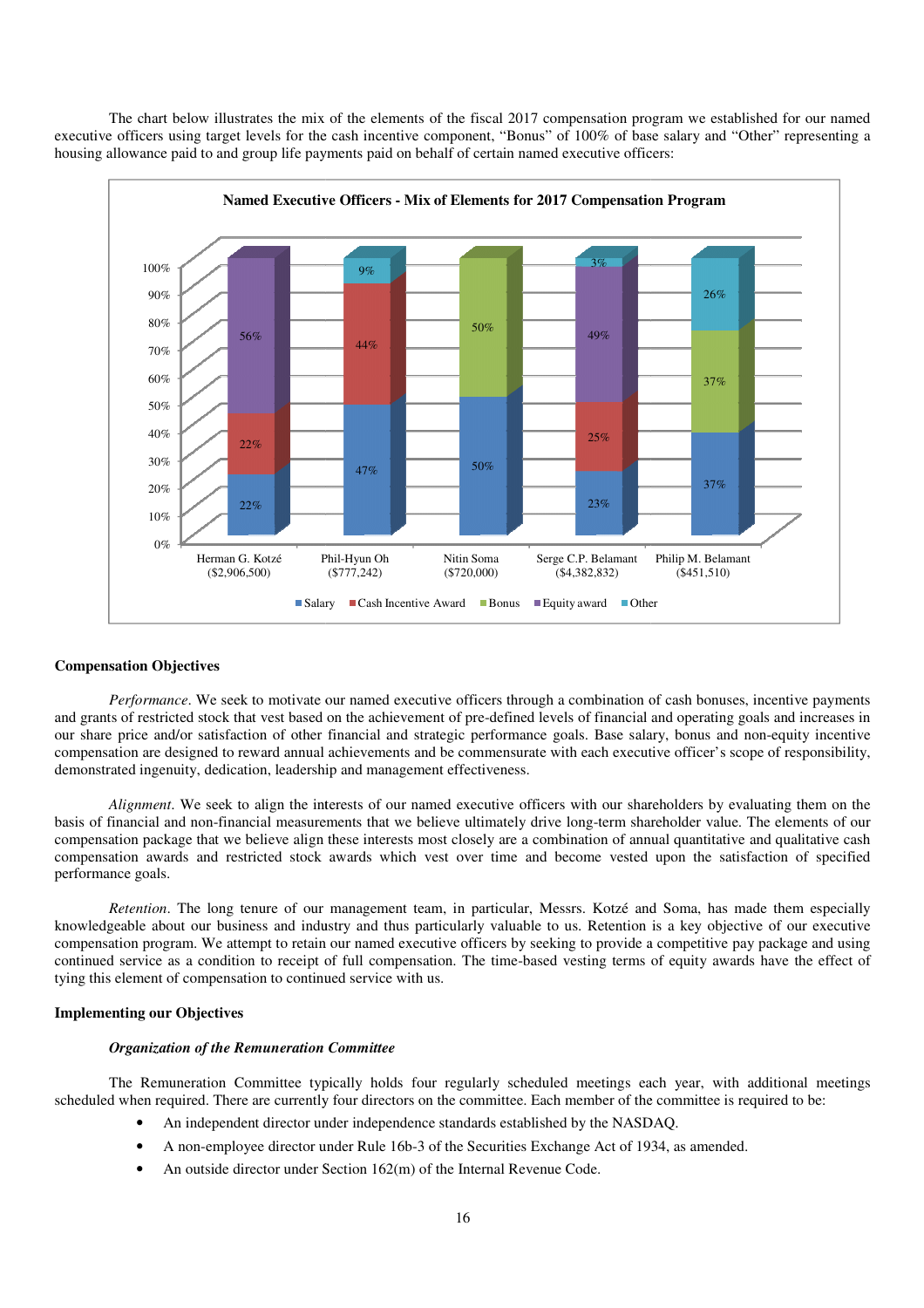#### *Process and General Industry Benchmarking*

The Remuneration Committee analyzes compensation data of companies that it selects as a peer group to better understand how our pay package compares with those companies. The peer group selected by the Remuneration Committee comprises a broad spectrum of companies, which range significantly in size from a revenue, profitability and enterprise value perspective. The peer group consists of payment processing companies generally considered comparable to us in terms of their businesses (such as being a payment systems provider) as well as other companies within other parts of the information technology sector and those operating in or providing services in emerging markets. In the early part of each fiscal year, the Remuneration Committee establishes base salaries and sets the short-term cash incentive award plan remuneration targets and payment criteria. Following the end of each fiscal year, the Remuneration Committee determines the annual incentive cash payments and bonuses, if any, to be made to each executive officer based on their and our performance during the fiscal year.

The Remuneration Committee's process for determining compensation includes an analysis of all elements of compensation. The Remuneration Committee compares these compensation components separately and in total to compensation at the peer group companies, taking into account, among other things, our relative market capitalization against the members of the peer group. For fiscal 2017, the Remuneration Committee set the compensation of Mr. Kotzé based on the total compensation package of Mr. S.C.P. Belamant. Since the role played by Mr. Kotzé was significantly broader than that of a typical Chief Financial Officer, the Remuneration Committee's goal was to set this package at approximately 45% to 65% of Mr. S.C.P. Belamant's total compensation package. The compensation of other named executive officers was determined based on specific performance criteria established by the Mr. S.C.P. Belamant and approved by the Remuneration Committee.

Our peer group, which includes both U.S. and UK listed companies, consists of the following companies: Heartland Payment Systems, Inc., Global Payments Inc., WEX Inc., Euronet Worldwide, Inc., Total System Services, Inc., Verifone Systems, Inc., Jack Henry & Associates, Inc., Sage Group plc and Green Dot Corporation.

Because the Remuneration Committee considered international comparables in its compensation analysis for both Messrs. S.C.P. Belamant and Kotzé, their total compensation packages were denominated in U.S. dollars ("USD"). Because Mr. Soma's compensation package was derived from the amount of compensation we paid to Mr. Kotzé, his compensation package was also denominated in USD. Our other executive officers based in South Africa may elect to be paid in a currency other than USD, in which case the U.S. dollar amount is converted into South African Rand ("ZAR") at the exchange rate in effect at the time of payment

Compensation for fiscal 2017 for Mr. Oh was determined in accordance with his service agreements. Mr. Oh's compensation was denominated and paid in Korean won (KRW) in accordance with the terms of his negotiated service agreements. Compensation for the other executives (except Mr. Kotzé) was based on recommendations and input from Mr. S.C.P. Belamant with final approval by the Remuneration Committee.

#### *Employment Agreements*

From time to time, we enter into employment agreements with senior executives of companies that we acquire in connection with the acquisition. Compensation under such employment agreements would not ordinarily be determined by reference to peer group comparisons. In June 2014, we entered into two service agreements with Mr. Oh in connection with his roles at Net1 Korea and KSNET. For more information about Mr. Oh's service agreements, see "Performance-Based Annual Bonuses—Mr. Oh" below.

#### *Equity Grant Practices*

We believe that our long-term performance is achieved through a culture that encourages long-term performance by our executive officers through the use of stock and stock-based awards. Accordingly, awards of restricted stock are a fundamental element in our executive compensation program because they emphasize long-term performance, and help align the interests of our shareholders and employees.

We have granted equity awards through our stock incentive plan which was adopted by our Board and approved by our shareholders. In determining the size of an equity award to an executive officer, the Remuneration Committee considers the executive's then current cash total compensation package (which includes salary, potential bonus and cash incentive award plan compensation), any previously received equity awards, the value of the grant at the time of award and the number of shares available for grants pursuant to our stock incentive plan. When awarding equity compensation, management and the Remuneration Committee seek to weigh the cost of these grants with their potential benefits as a compensation tool.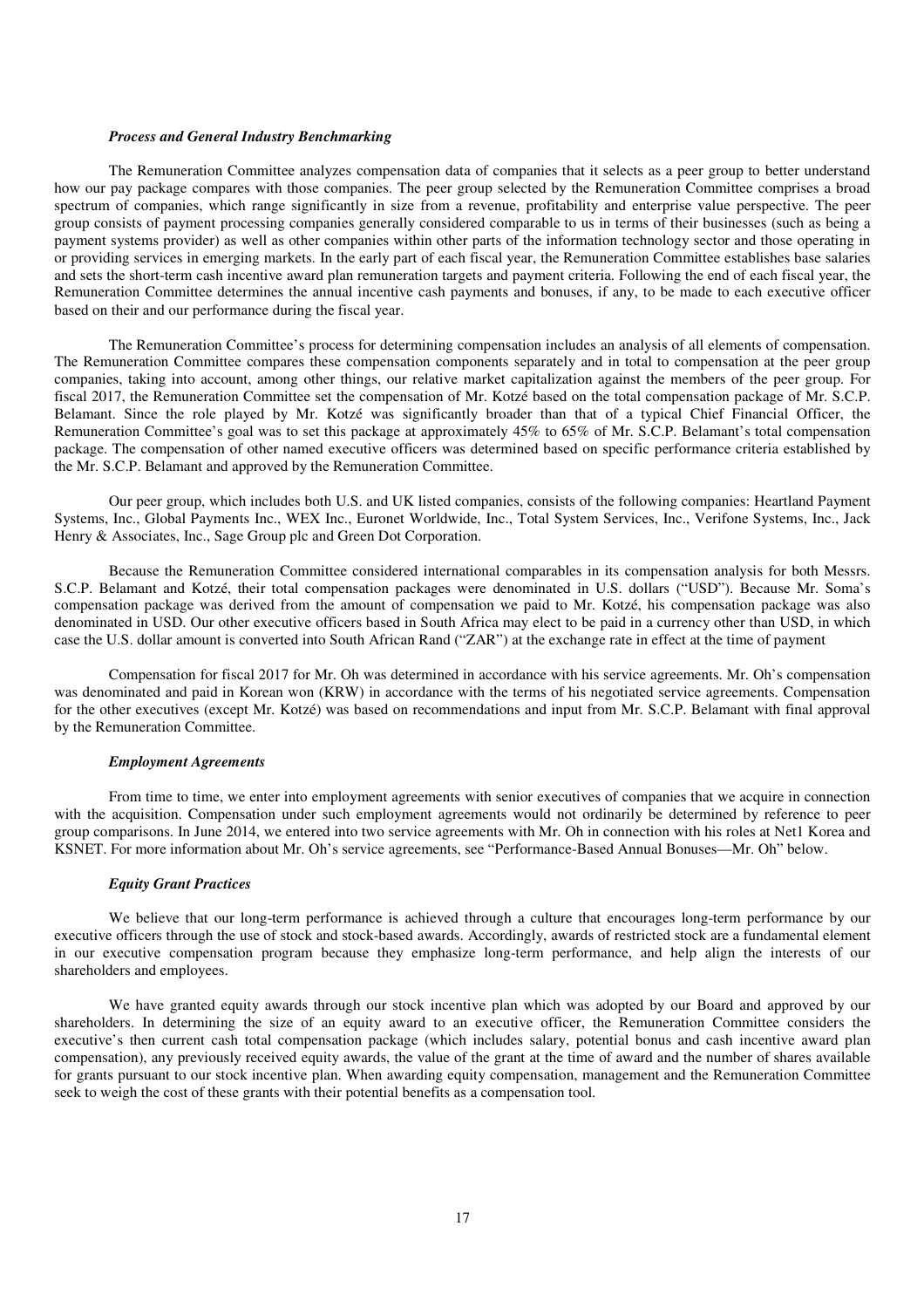## **ELEMENTS OF 2017 COMPENSATION**

## **Base Salaries**

Our executive compensation programs emphasize performance-based pay. This includes annual bonuses and equity –based long term incentive awards. However, base salaries remain a necessary and typical part of compensation for attracting and retaining outstanding employees at all levels.

|                                          | <b>Factors Considered in Determining Base Salaries</b> |
|------------------------------------------|--------------------------------------------------------|
| Individual contributions and performance | Internal equity                                        |
| Retention needs                          | Experience                                             |
| Complexity of roles and responsibilities | Succession planning                                    |

#### *Adjustments to Base Salary*

Salaries for fiscal 2017 for all named executive officers except Mr. Oh were determined in the first quarter of fiscal 2017 after a review of our peer group companies described above. Messrs. Kotzé, P.M. Belamant, Soma and S.C.P. Belamant received base salary increases of 22%, 4%, 11% and 10%, respectively during fiscal 2017. Mr. Oh did not receive base salary adjustments for fiscal 2017 under the terms of his service agreements. No other adjustments were made.

#### **Performance-Based Annual Bonuses**

#### *Messrs. S.C.P. Belamant and Kotzé*

For fiscal 2017, the Remuneration Committee established a cash incentive award plan for Messrs. S.C.P. Belamant and Kotzé pursuant to which each of them would be eligible to earn a cash incentive award based on our fiscal 2017 financial performance and each individual's contribution toward the achievement of certain corporate objectives. The 2017 plan provided for a target-level cash incentive award of 100% of the executive's base salary for fiscal 2017, 60% of which was to be based on a quantitative metric (achievement of specified levels of profitability before tax ("PBT")) and 40% of which was to be based on the level of achievement of the qualitative factors described below.

#### *Quantitative Portion of the Cash Incentive Award Plan*

The quantitative portion of the award provided for threshold, target and maximum amounts of 0%, 100% and 200% for Mr. S.C.P. Belamant, and 0%, 100% and 150% for Mr. Kotzé, respectively.

The quantitative portion of the cash incentive award plan was based on the achievement of specified levels of PBT for fiscal 2017. The following levels of PBT would entitle the executive to receive the following percentages of this portion of the award:

| <b>PRT</b>                            | <b>Achievement Percentage</b> |
|---------------------------------------|-------------------------------|
| At or below \$130 million (threshold) | 0%                            |
| \$140 million                         | 100%                          |
| \$150 million or above (maximum)      | 200% (for Mr. Belamant)       |
|                                       | 150% for Mr. Kotzé            |

The achievement percentage was subject to interpolation relative to the \$140 million target on a linear basis.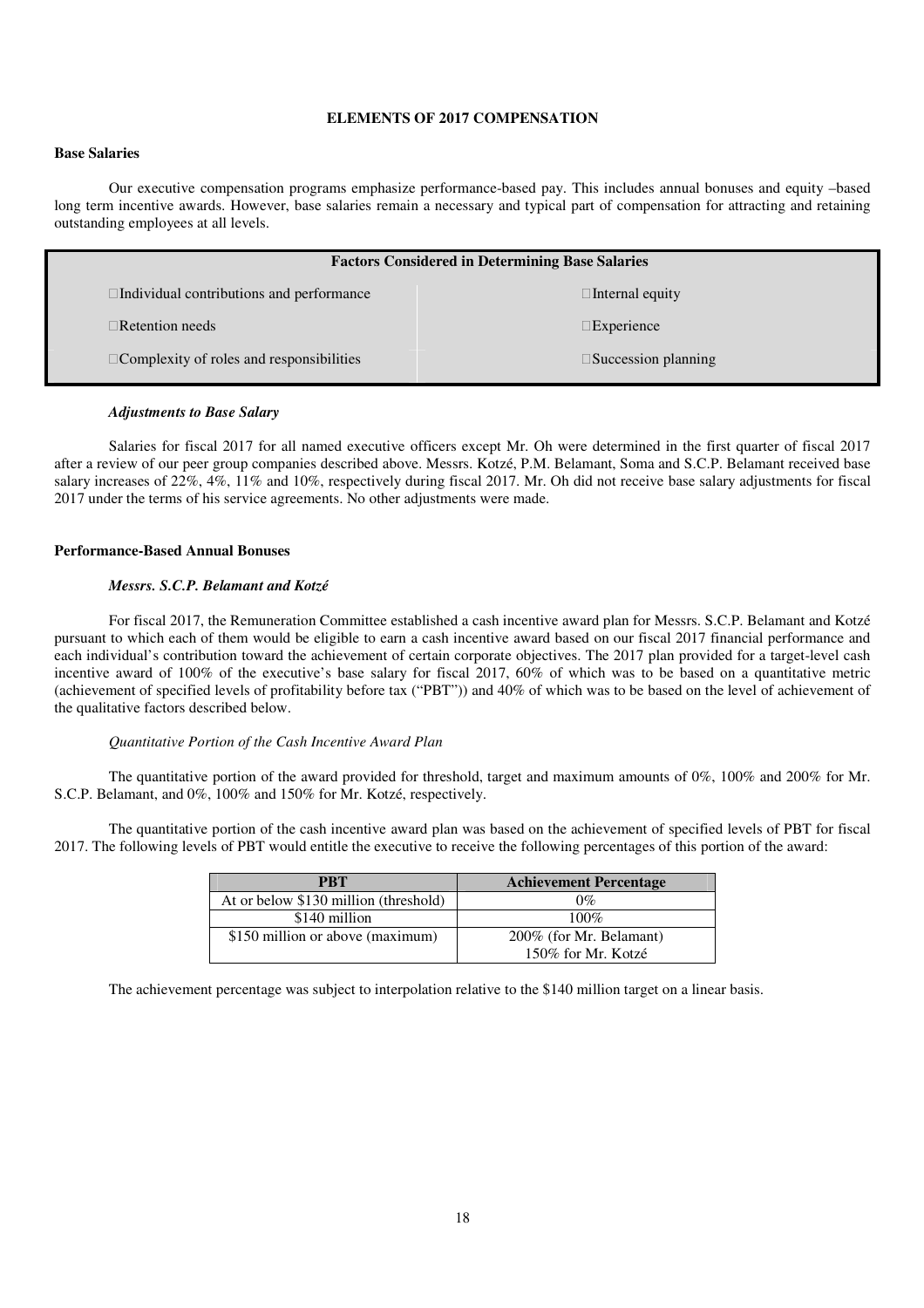#### *Potential and Actual Payments*

The table below presents our potential and actual payments to Messrs. S.C.P. Belamant and Kotzé related to the quantitative portion of our cash incentive award plan for fiscal 2017:

|           | 2017 Quantitative portion of cash incentive award plan<br>Serge C.P. Belamant- |        | Herman G. Kotzé—               |        |
|-----------|--------------------------------------------------------------------------------|--------|--------------------------------|--------|
|           | <b>Chief Executive Officer</b>                                                 |        | <b>Chief Financial Officer</b> |        |
|           | <b>Potential</b>                                                               |        | <b>Potential</b>               |        |
|           | <b>Payment</b>                                                                 | Actual | <b>Payment</b>                 | Actual |
|           | lΦ                                                                             | lΦ.    |                                | (3)    |
| Threshold |                                                                                |        |                                |        |
|           | \$660,000                                                                      |        | \$390,000                      |        |
|           | \$1,320,000                                                                    |        | \$585,000                      |        |
| Actual    |                                                                                |        |                                |        |

#### **2017 Quantitative portion of cash incentive award plan**

In August 2017, the Remuneration Committee met and determined each element of our financial performance described above. The Remuneration Committee concluded that no payment would be made because our income before income taxes for fiscal 2017 of \$114.5 million was below the threshold PBT target of \$130 million.

## *Qualitative Portion of the Cash Incentive Award Plan*

Each of Messrs. S.C.P. Belamant and Kotzé was entitled to receive up to 40% of his annual base salary based on his individual contribution toward the achievement of the following performance criteria:

- Succession planning;
- Meetings with shareholders (US visits):
- Resolution of SASSA extension;
- Group restructuring and recruitment of vacation positions;
- Development of a strategic plan and way forward for the Net1 Group;
- Evaluation of the integration of acquisitions and platform development;
- Emerging market geographic wins for establishing UEPS platform with system implementation; and
- Developing and setting KPI targets for next tier executive officers.

In August 2017, the Remuneration Committee considered whether to make payments in respect of the qualitative portion of the cash incentive award plan. The Remuneration Committee concluded that no payment would be made because none of the performance criteria has been achieved for fiscal 2017 by Messrs. S.C.P. Belamant or Kotzé, respectively.

In reaching its conclusion, the Remuneration Committee determined after a careful review of each factor that either the performance criteria had not been met or was still in progress.

#### *Discretionary Bonus for Mr. Kotzé*

The Remuneration Committee determined to award a bonus of 30% of fiscal 2017 base salary, or \$195,000, to Mr. Kotzé. Although Mr. Kotzé had not met the performance measures set out in August 2016, the Remuneration Committee acknowledged Mr. Kotzé's commitment and resolve through our leadership change. Mr. Kotzé successfully transitioned the duties of Mr. S.C.P. Belamant and ensured as little disruption as possible to our operations. He successfully assumed additional responsibilities and the Remuneration Committee determined that this additional workload should be recognized in order to continue incentivizing Mr. Kotzé.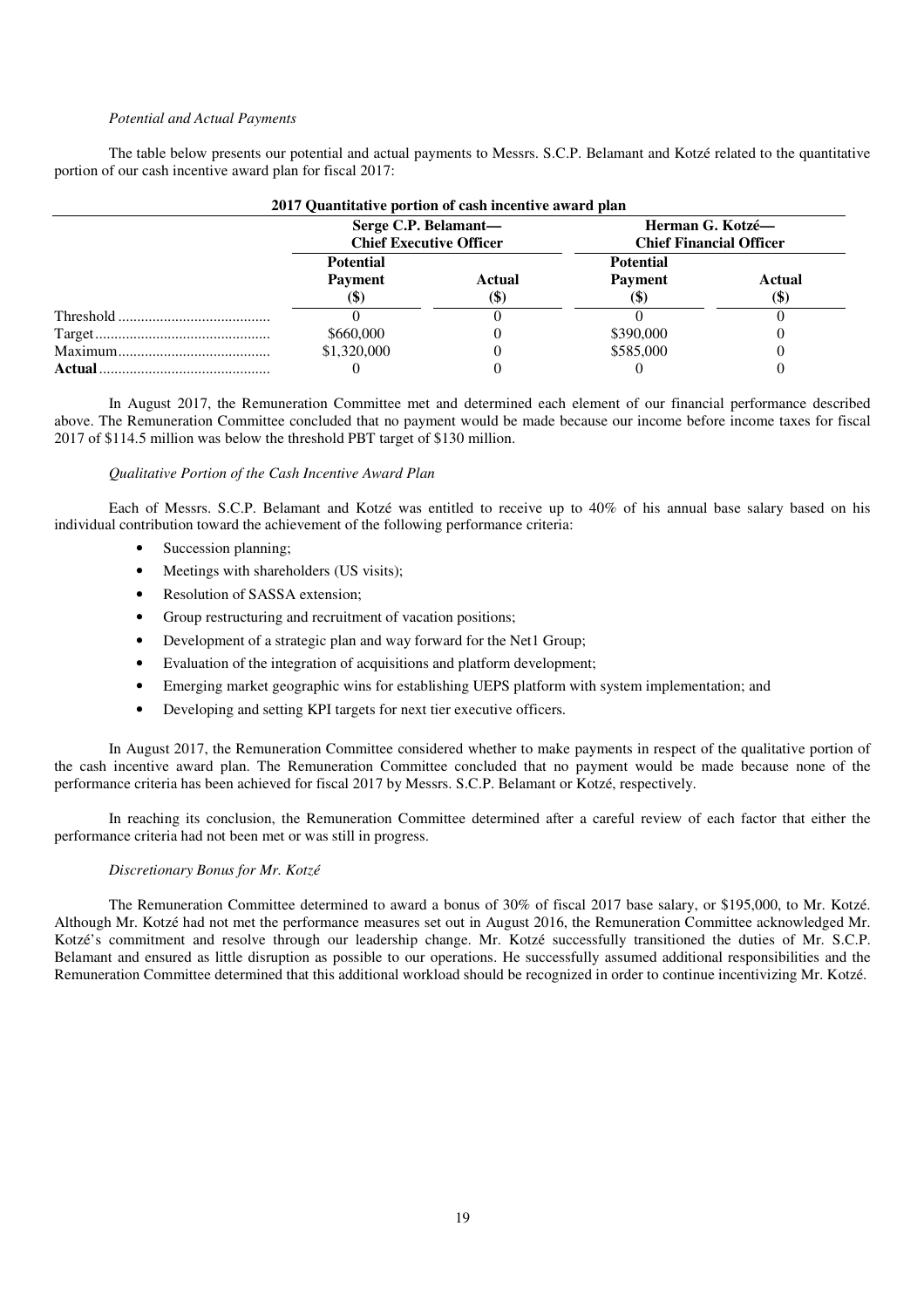

The chart below illustrates the mix of the elements of the fiscal 201 2017 compensation program we established for Mr. Kotzé who was eligible for incentive compensation, using target levels for the cash incentive component.

#### *Mr. Oh*

For fiscal year 2017, Mr. Oh's base salary was determined in accordance with the terms of his service agreements. We entered into two such service agreements with Mr. Oh in June 2014, in connection with his roles at Net1 Korea and KSNET. We entered into two such service agreements with Mr. Oh in June 2014, in connection with his roles at Net1 Korea and KSNET. We appointed Mr. Oh as a representative director of Net1 Korea and entered into a three-year service with such appointment. Under these service agreements, Mr. Oh is entitled to receive annual base salary, an annual bonus (comprising quantitative and qualitative performance measures) and other benefits, including participation in national health insurance and the national pension plan provided under the laws of Korea, reimbursement for annual physical examinations for him and his spouse national pension plan provided under the laws of Korea, reimbursement for annual physical examinations for education expenses and the use of a Company-provided car and driver for business and reasonable personal use. with his roles at Net1 Korea and KSNET. We<br>year service agreement with him in conjunction<br>annual base salary, an annual bonus (comprising<br>riticipation in national health insurance and the<br>physical examinations for him and

We have aligned KSNET's fiscal year end with ours. However, in order to remain consistent with our Korean peer We have aligned KSNET's fiscal year end with ours. However, in order to remain consistent with our Korean peer<br>competitors, we continue to determine the quantitative portion of Mr. Oh's annual bonus (and our KSNET staff's KSNET's financial results for the twelve month period ending December 31 of each year. Accordingly, we determined Mr. Oh's cash incentive payment for the twelve month period ended December 31, 2016.

Similar to the restraint of trade agreements that we have with our other named executive officers, Mr. Oh's service agreement provides that upon the termination of his services with us, he is restricted, for a period of 36 months, from soliciting certain customers, working for or holding interests in our competitors or participating in a competitive activity within the territories where we do business. The service agreement also provides for certain payments upon his termination of service by us without just cause, which payments are described below under "Potential Payments Upon Termination or Change-in-Control" on page 28.

#### *Quantitative Metrics*

cause, which payments are described below under "Potential Payments Upon Termination or Change-in-Control" on page 28.<br> *Quantitative Metrics*<br>
The quantitative portion of Mr. Oh's annual bonus is capped at a maximum of KR the achievement of specified levels of KSNET's free cash flow and profit before interest and tax and any bonus under his service agreement ("PBIT") during any calendar year during the term of the service agreement, as described below.

Mr. Oh is entitled to receive KRW 2 million for every KRW 1 billion of free cash flow (defined as operating cash flow, Mr. Oh is entitled to receive KRW 2 million for every KRW 1 billion of free cash flow (defined as operating cash flow, minus tax and capital expenditures) during the year. The maximum payable in respect of the free cash fl

If PBIT is at least 90% but less than 100% of the previous year's PBIT, then Mr. Oh is entitled to receive (i) KRW 208 million, minus (ii) KRW 10 million for each  $1\%$  by which current PBIT is less than the previous year's PBIT. If PBIT is equal to or greater than the previous year's PBIT, then Mr. Oh is entitled to receive KRW 208 million, plus KRW 3,333,333 for each 1% increase in PBIT when compared to the previous year (up to a maximum of KRW 80 million in respect of the excess), for a total maximum of KRW 288 million.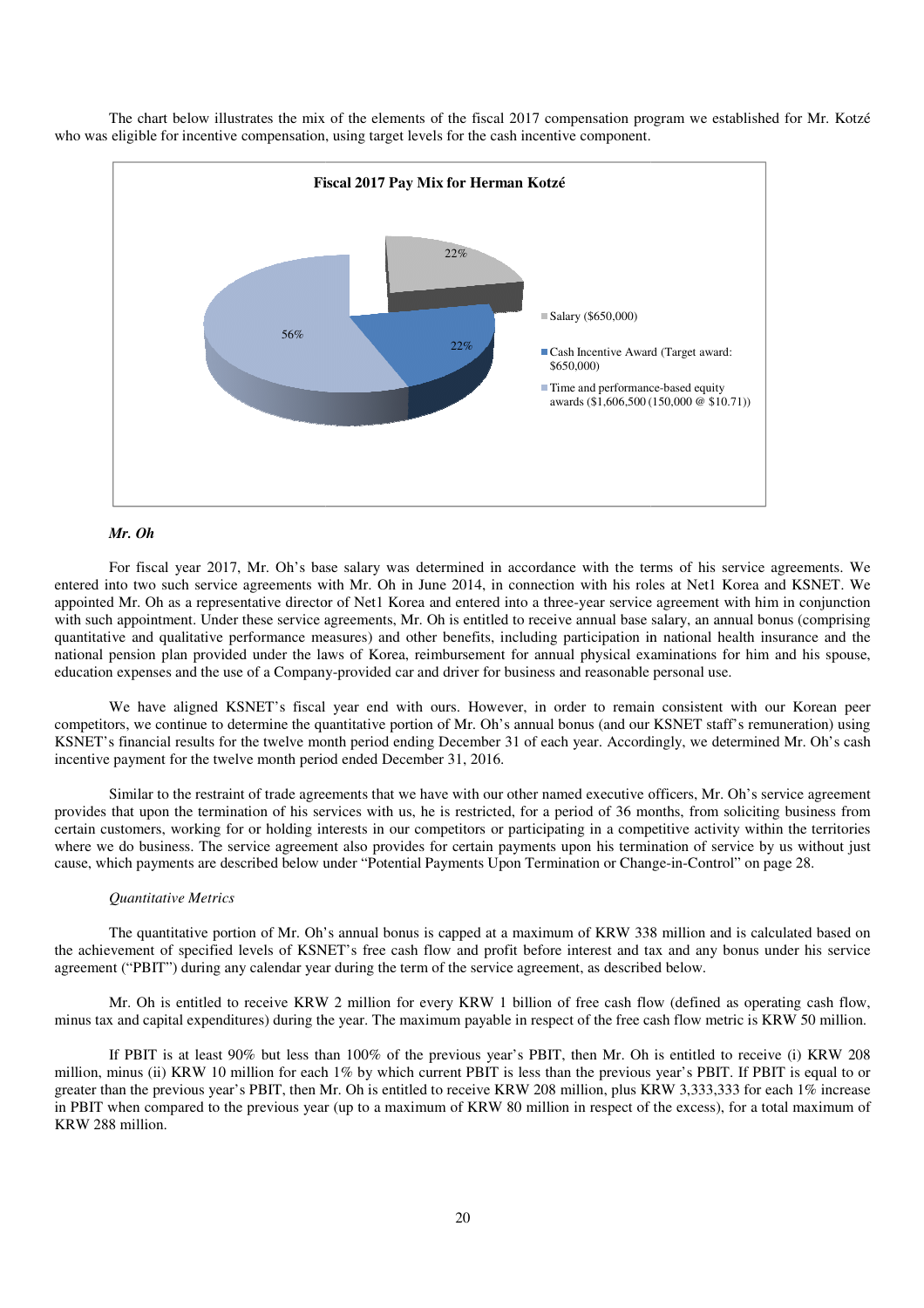The table below presents our potential and actual payments to Mr. Oh related to the achievement of his quantitative targets for fiscal 2017:

|               | <b>Cash flow metric</b> |        | <b>PBIT</b> metric |         | <b>Total</b>     |                           |  |
|---------------|-------------------------|--------|--------------------|---------|------------------|---------------------------|--|
|               | <b>Potential</b>        |        | <b>Potential</b>   |         | <b>Potential</b> |                           |  |
|               | <b>Payment</b>          | Actual | <b>Payment</b>     | Actual  | <b>Payment</b>   | Actual                    |  |
|               |                         | (\$)   | (\$)               | (\$)    | (\$              | $\left( \text{\$}\right)$ |  |
|               | 1,746                   |        | 94,263             |         | 96,009           |                           |  |
|               | 1,746                   |        | 181,543            |         | 183,289          |                           |  |
| Maximum       | 43.640                  |        | 251,367            |         | 295,007          |                           |  |
| <b>Actual</b> |                         | 43,640 |                    | 137,903 |                  | 181,543                   |  |

## *Qualitative Metrics*

The qualitative portion of the annual bonus is capped at a maximum of KRW 182 million and is based on the achievement of certain key objectives to be determined annually by our Chairman. Each item comprising the qualitative portion is based on performance during our fiscal year ending June 30. Achievement of the qualitative targets will be determined by our Remuneration Committee each year.

The qualitative targets for fiscal 2017 were:

- (i) If KSNET maintains or improves its market position in the Korean card value-added network ("VAN") market, or if KSNET internally improves the relative contribution of the banking VAN, payment gateway ("PG"), and purchase business unit compared to the core VAN business unit (i.e. if banking VAN, PG, and purchase business unit contribute more than the current 14% of gross profit), Mr. Oh is entitled to receive KRW 50 million;
- (ii) If KSNET is not the subject of any adverse regulatory findings, fines, or penalties during the relevant period, Mr. Oh is entitled to receive KRW 52 million; and
- (iii) The successful launch of any of our products that are not currently marketed by Net1 Korea in the Korean market (e.g., Virtual Credit Card, Variable PIN, Money transfers, and bill payments).

For fiscal 2017, the Remuneration Committee awarded \$89,026 to Mr. Oh for the qualitative portion of his bonus. In reaching its award determination, the Remuneration Committee concluded that Mr. Oh had met two of his qualitative objectives for fiscal 2017: (1) maintaining or improving our market position in the Korean card VAN market and (2) KSNET not being subject to any adverse regulatory findings, fines or penalties. The Remuneration Committee determined that Mr. Oh had not successfully launched any of our products in Korea.

#### *Other Executives*

*Bonuses for other Executives*. The Remuneration Committee determined to award a bonus of 25%, or \$90,000, of fiscal 2017 base salary to Mr. Soma, in recognition of his ongoing management of our strategic relationship with MasterCard and Grindrod Bank Limited and continuing oversight of the information technology component of our Sarbanes-Oxley compliance. These MasterCard and Grindrod Bank relationships continue to be vital to our South African businesses, including social welfare distribution and EasyPay Everywhere, as well as to our international expansion plans where a worldwide MasterCard agreement may provide us with competitive pricing and result in accelerated implementations The Remuneration Committee also determined to award Mr. Soma a special bonus of ZAR 1.5 million as compensation for the additional internal management, workload and other pressures arising from the separation of our former Chief Executive Officer.

## **Equity grants**

#### *Equity Incentive Awards*

On August 25, 2016, we granted restricted stock to Messrs. S.C.P. Belamant and Kotzé that would vest based on our growth in earnings per share over a three year period with targets achieved at compounded growth at 10%, 12% and 15%. S.C.P. Belamant was granted 200,000 shares of restricted stock and Mr. Kotzé was granted 150,000 shares of restricted stock representing approximately 200% of their current base salaries, respectively. The values of these grants are presented in the Summary Compensation Table below. These shares of restricted stock will vest in full only on the date, if any, both of the following conditions are satisfied (except with respect to Mr. S.C.P. Belamant's grant as noted below):

(i) the recipient is employed by us on a full-time basis on the date that we file our Annual Report on Form 10-K for the fiscal year ended June 30, 2019; and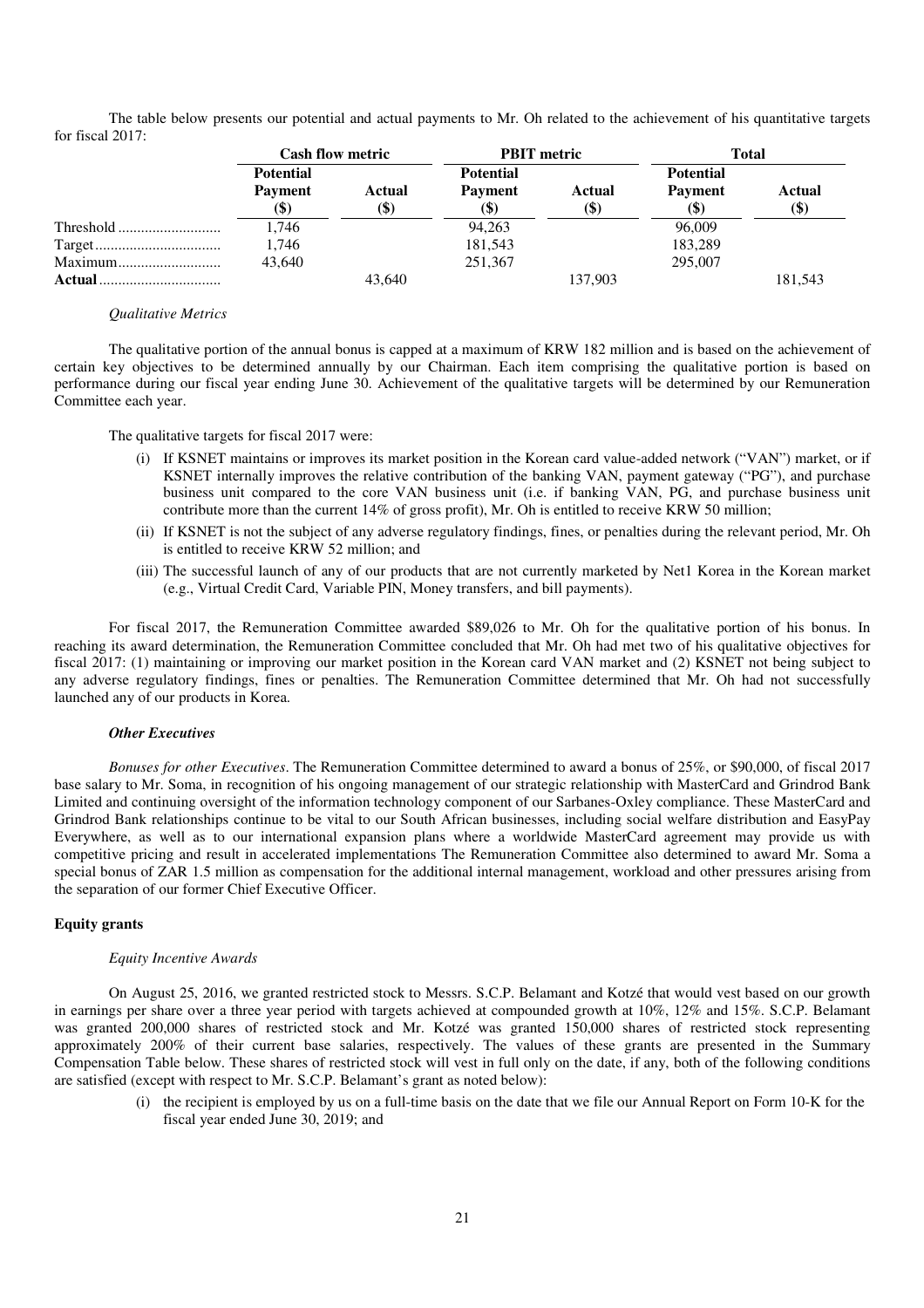(ii) the applicable fundamental earnings per share is achieve for the fiscal year ended June 30, 2019 ("2019 FEPS") as described below.

| 2019 FEPS                             | Vesting |
|---------------------------------------|---------|
| Below \$2.60 (threshold)              | $0\%$   |
| At or above $$2.60$ but below $$2.80$ | 33.33%  |
| At or above $$2.80$ but below $$3.00$ | 66.67%  |
| Above \$3.00                          | $100\%$ |

The vesting percentage is subject to a linear interpolation between \$2.60 and \$3.00 relative to 2019 Fundamental EPS of \$2.80.

As a result of his retirement in May 2017, the performance conditions applicable to Mr. S.C.P. Belamant's 2016 restricted stock grant were waived.

#### **Other Compensation Items**

The Remuneration Committee agreed to pay Mr. S.C.P. Belamant group life insurance premiums as well as provide him with a housing allowance. In addition, during fiscal 2017, we provided on-site residential security services for Mr. S.C.P. Belamant consisting of two armed guards up until the end of January 2017. These services were provided based on bona fide business-related security concerns and were an integral part of our overall risk management program. The Board believes that provision of these security services is a necessary and appropriate business expense because Mr. S.C.P. Belamant's personal safety and security were of the utmost importance to us and our shareholders. These security services may be viewed as conveying a personal benefit to Mr. S.C.P. Belamant during fiscal 2017.

The Remuneration Committee agreed to pay Mr. P.M. Belamant's group life insurance premiums and his participation in a tax equalization program under which we was reimburse, in cash, for any additional taxes paid as a result of his residence in the UK. The Remuneration Committee agreed to reimburse Mr. P.M. Belamant for two economy class seats per calendar year between South Africa and the UK.

#### **RETIREMENT OF MR. S.C.P. BELAMANT**

On May 31, 2017, our founder, Mr. S.C.P. Belamant, retired from his positions as our Chief Executive Officer and a member of our Board. In connection with his retirement,, we paid to Mr. S.C.P. Belamant a severance payment of US\$1,000,000, representing compensation for 27 years of service with us, less applicable withholdings and deductions and a payment of US\$7,000,000, less applicable withholdings and deductions, as an additional amount in part for his cooperative resignation. We also accelerated vesting of his 200,000 shares of restricted stock granted in August 2016 and repurchased his 1,017,465 shares of our common stock at a price of US\$10.80 per share and his 252,286 in-the money stock options at a price per option equal to (i) US\$10.80 minus (B) the applicable exercise price per option. See "Certain Relationships and Related Transactions" below.

#### **MR. P.M. BELAMANT'S TERMINATION OF EMPLOYMENT**

Effective August 10, 2017, ZAZOO Limited and Mr. Philip M. Belamant mutually agreed to terminate his employment.

## **OTHER CONSIDERATIONS**

#### **Section 162(m)**

Section 162(m) of the Code places a limit of \$1 million on the amount of compensation that we may deduct in any one year with respect to our Chief Executive Officer and each of the three most highly compensated executive officers other than our Chief Executive Officer or Chief Financial Officer. Certain qualified performance-based compensation is not subject to this deduction limit. To maintain flexibility in compensating our named executive officers in a manner designed to promote our various corporate goals, it is not a policy of the Remuneration Committee that all executive compensation must be tax-deductible. The Remuneration Committee believes that the importance of retaining this flexibility outweighs the benefits of tax deductibility.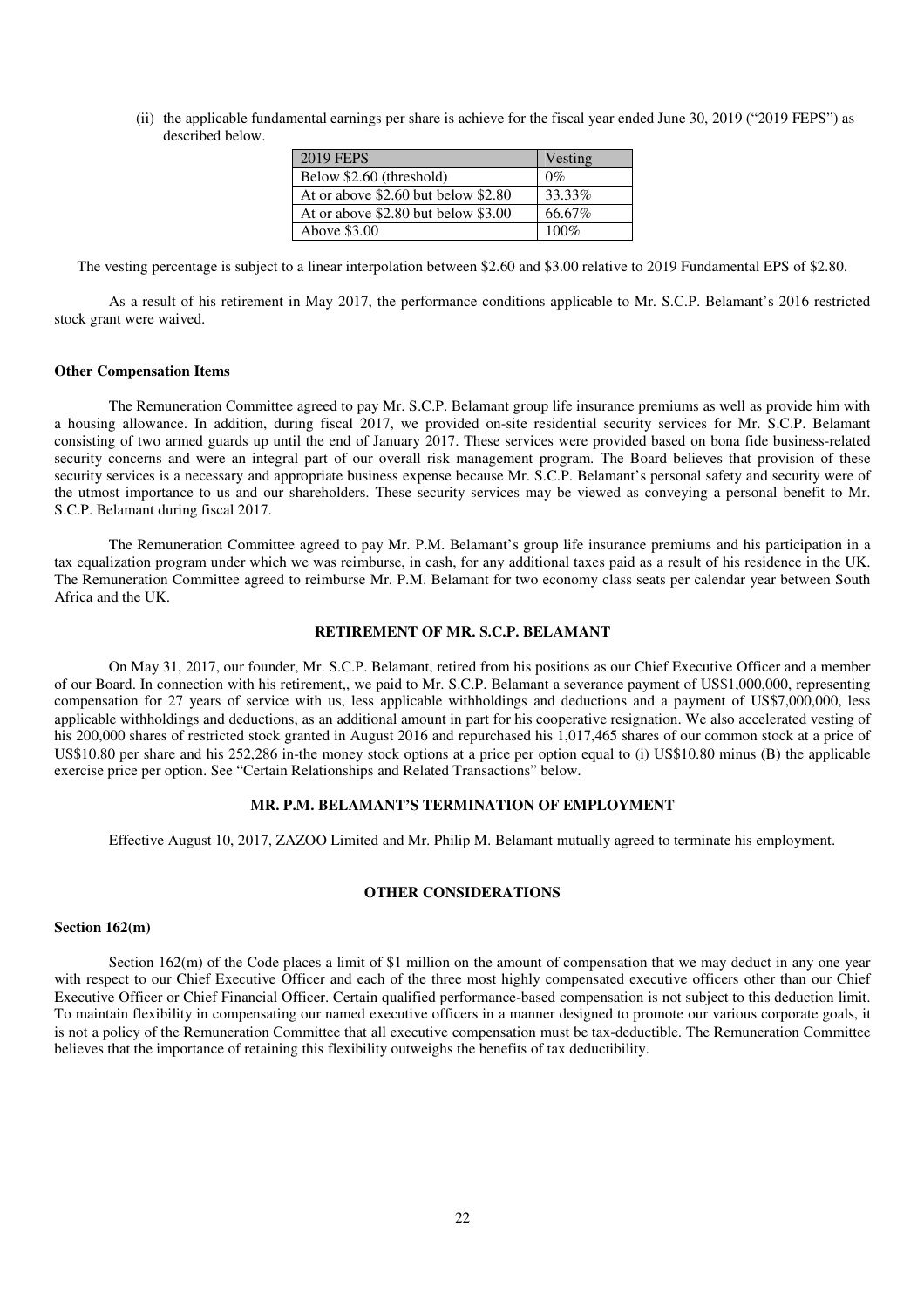#### **The Remuneration Committee's Advisors**

In June 2017, the Remuneration Committee retained Pay Governance, an independent advisor, to assist with its executive compensation matters. The committee has the sole authority to select, compensate and terminate its external advisors.

The Remuneration Committee has assessed Pay Governance's independence pursuant to SEC rules and concluded that there are no conflicts of interest. Pay Governance is a nationally recognized independent advisor of executive compensation advisor services.

#### **Clawback Policy**

The Remuneration Committee adopted a clawback policy in February 2017 which applies to named executive officers who receive "incentive compensation." For purposes of the Clawback Policy "incentive compensation" means any cash compensation or the portion of an award of cash compensation that is granted, earned or vested based wholly upon the attainment of a performance measure that is determine and presented in accordance with the accounting principles used in preparing our financial statements or derived wholly or in part from such measure and share price or total shareholder return. The policy requires the forfeiture, recovery or reimbursement of the incentive compensation earned within the two-year period preceding the date on which we are required to prepare an accounting restatement under the applicable plans as:

- required by applicable law; or
- due to material noncompliance with any financial reporting requirement under the U.S. securities laws that is caused by any current or former named executive officer's fraud or intentional misconduct that caused or substantially caused the need for such restatement.

## **Anti-hedging Policy**

We maintain an anti-hedging policy, which prohibits employees and directors from trading in puts, calls, options or other future rights to purchase or sell shares of our common stock. Officers and directors are also prohibited from pledging their shares. An exception to this prohibition may be granted where a person wishes to pledge shares as collateral for a loan (not including margin debt) and clearly demonstrates the financial capacity to repay the loan without resort to the pledged securities. Any person wishing to enter into such an arrangement must first receive pre-approval for the proposed transaction from our Group Compliance Officer.

## **REMUNERATION COMMITTEE REPORT**

## **For the Year Ended June 30, 2017**

*The information contained in this report shall not be deemed to be "soliciting material" or "filed" with the SEC or subject to the liabilities of Section 18 of the Exchange Act, except to the extent that Net 1 UEPS Technologies, Inc. specifically incorporates it by reference into a document filed under the Exchange Act.* 

The Remuneration Committee, which consists of four independent directors, has reviewed and discussed the "Compensation Discussion and Analysis" section of this proxy statement with Mr. Kotzé. Based on this review and discussion, the Remuneration Committee recommended to our Board that the "Compensation Discussion and Analysis" section be included in our Annual Report on Form 10-K and this proxy statement.

## **Remuneration Committee**

Alasdair J.K. Pein, Chairman Christopher S. Seabrooke Paul Edwards Alfred T. Mockett

## **EXECUTIVE COMPENSATION TABLES**

The following narrative, tables and footnotes describe the "total compensation" earned during fiscal years 2017, 2016 and 2015, as applicable, by our named executive officers. The total compensation presented below in the Summary Compensation Table does not reflect the actual compensation received by our named executive officers or the target compensation of our named executive officers in fiscal 2017. The actual value realized by our named executive officers in fiscal 2017 from long-term equity incentives (options and restricted stock) is presented in the Option Exercises and Stock Vested Table on page 28.

Target annual incentive awards for fiscal 2017 are presented in the Grants of Plan-Based Awards table on page 26.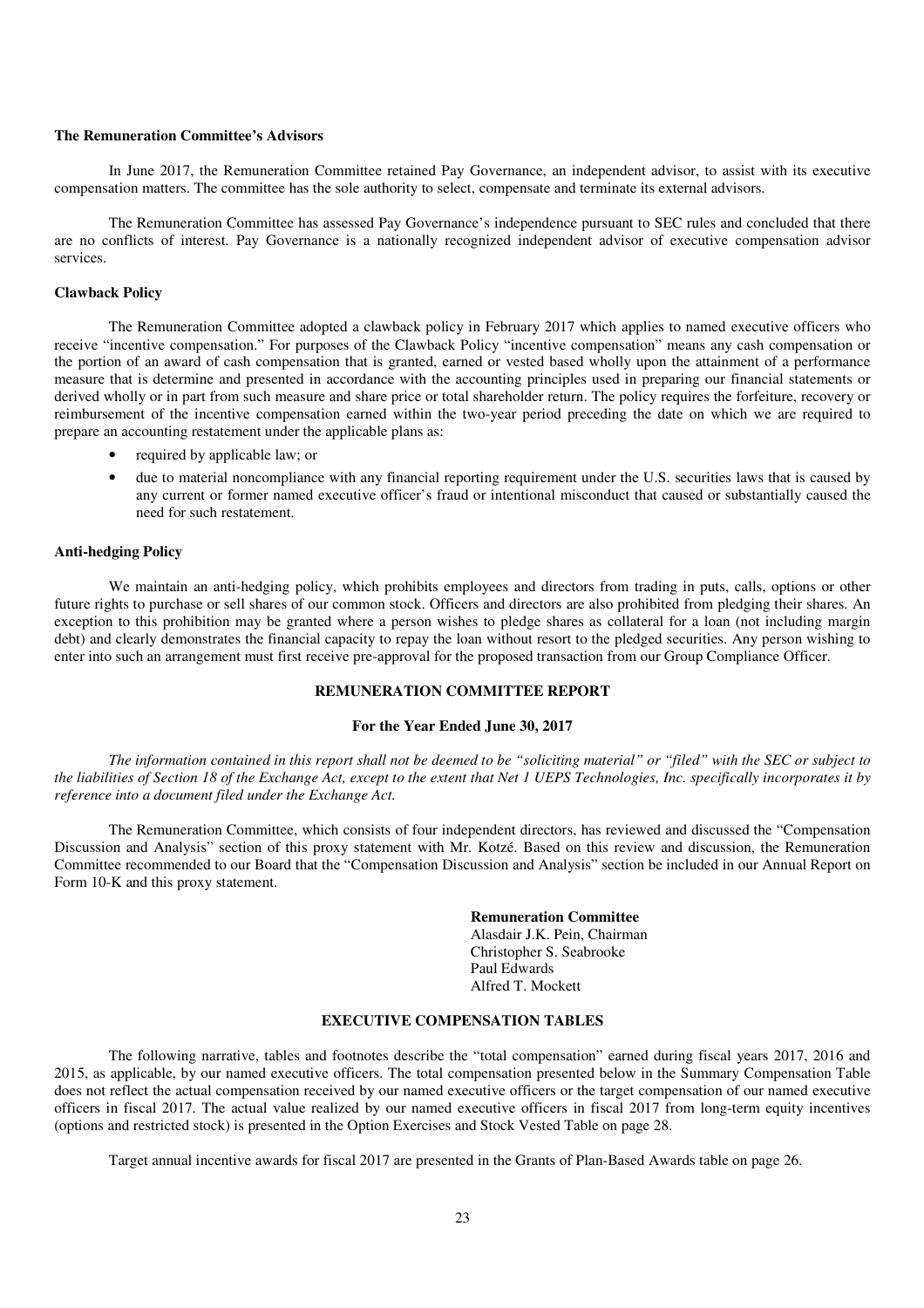## **SUMMARY COMPENSATION TABLE(1)**

The following table sets forth the compensation earned by our named executive officers for services rendered during fiscal years 2017, 2016 and 2015.

| <b>Name and Principal Position</b>       | Year | <b>Salary</b><br>(2)<br>$($)$ | Bonus<br>(3)<br>$($ \$   | <b>Stock</b><br>Awards<br>(4)<br>$($ \$) | Option<br>Awards<br>(5)<br>$($ \$ | <b>Non-Equity</b><br><b>Incentive Plan</b><br>Compensation (3)<br>$(\$)$ | <b>All Other</b><br><b>Compensation</b><br>(5) | Total<br>$(\$)$ |
|------------------------------------------|------|-------------------------------|--------------------------|------------------------------------------|-----------------------------------|--------------------------------------------------------------------------|------------------------------------------------|-----------------|
| Herman G. Kotzé, Chief Executive         | 2017 | 650,000                       | 195,000                  | 1,606,500                                |                                   |                                                                          | 68,757(6)                                      | 2,520,257       |
| Officer, Chief Financial Officer,        | 2016 | 531,480                       | 53,148                   | 797,228                                  |                                   | 132,870                                                                  | 123,931(6)                                     | 1,638,657       |
| Treasurer, Secretary and Director        | 2015 | 516,000                       | -                        | 146.229                                  | 200,970                           | 696,600                                                                  | $\overline{\phantom{a}}$                       | 1,559,799       |
|                                          | 2017 | 362,213                       |                          |                                          |                                   | 270,569                                                                  | 72,890(7)                                      | 705,672         |
| Phil-Hyun Oh,                            | 2016 | 354,121                       | $\overline{\phantom{a}}$ | 240,600                                  |                                   | 290,123                                                                  | 70,978(7)                                      | 955,822         |
|                                          | 2015 | 386,856                       |                          |                                          | 122,498                           | 368,212                                                                  | 63,009(7)                                      | 940,575         |
|                                          | 2017 | 360,000                       | 200,147                  |                                          |                                   |                                                                          |                                                | 560,147         |
| Nitin Soma, Vice-President-Information   | 2016 | 324,450                       | 113,558                  | 240,600                                  |                                   |                                                                          |                                                | 678,608         |
|                                          | 2015 | 315,000                       | 315,000                  | 77,850                                   | 122,498                           |                                                                          |                                                | 830,348         |
| Serge C.P. Belamant, Former Chief        | 2017 | 1,008,333                     | ۰                        | 2,142,000                                |                                   |                                                                          | 8,442,836(9)                                   | 11,593,169      |
| Executive Officer, Chairman of the Board | 2016 | 1,004,250                     | 100,425                  | 2,008,509                                |                                   | 251,063                                                                  | 239,007(9)                                     | 3,603,254       |
|                                          | 2015 | 975,000                       | $\overline{\phantom{a}}$ | 276,213                                  | 379,613                           | 1,657,500                                                                | 24,810(9)                                      | 3,313,136       |
| Philip M. Belamant, Managing Director -  | 2017 | 168,130                       |                          |                                          |                                   | ۰                                                                        | 167,468(11)                                    | 335,598         |
|                                          | 2016 | 189,387                       | 66,772                   | 232,580                                  |                                   | ۰                                                                        | 268,948(11)                                    | 757,687         |

(1) Includes only those columns relating to compensation awarded to, earned by, or paid to the named executive officers in any of fiscal 2017, 2016 or 2015. All other columns have been omitted.

- (2) The applicable amount for Messrs. Kotzé and Mr. Soma is denominated in USD and paid in ZAR at the exchange rate in effect at the time of payment. Mr. Oh's salary is denominated and paid in Korean won ("KRW") and has been converted into USD at the average exchange rate for the applicable fiscal year. Mr. P.M. Belamant's salary is denominated and paid in GBP and has been converted into USD at the average exchange rate for 2017. The applicable amount for Mr. S.C.P. Belamant is denominated in USD and paid in ZAR at the exchange rate in effect at the time of payment through November 2015, and from December 2015, paid in USD.
- (3) Bonus and non-equity incentive plan compensation represent amounts earned by Messrs. Kotzé, P.M. Belamant, Soma and S.C.P. Belamant for the fiscal years ended June 30, and were paid after close of the fiscal year. The quantitative portion earned of Mr. Oh's 2017 non-equity incentive plan was paid in February 2017 and the qualitative portion was paid after close of the fiscal year. The amounts for Messrs. Kotzé, Soma and S.C.P. Belamant are denominated in USD, the amount for Mr. Oh is denominated and paid in KRW, and as applicable, converted into USD at the average exchange rate for the year in which amount was earned, and the amount for Mr. P.M. Belamant is denominated and paid in GBP.
- (4) Represents FASB ASC Topic 718 grant date fair value of restricted stock granted under our stock incentive plan. See note 18 to the consolidated financial statements included in our Annual Report on Form 10-K for the year ended June 30, 2017, for the relevant assumptions used in calculating grant date fair value under FASB ASC Topic 718.
- (5) Represents FASB ASC Topic 718 grant date fair value of stock options granted under our stock incentive plan. See note 18 to the consolidated financial statements included in our Annual Report on Form 10-K for the year ended June 30, 2017, for the relevant assumptions used in calculating grant date fair value under FASB ASC Topic 718.
- (6) Includes reimbursement of costs related to the application of citizenship in the European Union of \$42,416 (2016: \$64,285) and \$26,341 (2016: \$57,646) related to the encashment of leave, which was paid in ZAR and converted at the average exchange rate in the month of payment.
- (7) Represents payments made by us for Mr. Oh's Korea mandatory employee national health insurance, national pension, school fees and automobile expenses, which are paid in KRW converted into USD at the average exchange rate for the year. The fiscal 2017, 2016 and 2015 amounts include car rental of \$37,072, \$33,926 and \$28,525, respectively.
- (8) Mr. S.C.P. Belamant retired from his position as Chief Executive Officer and as a member of the Board, effective as of May 31, 2017. For more information, see "Certain Relationships and Related Transactions—Retirement of Serge C.P. Belamant and Separation Arrangements."
- (9) For fiscal 2017, includes \$8,000,000 separation payment, encashment of leave of \$298,193, a housing allowance of \$100,269, which was paid in GBP and converted into USD at the average exchange rate for the year, \$32,230 for group life insurance paid on Mr. S.C.P. Belamant's behalf and \$21,546 for costs of security guards for Mr. S.C.P. Belamant, which are both paid in ZAR and converted at the average exchange rate for the year. For fiscal 2016, includes a housing allowance of \$72,021, which was paid in GBP and converted into USD at the average exchange rate for the year, encashment of leave of \$145,440, which was paid in ZAR and converted at the average exchange rate in the month of payment and \$21,546 for costs of security guards for Mr. S.C.P. Belamant, which are paid in ZAR and converted at the average exchange rate for the year. For fiscal 2015, includes cost of security guards for Mr. S.C.P. Belamant, which were paid in ZAR and converted at the average exchange rate for the year.
- (10) Mr. P.M. Belamant was not a named executive officer for 2015. Mr. P. M. Belamant's employment terminated effective August 10, 2017.
- (11) Represents payments made by us to Mr. P.M. Belamant's as housing allowance \$109,689 (2016: \$38,142), tax equalization payments \$41,394 (2016: \$120,027), encashment of leave \$10,775 and reimbursement of private travel to South Africa \$49 (2016: \$8,831), and in 2016 only, reimbursement for rental of private residence \$\$101,948; which are paid in GBP and converted into USD at the average exchange rate for the year.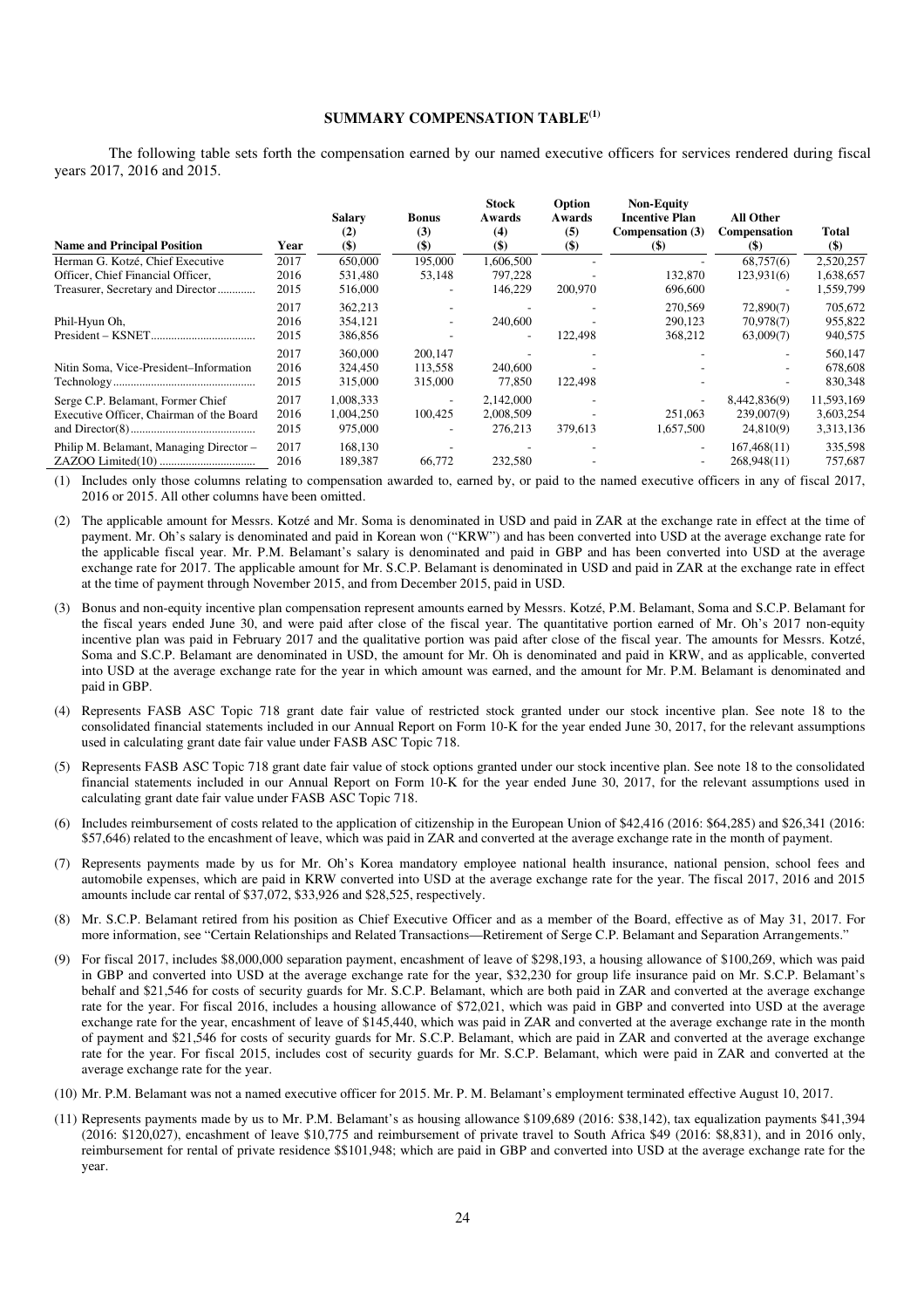## **ACTUAL 2017 COMPENSATION MIX**

The chart below illustrates the mix of the actual elements of the compensation program paid in fiscal 2017 for our named executive officers pursuant to our target incentive compensation program executive officers pursuant to our target incentive compensation program:

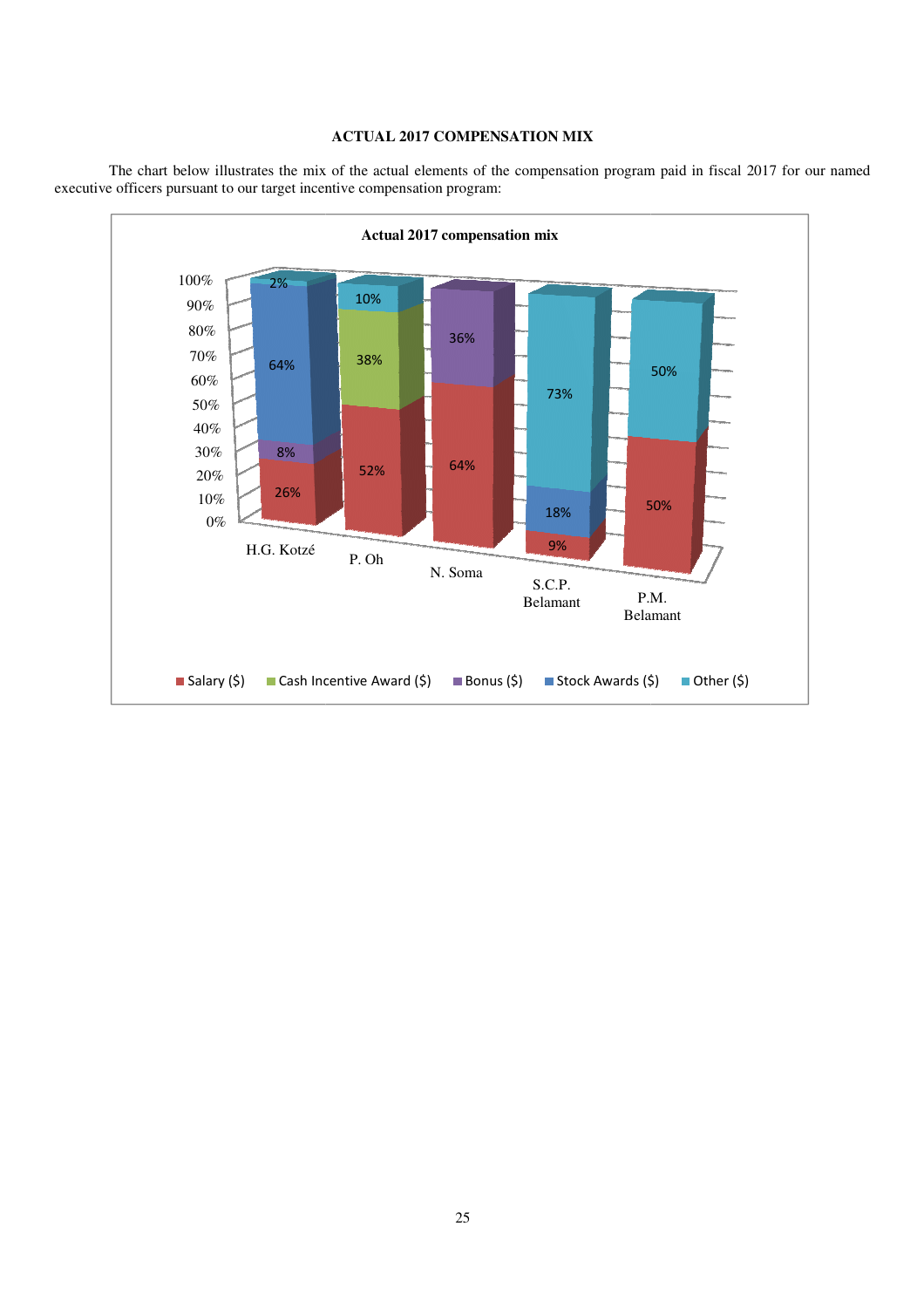## **GRANTS OF PLAN-BASED AWARDS(1)**

The following table provides information concerning non-equity and equity incentive plan awards granted during fiscal 2017 to each of our named executive officers.

|                           |                                      |                                              |                         | <b>Estimated Future Payouts Under Non-</b><br><b>Equity Incentive</b><br>Plan Awards (2) |                         |                         | <b>All Other</b><br><b>Stock</b><br>Awards:<br>Number of<br><b>Shares</b> of<br>Stock or<br><b>Units</b> | <b>Grant Date</b><br><b>Fair Value</b><br>of Stock<br>and Option<br>Awards |
|---------------------------|--------------------------------------|----------------------------------------------|-------------------------|------------------------------------------------------------------------------------------|-------------------------|-------------------------|----------------------------------------------------------------------------------------------------------|----------------------------------------------------------------------------|
| <b>Name</b>               | Grant<br>Date                        | Date of<br><b>Committee</b><br><b>Action</b> | <b>Type of</b><br>Award | <b>Threshold</b><br><b>(\$)</b>                                                          | <b>Target</b><br>$($ \$ | <b>Maximum</b><br>$($)$ | (#)                                                                                                      | $($ \$                                                                     |
| Herman G. Kotzé           | $\overline{\phantom{0}}$<br>08/19/15 | 08/25/16<br>08/25/16                         | AC<br>RS                | 22,750                                                                                   | 650,000                 | 845,000                 | 150.000                                                                                                  | 1,606,500                                                                  |
| Phil-Hyun Oh              |                                      | 06/30/14                                     | AC                      | 96,008                                                                                   | 342,139                 | 453,858                 |                                                                                                          |                                                                            |
| Serge C.P. Belamant $(3)$ | $\overline{\phantom{0}}$<br>08/19/15 | 08/25/16<br>08/25/16                         | AC<br><b>RS</b>         | 38,500                                                                                   | 1,100,000               | 1,760,000               | 200,000                                                                                                  | 2,142,000                                                                  |

(1) AC (annual cash incentive award); RS (restricted stock). Includes only those columns relating to grants awarded to the named executive officers in fiscal 2017. All other columns have been omitted.

- (2) On August 25, 2016, the Remuneration Committee approved a fiscal 2017 cash incentive award plan for Messrs. Kotzé and S.C.P. Belamant. The plan and the actual payments made there under are described in detail under "–Compensation Discussion and Analysis—Elements of 2017 Compensation—Performance-Based Annual Bonuses—Messrs. S.C.P. Belamant and Kotzé-Potential and Actual Payments." There was no threshold for the qualitative portion of the award plan and therefore the amount presented includes only the quantitative portion of the plan. At or below profit before tax of \$130,000,000, no amounts would have been paid. Target and maximum payouts were to be made at profit before tax of \$140,000,000 and \$150,000,000, respectively, with awards to be interpolated on a linear basis relative to \$140,000,000 at levels of profit before tax between \$130,000,000 and \$150,000,000. A cash incentive plan for Mr. Oh is set forth in his service agreement. The plan and the actual payments made there under are described in detail under "–Compensation Discussion and Analysis— Elements of 2017 Compensation—Bonus" for Mr. Oh pursuant to his employment contracts. The threshold, target and maximum amounts for Mr. Oh are denominated in KRW and have been converted to USD using the average exchange rate for fiscal 2017.
- (3) Mr. S.C.P. Belamant retired from his position as Chief Executive Officer and as a member of the Board, effective as of May 31, 2017. For more information, see "Certain Relationships and Related Transactions—Retirement of Serge C.P. Belamant and Separation Arrangements."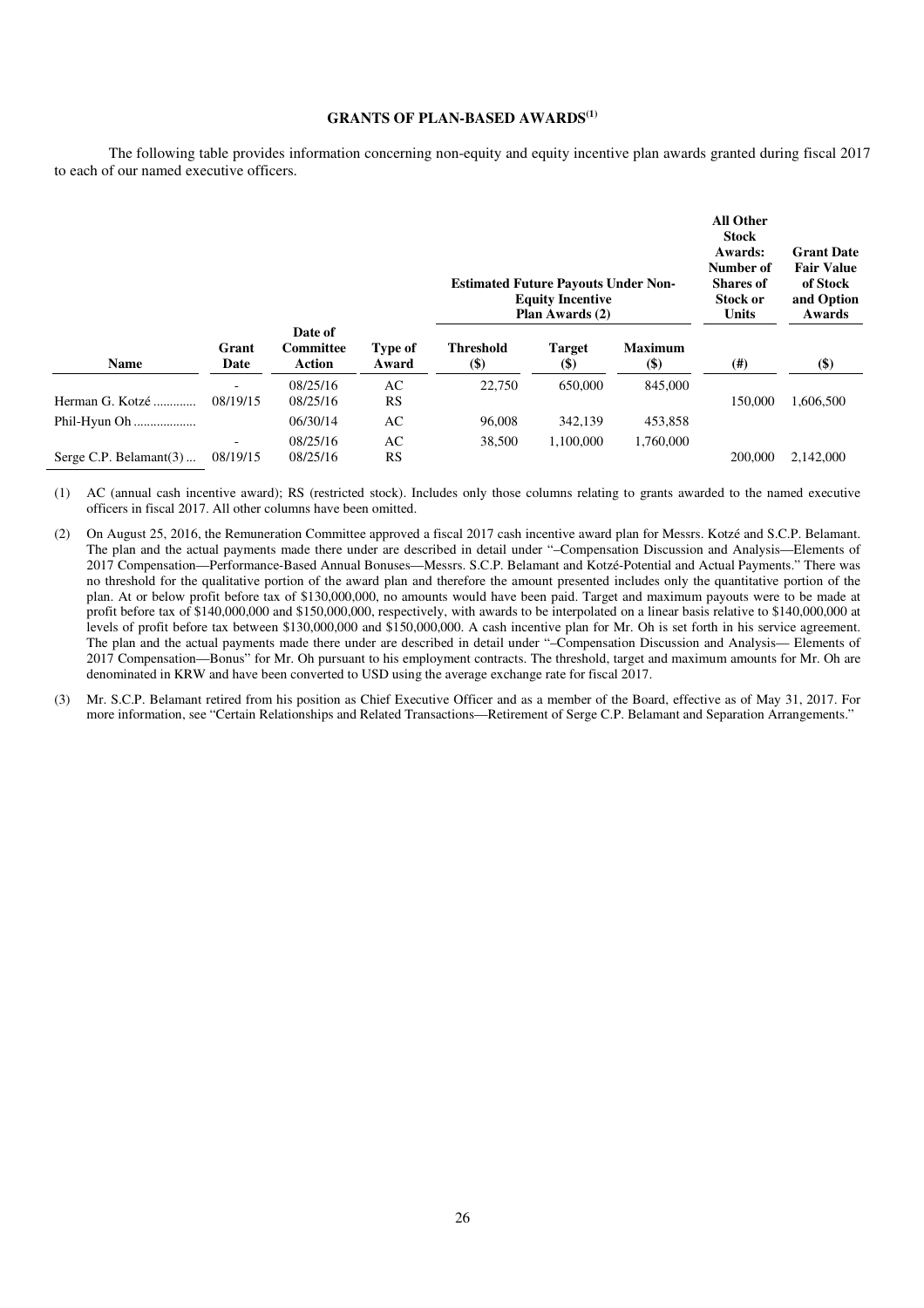## **OUTSTANDING EQUITY AWARDS AT 2017 FISCAL YEAR-END**

The following table shows all outstanding equity awards held by our named executive officers at the end of fiscal 2017. The market value of unvested shares reflected in this table is calculated by multiplying the number of unvested shares by the per share closing price of \$9.86 of our common stock on June 30, 2017, the last trading day of the fiscal year.

|                        |                                                                                                                                   | <b>Option Awards</b>                                                                                                              |                                           |                                     | <b>Stock Awards</b>                                                                                    |                                                                                                                                            |                                                                                                                                                                                        |                                                                                                                                                                                                                  |
|------------------------|-----------------------------------------------------------------------------------------------------------------------------------|-----------------------------------------------------------------------------------------------------------------------------------|-------------------------------------------|-------------------------------------|--------------------------------------------------------------------------------------------------------|--------------------------------------------------------------------------------------------------------------------------------------------|----------------------------------------------------------------------------------------------------------------------------------------------------------------------------------------|------------------------------------------------------------------------------------------------------------------------------------------------------------------------------------------------------------------|
| Name                   | <b>Number</b><br>of<br><b>Securities</b><br><b>Underlying</b><br>Unexer-<br>cised<br><b>Options</b><br>(# )<br><b>Exercisable</b> | <b>Number</b><br>of<br><b>Securities</b><br><b>Underlying</b><br>Unexer-<br>cised<br><b>Options</b><br>(# )<br>Unexer-<br>cisable | Option<br><b>Exercise</b><br>Price<br>\$) | Option<br><b>Expiration</b><br>Date | <b>Number</b><br>of Shares<br>or Units<br>of Stock<br>That<br><b>Have Not</b><br><b>Vested</b><br>(# ) | <b>Market</b><br><b>Value of</b><br><b>Shares</b> or<br><b>Units of</b><br><b>Stock</b><br>That<br><b>Have Not</b><br><b>Vested</b><br>\$) | <b>Equity</b><br>Incentive<br><b>Plan Awards:</b><br>Number of<br><b>Unearned</b><br><b>Shares, Units</b><br>or Other<br><b>Rights That</b><br><b>Have Not</b><br><b>Vested</b><br>(#) | <b>Equity</b><br><b>Incentive Plan</b><br>Awards:<br>Market or<br><b>Payout Value of</b><br><b>Unearned</b><br><b>Shares, Units or</b><br><b>Other Rights</b><br><b>That Have Not</b><br><b>Vested</b><br>$(\$)$ |
|                        | 100,000                                                                                                                           |                                                                                                                                   | \$24.46                                   | 8/24/2018                           | 44,178(2)                                                                                              | 435,595                                                                                                                                    |                                                                                                                                                                                        |                                                                                                                                                                                                                  |
|                        | 110,000                                                                                                                           | $\overline{\phantom{a}}$                                                                                                          | \$13.16                                   | 5/20/2019                           | 39,762(3)                                                                                              | 392,053                                                                                                                                    |                                                                                                                                                                                        |                                                                                                                                                                                                                  |
|                        | 67,000                                                                                                                            |                                                                                                                                   | \$10.59                                   | 11/10/2020                          | 150,000(4)                                                                                             | 1,479,000                                                                                                                                  |                                                                                                                                                                                        |                                                                                                                                                                                                                  |
|                        | 20,000                                                                                                                            |                                                                                                                                   | \$7.98                                    | 10/28/2021                          |                                                                                                        |                                                                                                                                            |                                                                                                                                                                                        |                                                                                                                                                                                                                  |
|                        | 18,000                                                                                                                            |                                                                                                                                   | \$8.75                                    | 08/22/2022                          |                                                                                                        |                                                                                                                                            |                                                                                                                                                                                        |                                                                                                                                                                                                                  |
| Herman G. Kotzé.       | 42,856<br>29,452                                                                                                                  | 14,726(1)                                                                                                                         | \$7.35<br>\$11.23                         | 08/21/2023<br>08/27/2024            |                                                                                                        |                                                                                                                                            |                                                                                                                                                                                        |                                                                                                                                                                                                                  |
| Phil-Hyun Oh.          | 17,952                                                                                                                            | 8,976(1)                                                                                                                          | \$11.23                                   | 08/27/2024                          | 12,000(4)                                                                                              | 118,320                                                                                                                                    |                                                                                                                                                                                        |                                                                                                                                                                                                                  |
|                        | 60,000<br>60,000                                                                                                                  |                                                                                                                                   | \$24.46<br>\$13.16                        | 8/24/2018<br>5/20/2019              | 24,328(5)<br>12,000(4)                                                                                 | 239,874<br>118,320                                                                                                                         |                                                                                                                                                                                        |                                                                                                                                                                                                                  |
| Nitin Soma             | $\overline{\phantom{a}}$                                                                                                          | 8,976(1)                                                                                                                          | \$11.23                                   | 08/27/2024                          |                                                                                                        |                                                                                                                                            |                                                                                                                                                                                        |                                                                                                                                                                                                                  |
| Serge C.P. Belamant(6) |                                                                                                                                   |                                                                                                                                   |                                           |                                     |                                                                                                        |                                                                                                                                            |                                                                                                                                                                                        |                                                                                                                                                                                                                  |
|                        | 13,333                                                                                                                            | 6,667                                                                                                                             | \$11.23                                   | 08/27/2024                          | 11,035(5)                                                                                              | 108,805                                                                                                                                    |                                                                                                                                                                                        |                                                                                                                                                                                                                  |
| Philip M. Belamant(7). |                                                                                                                                   |                                                                                                                                   |                                           |                                     | 11,600(4)                                                                                              | 114,376                                                                                                                                    |                                                                                                                                                                                        |                                                                                                                                                                                                                  |

(1) These options vested on August 27, 2017.

- (2) These shares of restricted stock were awarded in August 2014, and will vest in full only on the date, if any, the following conditions are satisfied: (1) the closing price of our common stock equals or exceeds \$19.41 (subject to appropriate adjustment for any stock split or stock dividend) for a period of 30 consecutive trading days during a measurement period commencing on the date that we file our Annual Report on Form 10-K for the fiscal year ended 2017 and ending on December 31, 2017 and (2) the recipient is employed by us on a fulltime basis when the condition in (1) is met.
- (3) These shares of restricted stock were awarded in August 2015, and will vest in full only on the date, if any, the following conditions are satisfied: (1) the recipient is employed by us on a full-time basis on the date that we file our Annual Report on Form 10-K for the fiscal year ended June 30, 2018 and (2) if that condition is satisfied, then the shares will vest based on the level of 2018 Fundamental EPS, as follows – (i) one-third of the shares will vest if we achieve 2018 Fundamental EPS of \$2.88; (ii) two-thirds of the shares will vest if we achieve 2018 Fundamental EPS of \$3.30; and (iii) all of the shares will vest if we achieve 2018 Fundamental EPS of \$3.76. At levels of 2018 Fundamental EPS greater \$2.88 and less than \$3.76, the number of shares that will vest will be determined by linear interpolation relative to 2018 Fundamental EPS of \$3.30.
- (4) These shares of restricted stock were awarded in August 2016, and will vest in full only on the date, if any, the following conditions are satisfied: (1) the recipient is employed by us on a full-time basis on the date that we file our Annual Report on Form 10-K for the fiscal year ended June 30, 2019 and (2) if that condition is satisfied, then the shares will vest based on the level of 2019 Fundamental EPS, as follows – (i) one-third of the shares will vest if we achieve 2019 Fundamental EPS of \$2.60; (ii) two-thirds of the shares will vest if we achieve 2019 Fundamental EPS of \$2.80; and (iii) all of the shares will vest if we achieve 2019 Fundamental EPS of \$3.00. At levels of 2019 Fundamental EPS greater \$2.60 and less than \$3.00, the number of shares that will vest will be determined by linear interpolation relative to 2019 Fundamental EPS of \$2.80.
- (5) These shares of restricted stock were awarded in November 2014, and will vest in full on the date, if any, the following conditions are satisfied: (1) the closing price of our common stock equals or exceeds \$19.41 (subject to adjustments for any stock splits and/ or stock dividends) for a period of 30 consecutive trading days during a period commencing on the date when we file our Annual Report on Form 10-K for the fiscal year ended 2017 and ending on December 31, 2017 and (2) the recipient is employed by us on a full-time basis when the condition in (1) is met.
- (6) Mr. S.C.P. Belamant retired from his position as Chief Executive Officer and as a member of the Board, effective as of May 31, 2017. For more information, see "Certain Relationships and Related Transactions—Retirement of Serge C.P. Belamant and Separation Arrangements."
- (7) Mr. P. M. Belamant's employment terminated effective August 10, 2017 and he forfeited all unexercised options and unvested stock awards.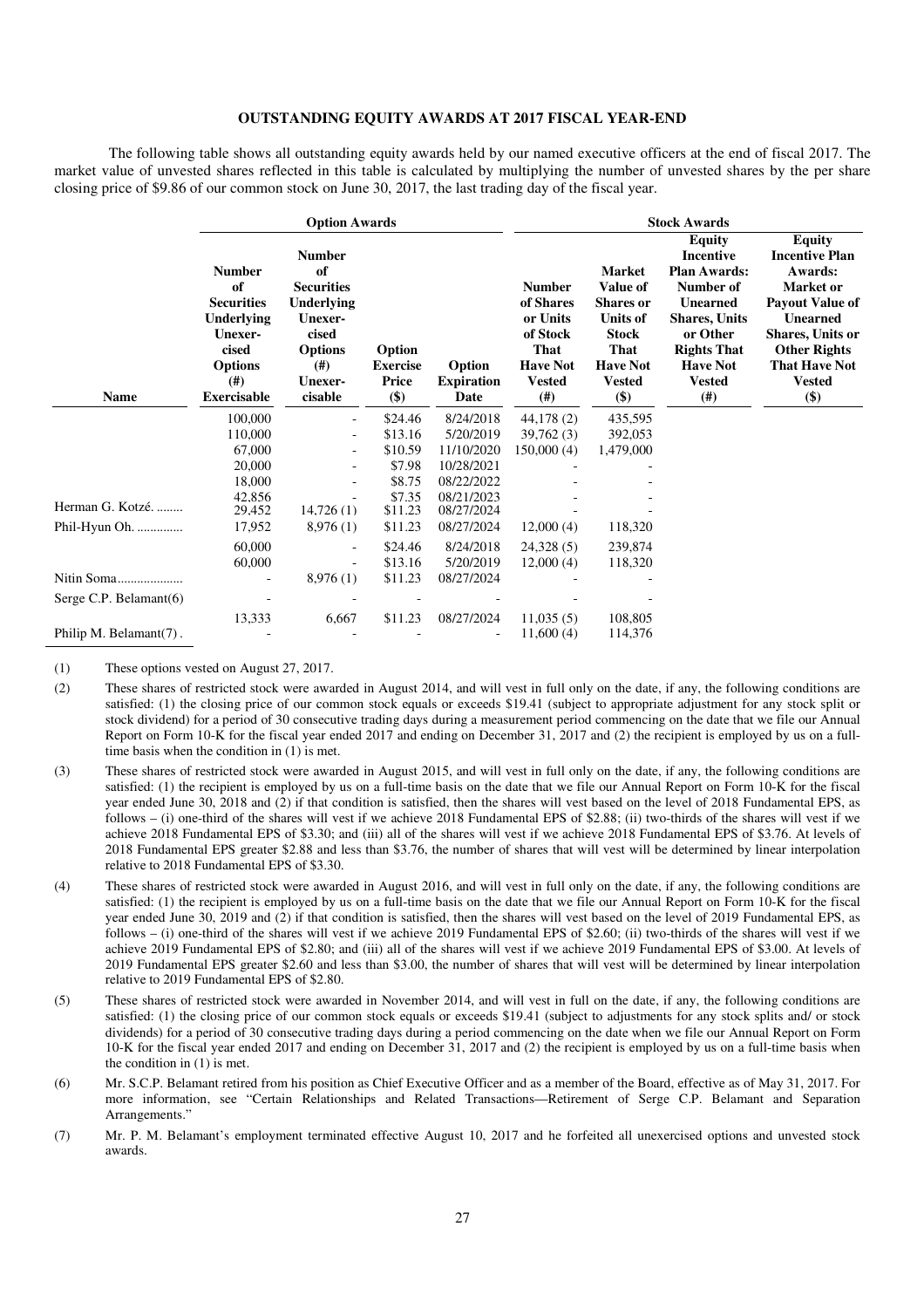## **OPTION EXERCISES AND STOCK VESTED**

The following table shows all stock options exercised and value realized upon exercise as well as all stock awards that vested and the value realized on vesting during fiscal 2017.

|             | <b>Stock Options</b>                                         |                                                                           | <b>Stock Awards</b>                                                 |                                                              |  |
|-------------|--------------------------------------------------------------|---------------------------------------------------------------------------|---------------------------------------------------------------------|--------------------------------------------------------------|--|
| <b>Name</b> | Number of<br>shares<br>acquired on<br><b>Exercise</b><br>(#) | <b>Value</b><br><b>Realized</b><br>on<br><b>Exercise</b><br>$($ \$ $)(1)$ | <b>Number</b><br>of shares<br>acquired<br>on<br>vesting<br>$^{(#)}$ | <b>Value</b><br><b>Realized</b><br>on Vesting<br>$($ (\$)(2) |  |
|             |                                                              |                                                                           |                                                                     |                                                              |  |
|             |                                                              |                                                                           | 4.445                                                               | 42,894                                                       |  |
|             | 16,666(3)                                                    | 215,129                                                                   | 18.333                                                              | 248,045                                                      |  |
|             | 26,122(4)                                                    | 338,478                                                                   |                                                                     |                                                              |  |
|             | 17,952(5)                                                    | 231.909                                                                   |                                                                     |                                                              |  |
|             |                                                              |                                                                           |                                                                     |                                                              |  |
|             |                                                              |                                                                           | 3.333                                                               | 32.163                                                       |  |

(1) The value realized on exercise is calculated as the closing price of our common stock on the exercise date multiplied by the number of stock options that were exercised on the exercise date.

- (2) The value realized on vesting is calculated as the closing price of our common stock on the vesting date multiplied by the number of common shares of restricted stock that vested.
- (3) Represents the exercise of stock options with an exercise price of \$8.75.
- (4) Represents the exercise of stock options with an exercise price of \$7.35.
- (5) Represents the exercise of stock options with an exercise price of \$11.23.
- (6) Mr. S.C.P. Belamant retired from his position as Chief Executive Officer and as a member of the Board, effective as of May 31, 2017. For more information, see "Certain Relationships and Related Transactions—Retirement of Serge C.P. Belamant and Separation Arrangements."
- (7) Mr. P. M. Belamant's employment terminated effective August 10, 2017.

#### **POTENTIAL PAYMENTS UPON TERMINATION OR CHANGE-IN-CONTROL**

As described above under "Compensation Discussion and Analysis", we do not have employment, severance or change of control agreements with named executive officers, other than the service agreements with Mr. Oh. In addition, none of our outstanding equity awards include provisions for accelerated vesting upon a change in control of our company or termination of employment following such a change in control.

Under the terms of Mr. Oh's service agreements, if he is removed from office as a director of KSNET or Net1 Korea without justifiable cause, he is entitled to receive the amounts of base salary and the bonus (if any) that would have been due and payable to him if he was fully employed with us for the remainder of the then-current fiscal year. The term "justifiable cause" includes any of the following circumstances, as well as any other circumstances permitted under applicable law:

- Mr. Oh has breached the provisions on non-competition or confidentiality of the service agreements;
- Mr. Oh has taken actions that are likely to result in a material loss of or harm to the business, reputation or goodwill of KSNET or Net1 Korea;
- Mr. Oh has misappropriated funds or assets of KSNET or Net1 Korea;
- Mr. Oh has concealed from or falsely disclosed to KSNET or Net1 Korea his name, age, education, experience, or other personal information;
- Mr. Oh has failed to show performance results or job capacity;
- Mr. Oh has committed a crime or offense which will adversely affect the interest or reputation of KSNET or Net1 Korea; or
- Mr. Oh has committed gross negligence, willful misconduct or any violation of laws in performance of his duties.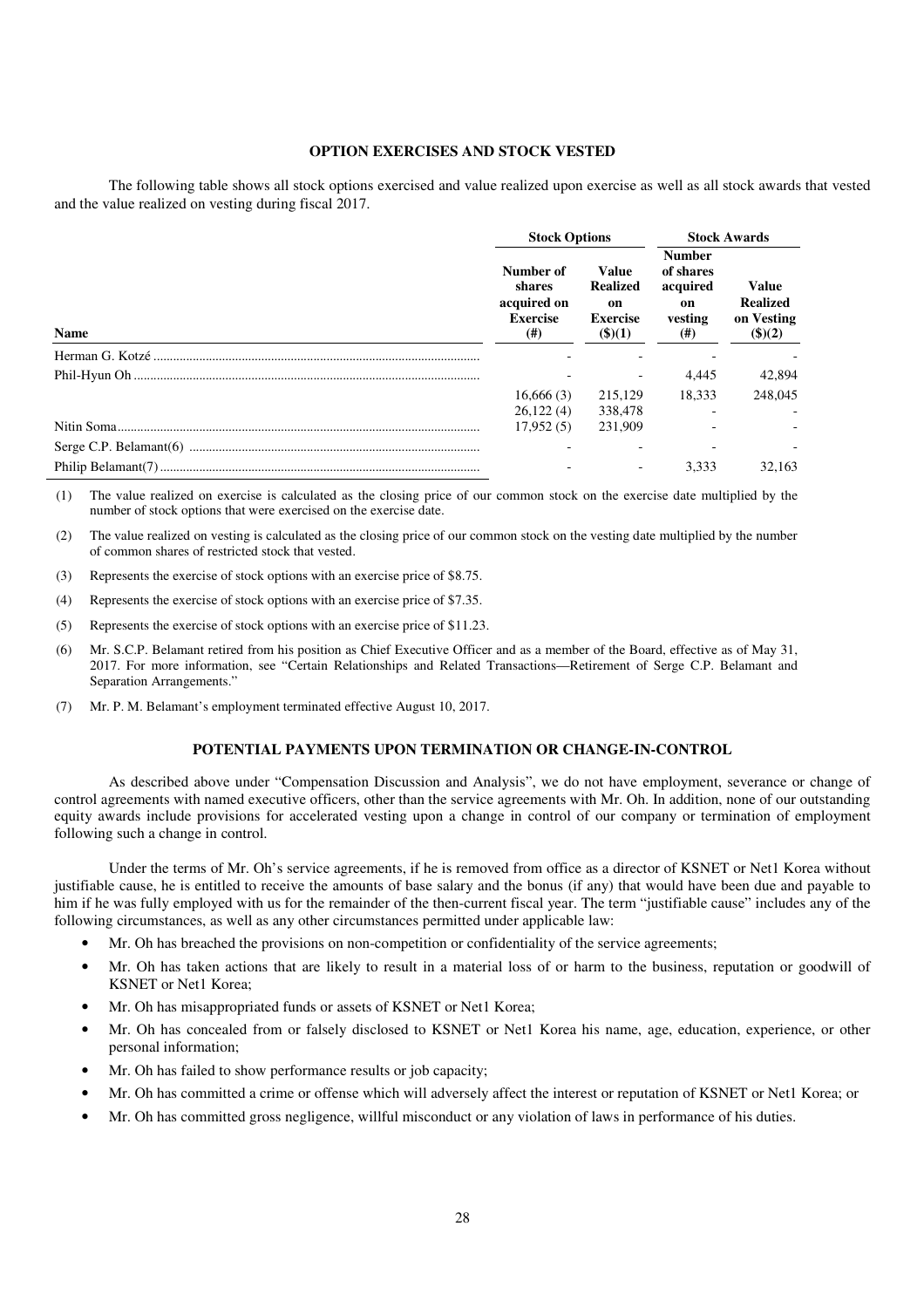Assuming that Mr. Oh was removed from office as a director of KSNET or Net1 Korea without justifiable cause on the last day of fiscal 2017, i.e., June 30, 2017, Mr. Oh would have been entitled to receive a cash severance equal to his achieved qualitative awards, or \$89,026, for the fiscal year.

Mr. Oh is also entitled to a severance payment equal to 300% of his monthly base salary for each completed year of service at KSNET and Net1 Korea. Using exchange rates applicable as of June 30, 2017, and nine years of completed service at KSNET and three years of completed service at Net1 Korea, Mr. Oh would be entitled to a severance payment of \$801,888.

Except as described above with respect to Mr. Oh, there would be no compensation, other than that prescribed by local labor laws in the case of unfair dismissal or retrenchment, that would become payable under the existing plans and arrangements if the employment of any of our named executive officers had terminated on June 30, 2017.

Other than as described under "Certain Relationships and Related Transactions—Retirement of Serge C.P. Belamant and Separation Arrangements," we do not have any ongoing obligation to provide post-termination benefits to our named executive officers after termination of employment.

#### **CERTAIN RELATIONSHIPS AND RELATED TRANSACTIONS**

#### **Familial Relationships**

Mr. P.M. Belamant, our former Managing Director—ZAZOO Limited, is the son of Mr. S.C.P. Belamant, our former Chairman and Chief Executive Officer. See "Executive Compensation" for information about Mr. P.M. Belamant's compensation.

Grant van Wyk, Chief Operating Officer—ZAZOO Limited, is the son-in-law of Mr. S.C.P. Belamant. Mr. van Wyk was based in South Africa until August 2015, and was seconded to the UK from September 2015. All compensation for services performed by Mr. van Wyk in fiscal 2017 was denominated and paid in GBP and has been converted into USD at the average exchange rate for fiscal 2017. Mr. van Wyk received a salary and bonus of \$132,271 and \$16,052, respectively, during fiscal 2017. During fiscal 2017, Mr. van Wyk received \$19,883 related to the encashment of leave. In connection with his secondment to the UK, Mr. van Wyk received housing and school fee allowances which aggregated \$128,201 and \$28,034, respectively, during fiscal 2017. He also received tax equalization payments and payment of UK health insurance contributions of \$42,348 and \$4,450, respectively paid group life premiums on his behalf of \$3,565. In August 2017, Mr. van Wyk's employment was terminated by mutual consent.

Philippus Stefanus Meyer, Managing Director—Transact24, is one of our executive officers. Mr. Meyer's wife, Lam Hiu Kwan, is employed by Transact24 and controls a company that performs transaction processing services and Transact24 provides technical and administration services to us. We have recorded revenue of approximately \$4.2 million related to this relationship during fiscal 2017. As of June 30, 2017, \$0.4 million is due to us related to the service provided by Transact24. Ms. Lam also received a salary of \$168,000 and a performance bonus of \$58,000 from Transact 24 during fiscal 2017. Transact24 also paid her Hong Kong Mandatory Provident Fund contributions and medical and travel insurance of \$2,300 and \$832, respectively.

#### **Policy Agreement**

Pursuant to the Policy Agreement, dated April 11, 2016 (the "Policy Agreement"), between International Finance Corporation, IFC African, Latin American and Caribbean Fund, LP, IFC Financial Institutions Growth Fund, LP, and Africa Capitalization Fund, Ltd. (collectively, the "IFC Investors") and us, the IFC Investors are entitled to designate one nominee to our Board. The IFC Investors have advised us that the IFC Investors regard Mr. Mockett as the independent director nominated by the IFC Investors under the terms of the Policy Agreement. In addition, pursuant to the Policy Agreement, the IFC Investors have been granted certain rights, including the right to require us to repurchase any shares we have sold to them upon the occurrence of specified triggering events, which we refer to as a "put right."

Events triggering the put right relate to (1) us being the subject of a governmental complaint alleging, a court judgment finding or an indictment alleging that we (a) engaged in specified corrupt, fraudulent, coercive, collusive or obstructive practices; (b) entered into transactions with targets of economic sanctions; or (c) failed to operate our business in compliance with anti-money laundering or anti-terrorism laws; or (2) we reject a bona fide offer to acquire all of our outstanding shares at a time when we have in place or implement a shareholder rights plan, or adopt a shareholder rights plan triggered by a beneficial ownership threshold of less than twenty percent. The put price per share will be the higher of the price per share paid to us by the IFC Investors and the volumeweighted average price per share prevailing for the 60 trading days preceding the triggering event, except that with respect a put right triggered by rejection of a bona fide offer, the put price per share will be the highest price offered by the offeror.

#### **Independent Director Agreements**

We have entered into independent director agreement with each of our independent directors, providing for, among other things, the terms of each director's service, compensation and liability.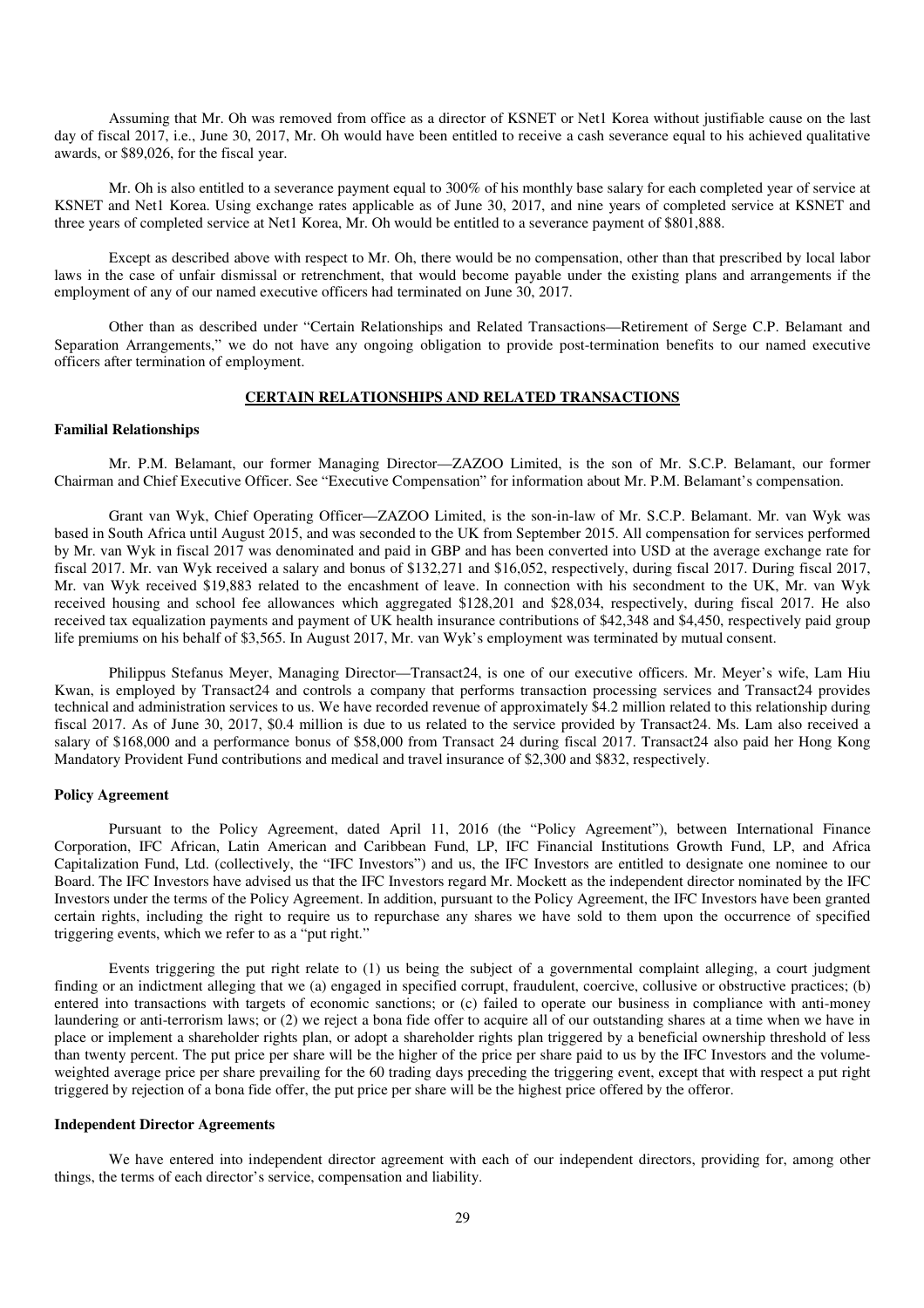#### **Indemnification Agreements**

We have entered into indemnification agreements with each of our directors. These agreements require us to indemnify them, to the fullest extent authorized or permitted by applicable law, including the Florida Business Corporation Act, for certain liabilities to which they may become subject as a result of their affiliation with us.

## **Retirement of Serge C.P. Belamant and Separation Arrangements**

Mr. S.C.P. Belamant retired from his position as Chief Executive Officer and as a member of our Board, effective as of May 31, 2017. Mr. Kotzé succeeded Mr. S.C.P. Belamant as Chief Executive Officer, effective immediately upon Mr. S.C.P. Belamant's retirement. Mr. Kotzé had been our Chief Financial Officer, Secretary and Treasurer since 2004. Mr. S.C.P. Belamant's resignation was not due to any dispute or disagreement with us over any matter relating to our operations, policies or practices.

On May 24, 2017, we entered into a Separation and Release of Claims Agreement with Mr. S.C.P. Belamant (the "Separation Agreement"). The Separation Agreement provided for certain payments and other benefits to Mr. Mr. S.C.P. Belamant, including without limitation, the following: (a) a severance payment of US\$1,000,000, representing compensation for 27 years of service with us, less applicable withholdings and deductions; (b) a payment of US\$7,000,000, less applicable withholdings and deductions, as an additional amount in part for Mr. S.C.P. Belamant's cooperative resignation; (c) accelerated vesting of 200,000 shares of restricted stock granted to Mr. S.C.P. Belamant in August 2016, (d) the repurchase from Mr. S.C.P. Belamant by us of his shares of our common stock pursuant to a stock repurchase agreement (as described below), and (e) the repurchase of 252,286 of Mr. S.C.P. Belamant's inthe-money stock options at a price per option equal to (i) US\$10.80 minus (B) the applicable exercise price per option. In addition, the Separation Agreement included a general release and waiver of claims by Mr. S.C.P. Belamant related to Mr. S.C.P. Belamant's employment with us.

On May 24, 2017, as contemplated by the Separation Agreement, we entered into a Stock Repurchase Agreement with Mr. S.C.P. Belamant pursuant to which we agreed to repurchase from Mr. S.C.P. Belamant, at a price of US\$10.80 per share, 1,017,465 shares of our common stock owned by Mr. S.C.P. Belamant within 10 days after the separation date. To effectuate the repurchase of the options pursuant to the Separation Agreement, the options were exercised by Mr. S.C.P. Belamant and the shares issued pursuant to such options were repurchased by us. The Remuneration Committee met on May 3, 2017, to discuss Mr. S.C.P. Belamant's early retirement, and proposed a repurchase price of \$10.80 per share, which was 6 cents lower than the closing price on May 2, 2017.

On May 24, 2017, as contemplated by the Separation Agreement, we entered into a Consulting Agreement with Mr. S.C.P. Belamant (the "Consulting Agreement"). Under the Consulting Agreement, Mr. S.C.P. Belamant would provide consulting services to us as an independent contractor as requested by us for a period of up to two years following his departure, subject to termination by us or Mr. S.C.P. Belamant with a minimum 90 day notice period. On July 31, 2017, our board of directors issued Mr. S.C.P. Belamant a 90-day written notice to terminate his two-year consulting agreement with us. We will not be making any termination payments to Mr. Belamant beyond the 90-day notice period. We paid Mr. S.C.P. Belamant US\$50,000 per month plus any applicable value-added tax, prorated for a partial month, for such services.

#### **Review, Approval or Ratification of Related Person Transactions**

We review all relationships and transactions in which we and our directors and named executive officers or their immediate family members are participants to determine whether such persons have a direct or indirect material interest. Mr. Kotzé is primarily responsible for the development and implementation of processes and controls to obtain information from the directors and named executive officers with respect to related person transactions and for then determining, based on the facts and circumstances, whether we or a related person has a direct or indirect material interest in the transaction. As required under SEC rules, transactions that are determined to be directly or indirectly material to us or a related person are disclosed in our proxy statement. In addition, our Audit Committee reviews and approves or ratifies any related person transaction that is required to be disclosed. In the course of its review and approval or ratification of a disclosable related party transaction, our Audit Committee considers:

- the nature of the related person's interest in the transaction;
- the material terms of the transaction, including, without limitation, the amount and type of transaction;
- the importance of the transaction to the related person;
- the importance of the transaction to us;
- whether the transaction would impair the judgment of a director or executive officer to act in our best interest; and
- any other matters the Audit Committee deems appropriate.

Any member of the Audit Committee who is a related person with respect to a transaction under review may not participate in the deliberations or vote respecting approval or ratification of the transaction, provided, however, that such director may be counted in determining the presence of a quorum at a meeting of the Audit Committee that considers the transaction.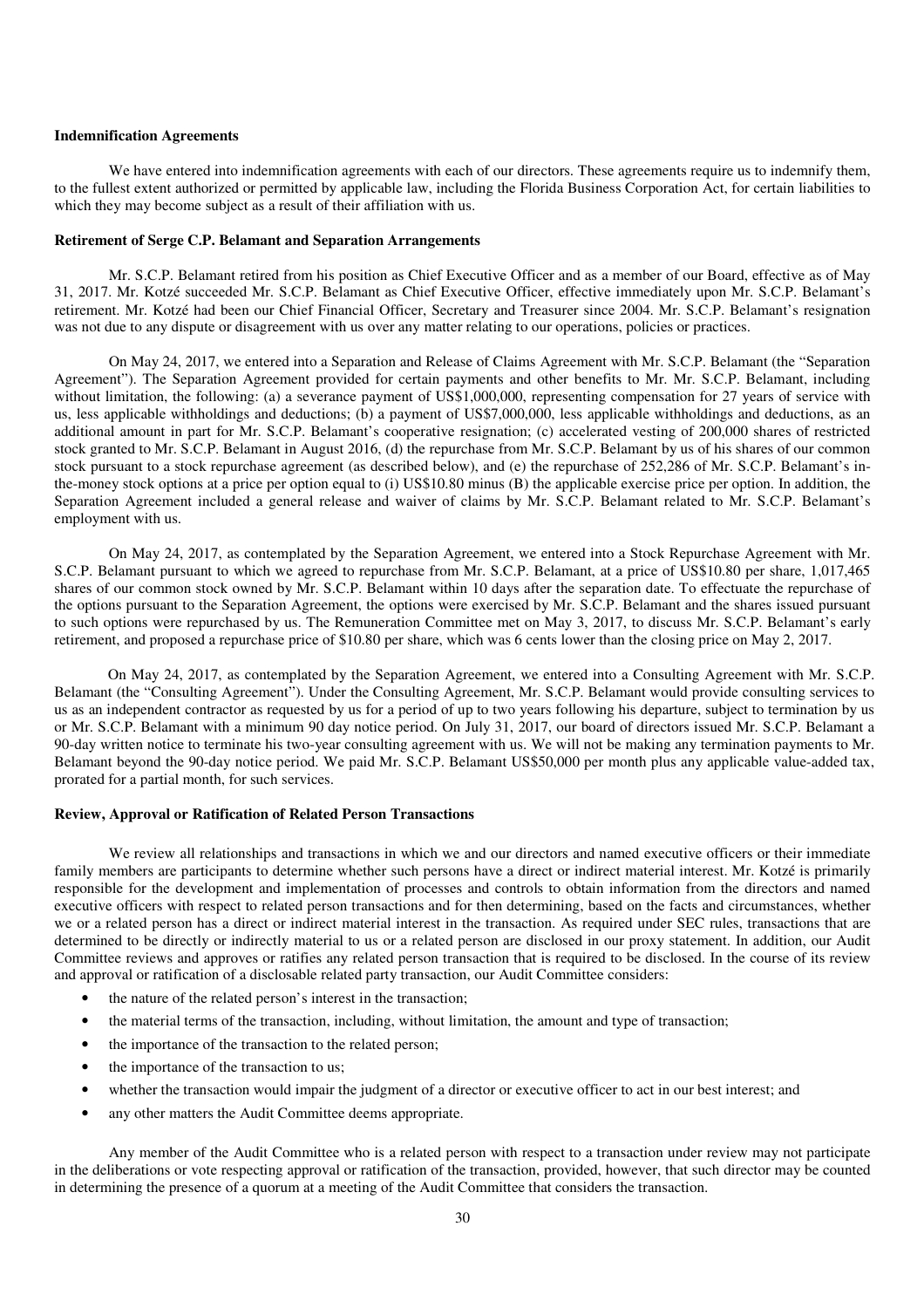## **AUDIT AND NON-AUDIT FEES**

The following table shows the fees that we paid or accrued for the audit and other services provided by Deloitte for the fiscal years ended June 30, 2017 and 2016.

|                | 2017<br>-600 | 2016<br>$600^\circ$ |
|----------------|--------------|---------------------|
| Audit Fees     | 2.056        |                     |
|                | -            |                     |
|                | -            |                     |
| All Other Fees | -            |                     |

Audit Fees – This category includes the audit of our annual consolidated financial statements on Form 10-K, review of financial statements included in our quarterly reports on Form 10-Q, the required audit of management's assessment of the effectiveness of our internal control over financial reporting and the auditors' independent audit of internal control over financial reporting, and the services that an independent auditor would customarily provide in connection with subsidiary audits, statutory requirements, regulatory filings, and similar engagements for the fiscal year, such as comfort letters, attest services, consents, and assistance with review of documents filed with the SEC. This category also includes advice on audit and accounting matters that arose during, or as a result of, the audit or the review of interim financial statements.

Audit-Related Fees – This category consists of assurance and related services by the independent registered public accounting firm that are reasonably related to the performance of the audit or review of our financial statements and are not reported above under "Audit Fees." There were no such fees paid in the fiscal years ended June 30, 2017 or 2016.

Tax Fees – This category consists of professional services rendered by Deloitte for tax compliance and tax advice. The services for the fees disclosed under this category include tax return review and technical tax advice. There were no such fees paid in the fiscal years ended June 30, 2017 or 2016.

All Other Fees – This category consists of miscellaneous fees that are not otherwise included in the previous four categories. There were no such fees paid in the fiscal years ended June 30, 2017 or 2016.

## **Pre-Approval of Audit and Non-Audit Services**

Pursuant to our Audit Committee charter, our Audit Committee reviews and pre-approves both audit and non-audit services to be provided by our independent auditors. The authority to grant pre-approvals of non-audit services may be delegated to one or more designated members of the Audit Committee whose decisions will be presented to the full Audit Committee at its next regularly scheduled meeting. During fiscal years 2017 and 2016, all of the services provided by Deloitte with respect to fiscal years 2017 and 2016 were pre-approved by the Audit Committee.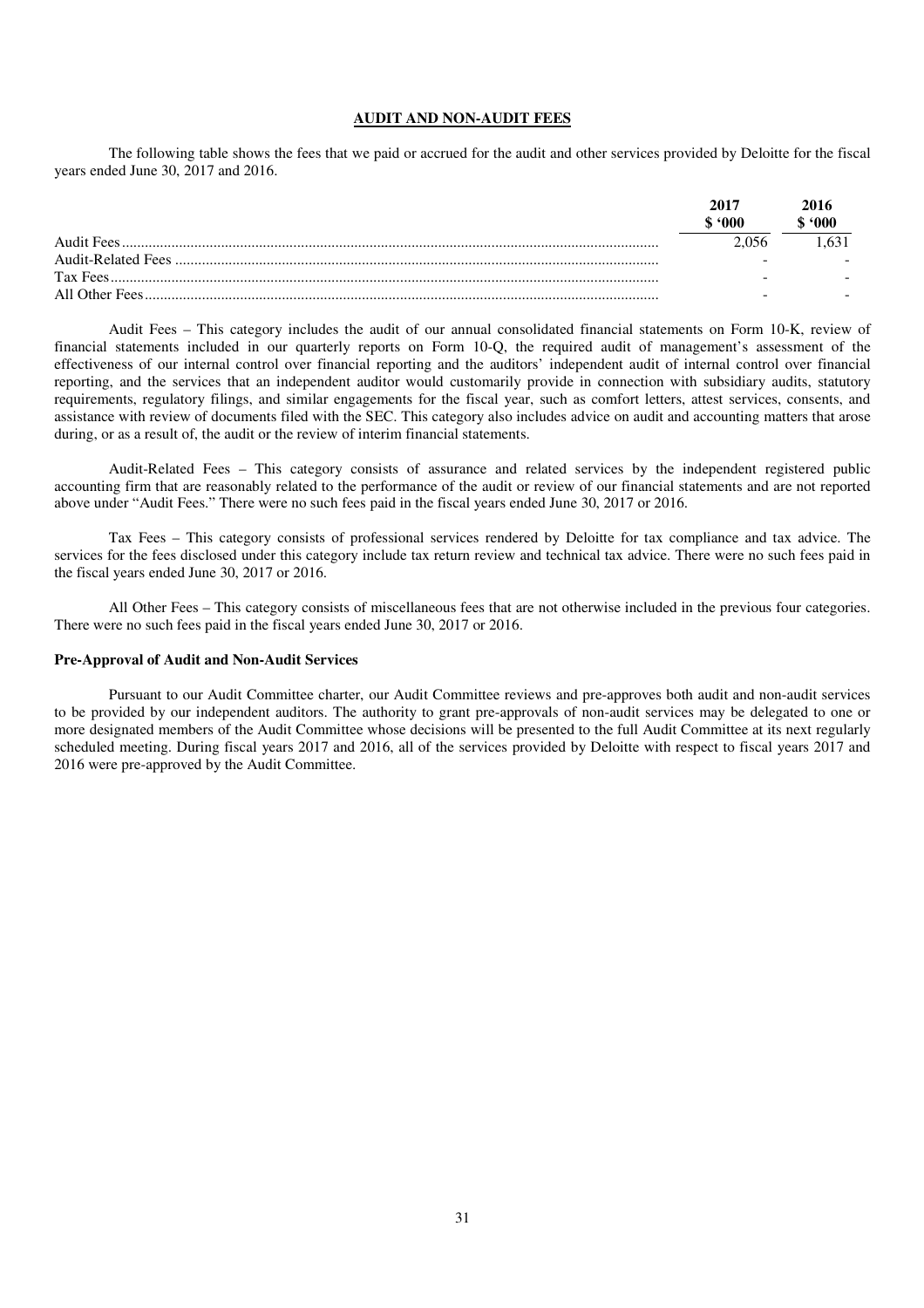### **AUDIT COMMITTEE REPORT**

The Audit Committee of the Board consists of four independent directors, as required by Nasdaq listing standards. The Audit Committee operates under a written charter adopted by the Board and available on our website at www.net1.com. The Audit Committee is responsible for overseeing our financial reporting process on behalf of the Board. The members of the Audit Committee are Messrs. Seabrooke, Pein, Edwards and Mockett. The Audit Committee selects, subject to shareholder ratification, our independent registered public accounting firm.

Management is responsible for our financial statements and the financial reporting process, including internal controls. The independent registered public accounting firm is responsible for performing an independent audit of our consolidated financial statements in accordance with auditing standards generally accepted in the United States and of our internal control over financial reporting and for issuing a report thereon. The Audit Committee's responsibility is to monitor and oversee these processes.

In this context, the Audit Committee has met and held discussions with management and Deloitte. Mr. Kotzé represented to the Audit Committee that the consolidated financial statements were prepared in accordance with accounting principles generally accepted in the United States, and the Audit Committee reviewed and discussed the consolidated financial statements with Mr. Kotzé and Deloitte. The Audit Committee discussed with Deloitte the matters required to be discussed by the Statement on Auditing Standards No. 61, as amended (AICPA, Professional Standards, Vol. 1. AU §380), as adopted by the Public Company Accounting Oversight Board in Rule 3200T. These matters included a discussion of Deloitte's judgments about the quality (not just the acceptability) of our accounting principles as applied to our financial reporting.

Deloitte also provided the Audit Committee with the written disclosures and letter required by the PCAOB regarding Deloitte's communications with the Audit Committee concerning independence, and the Audit Committee discussed with Deloitte the firm's independence.

Based upon the Audit Committee's discussion with management and Deloitte and the Audit Committee's review of the representations of management and the disclosures by Deloitte to the Audit Committee, the Audit Committee recommended to the Board that our audited consolidated financial statements be included in our Annual Report on Form 10-K for the year ended June 30, 2017, for filing with the SEC.

> **Audit Committee**  Christopher S. Seabrooke, Chairman Alasdair J.K. Pein Paul Edwards Alfred T. Mockett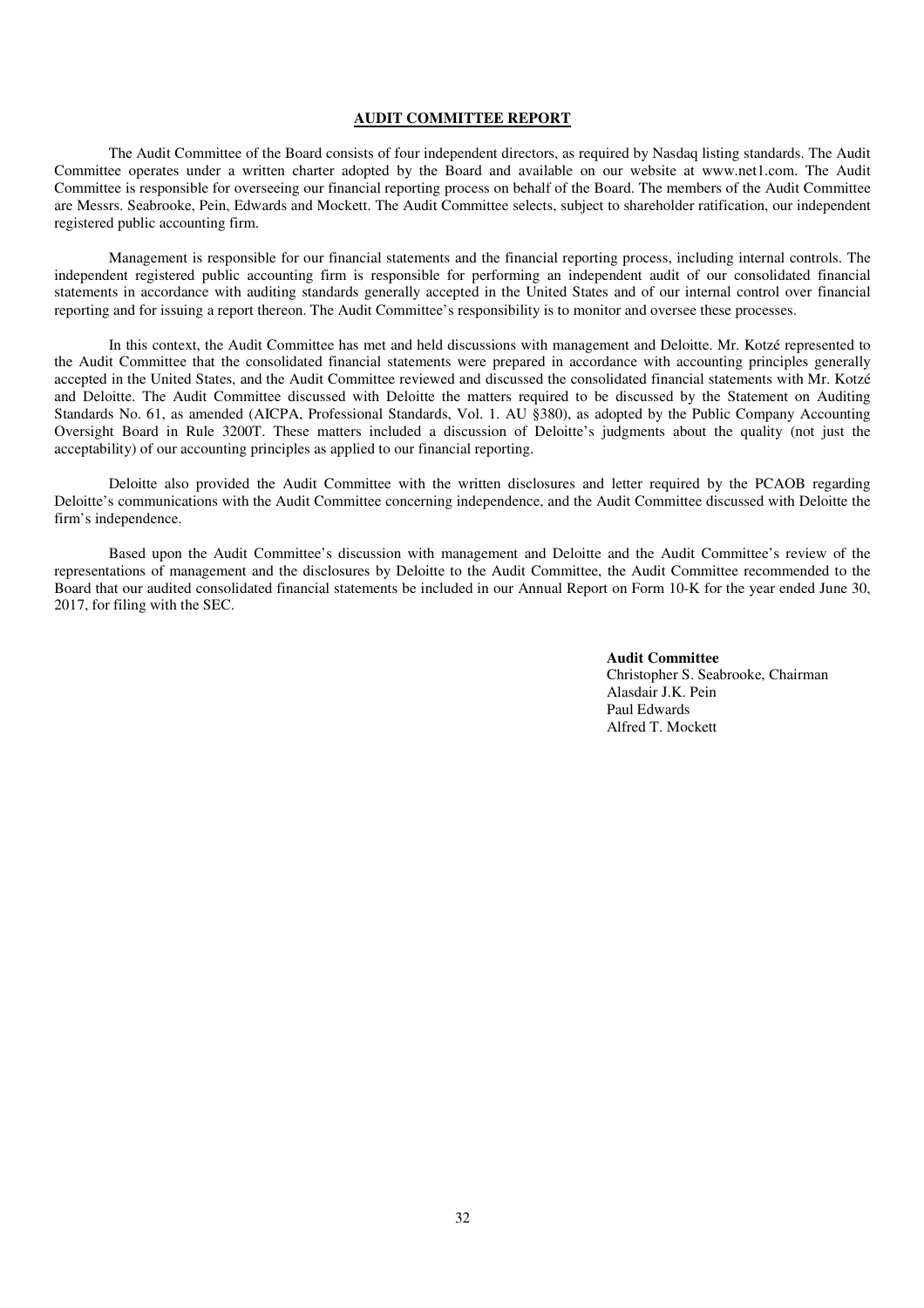## **SECURITY OWNERSHIP OF CERTAIN BENEFICIAL OWNERS AND MANAGEMENT**

The following table presents, as of September 22, 2017, information about beneficial ownership of our common stock by:

- each person or group of affiliated persons who or which, to our knowledge, owns beneficially more than 5% of our outstanding shares of common stock;
- each of our directors and named executive officers; and
- all of our directors and executive officers as a group.

Beneficial ownership of shares is determined in accordance with SEC rules and generally includes any shares over which a person exercises sole or shared voting or investment power. The beneficial ownership percentages set forth below are based on 56,927,696 shares of common stock outstanding as of September 22, 2017. All shares of common stock, including that common stock underlying stock options that are presently exercisable or exercisable within 60 days after September 22, 2017 (which we refer to as being currently exercisable) by each person are deemed to be outstanding and beneficially owned by that person for the purpose of computing the ownership percentage of that person, but are not considered outstanding for the purpose of computing the percentage ownership of any other person. Unless otherwise indicated, to our knowledge, each person listed in the table below has sole voting and investment power with respect to the shares shown as beneficially owned by such person, except to the extent applicable law gives spouses shared authority.

Except as otherwise noted, each shareholder's address is c/o Net 1 UEPS Technologies, Inc., President Place, 4th Floor, Corner of Jan Smuts Avenue and Bolton Road, Rosebank, Johannesburg, South Africa.

| <b>Name</b> | <b>Shares of Common Stock</b><br><b>Beneficially Owned</b> |                 |  |
|-------------|------------------------------------------------------------|-----------------|--|
|             | <b>Number</b>                                              | $\mathcal{Q}_0$ |  |
|             | 19.822                                                     |                 |  |
|             | 890.974                                                    | $1.55\%$        |  |
|             | 11.549                                                     | ∗               |  |
|             | 53.928                                                     | $\ast$          |  |
|             | 86,940                                                     | $\ast$          |  |
|             | 18.124                                                     | $\ast$          |  |
|             | 210.304                                                    | ∗               |  |
|             | 9.984.311                                                  | $17.54\%$       |  |
|             | 8.974.284                                                  | $15.76\%$       |  |
|             | 7.017.754                                                  | $12.33\%$       |  |
|             | 1.830.464                                                  | 3.18%           |  |

\*Less than one percent

- (1) Comprises (i) 9,161 shares of unrestricted stock; and (ii) 10,661 shares of restricted stock which vest on August 23, 2018, and are subject to forfeiture. Vesting of the restricted stock is conditioned on Mr. Edwards' continued service as a member of our Board on August 23, 2018.
- (2) Comprises (i) 55,000 shares of unrestricted stock; (ii) 433,940 shares of restricted stock, the vesting of which is subject to the satisfaction of certain financial performance and other conditions; and (iii) options to purchase 402,034 shares of common stock, all of which are currently exercisable.
- (3) Comprises 11,549 shares of restricted stock which vest on August 23, 2018, and are subject to forfeiture. Vesting of the restricted stock is conditioned on Mr. Mockett's continued service as a member of our Board on August 23, 2018.
- (4) Comprises (i) 27,000 shares of restricted stock, the vesting of which is subject to the satisfaction of certain financial performance and other conditions; and (ii) options to purchase 26,928 shares of common stock, all of which are currently exercisable.
- (5) Comprises (i) 23,301 shares of unrestricted stock; (ii) 12,260 shares of restricted stock which vest on August 23, 2018 and are subject to forfeiture; and (iii) 51,379 shares of common stock held by a trust, settled by Mr. Pein and of which he is a beneficiary. Vesting of the restricted stock is conditioned on Mr. Pein's continued service as a member of our Board on August 23, 2018.
- (6) Comprises 18,124 shares of restricted stock which vest over time and are subject to forfeiture. Vesting of the restricted stock is conditioned on Mr. Seabrooke's continued service as a member of our Board on August 23, 2018.
- (7) Comprises (i) 81,328 shares of restricted stock, the vesting of which is subject to the satisfaction of certain financial performance and other conditions; and (ii) options to purchase 128,976 shares of common stock, all of which are currently exercisable.
- (8) Based solely on Schedule 13D, dated May 24, 2016, filed by the IFC Investors. The business address of the IFC Investors is 2121 Pennsylvania Avenue, Washington, D.C. 20433.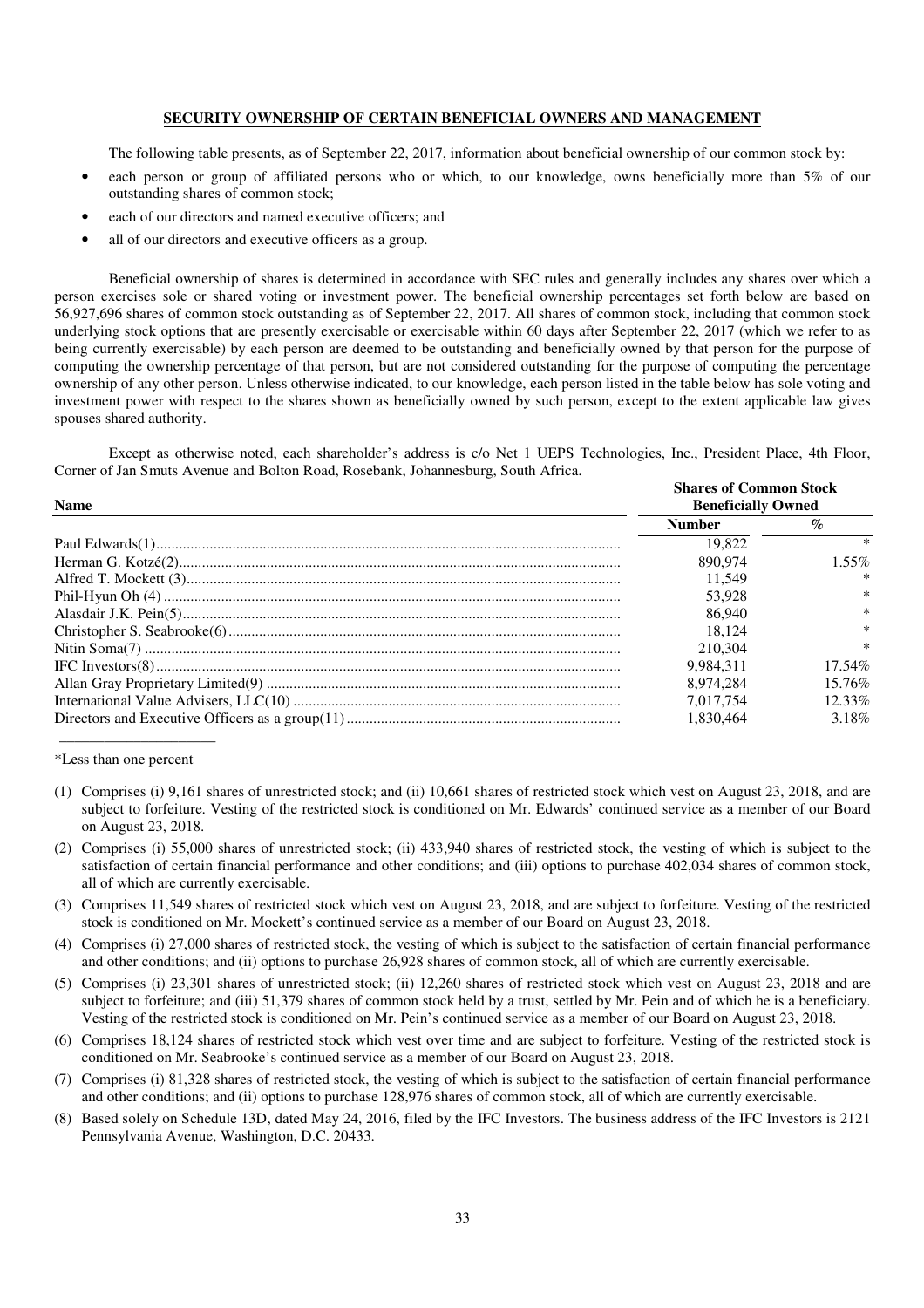- (9) Except as set forth in the last sentence of this footnote, the number of shares presented and all of the information contained in this footnote is based solely on Amendment No. 6 to Schedule 13G, dated February 9, 2017, filed by Allan Gray Proprietary Limited ("Allan Gray"), a corporation organized under the laws of the Republic of South Africa. The address of Allan Gray is 1 Silo Square, V&A Waterfront, Cape Town, 8001. Allan Gray has advised us that it has reported its beneficial ownership on Schedule 13G as a result of its sole dispositive power related to these shares and that all of such shares are owned by clients of entities wholly-owned by Allan Gray, and not by the Allan Gray entities themselves.
- (10) Based solely on Amendment No. 11 to Schedule 13G, dated February 13, 2017, filed by International Value Advisers, LLC. The business address of International Value Advisers, LLC is 717 Fifth Avenue, 10th Floor, New York, NY 10022.
- (11) Represents shares beneficially owned by the directors and executive officers. Includes shares issuable upon exercise of options to purchase 615,890 shares of common stock, all of which are currently exercisable and 681,421 shares of restricted stock, the vesting of which is subject to certain conditions discussed above.

## **ADDITIONAL INFORMATION**

## **Section 16(a) Beneficial Ownership Reporting Compliance**

Section 16(a) of the Exchange Act requires that our executive officers and directors, and persons who own more than 10% of a registered class of our equity securities, file reports of ownership and changes in ownership with the SEC and provide us with copies of such reports. We have reviewed such reports received by us and written representations from our directors and executive officers. Based solely on such review and representations, we believe that all filings requirements applicable to our executive officers, directors and more than 10% shareholders were complied with during fiscal year 2017.

#### **Annual Report on Form 10-K**

A copy of our annual report on Form 10-K (without exhibits) for the fiscal year ended June 30, 2017, is being distributed along with this proxy statement. We refer you to such report for financial and other information about us, but such report is not incorporated in this proxy statement and is not deemed to be a part of the proxy solicitation material. It is also available on our website (www.net1.com). In addition, the annual report (with exhibits) is available at the SEC's website (www.sec.gov).

## **Shareholder Proposals and Director Nominations for the 2018 Annual Meeting**

Qualified shareholders who wish to have proposals presented at the 2018 annual meeting of shareholders must deliver them to us by June 2, 2018, in order to be considered for inclusion in next year's proxy statement and proxy pursuant to Rule 14a-8 under the Exchange Act. Shareholders who intend to present an item of business for our 2018 annual meeting of shareholders (other than a proposal presented for inclusion in next year's proxy statement and proxy pursuant to Rule 14a-8) must provide notice of such business to us by June 2, 2018, as set forth more fully in Sections 2.08 and 4.16 of our Amended and Restated By-Laws. Shareholders who wish to nominate one or more persons for election as directors must provide notice of such nominations to us by June 2, 2018, as set forth more fully in Sections 2.08 and 4.16 of our Amended and Restated By-Laws. All proposals and nominations must be delivered to us at our principal executive offices at PO Box 2424, Parklands 2121, South Africa.

#### **Householding of Proxy Materials**

We have adopted a procedure approved by the SEC called "householding." Under this procedure, multiple shareholders who share the same last name and address will receive only one copy of the annual proxy materials, unless they notify us that they wish to continue receiving multiple copies. We have undertaken householding to reduce our printing costs and postage fees.

If you wish to opt-out of householding and receive multiple copies of the proxy materials at the same address, you may do so at any time prior to 30 days before the mailing of proxy materials, which typically are mailed at the end of October of each year, by notifying us in writing at: Net 1 UEPS Technologies, Inc., PO Box 2424, Parklands 2121, South Africa, Attention: Net 1 UEPS Technologies, Inc. Corporate Secretary. You also may request additional copies of the proxy materials by notifying us in writing at the same address.

If you share an address with another shareholder and currently are receiving multiple copies of the proxy materials, you may request householding by notifying us at the above-referenced address.